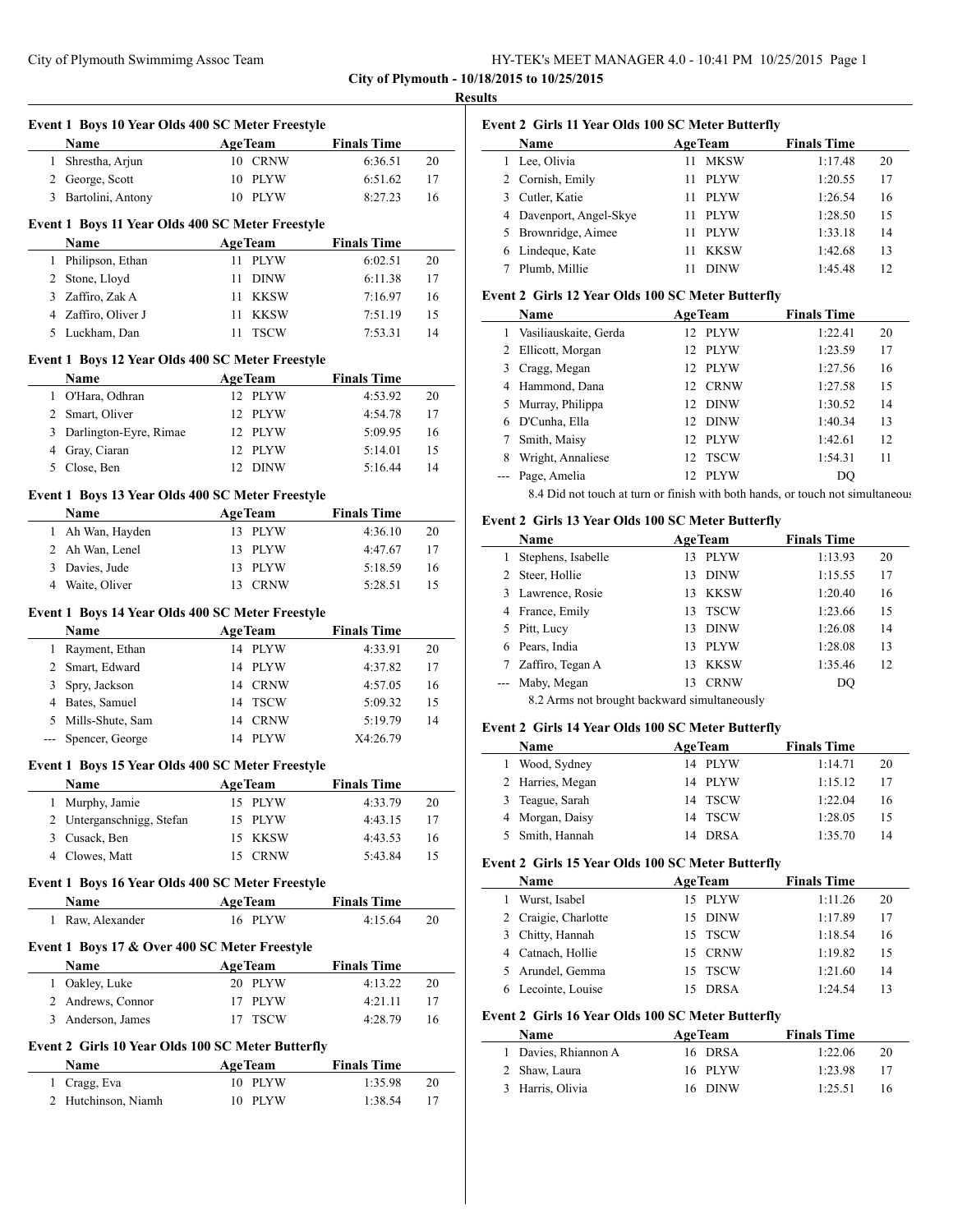City of Plymouth Swimmimg Assoc Team

|  |  |  | HY-TEK's MEET MANAGER 4.0 - 10:41 PM 10/25/2015 Page 2 |  |  |  |  |
|--|--|--|--------------------------------------------------------|--|--|--|--|
|--|--|--|--------------------------------------------------------|--|--|--|--|

**City of Plymouth - 10/18/2015 to 10/25/2015**

 $\overline{a}$ 

 $\sim$ 

#### **Results**

|                | Event 2 Girls 17 & Over 100 SC Meter Butterfly                |    |                |                    |    |
|----------------|---------------------------------------------------------------|----|----------------|--------------------|----|
|                | <b>Name</b>                                                   |    | <b>AgeTeam</b> | <b>Finals Time</b> |    |
| $\mathbf{1}$   | Noyce, Emma                                                   | 17 | <b>KKSW</b>    | 1:09.22            | 20 |
| $\overline{2}$ | Thomas, Becky                                                 | 22 | <b>PLYW</b>    | 1:11.26            | 17 |
| 3              | Beriot, Galarina                                              | 19 | <b>DRSA</b>    | 1:33.35            | 16 |
|                | Event 3 Boys 10 Year Olds 100 SC Meter Backstroke             |    |                |                    |    |
|                | <b>Name</b>                                                   |    | <b>AgeTeam</b> | <b>Finals Time</b> |    |
| 1              | Washburn, Finn                                                |    | 10 PLYW        | 1:23.21            | 20 |
| 2              | George, Scott                                                 | 10 | <b>PLYW</b>    | 1:38.79            | 17 |
|                | Event 3 Boys 11 Year Olds 100 SC Meter Backstroke             |    |                |                    |    |
|                | Name                                                          |    | <b>AgeTeam</b> | <b>Finals Time</b> |    |
| 1              | Ray, Peter                                                    | 11 | <b>TSCW</b>    | 1:27.28            | 20 |
| $\overline{c}$ | Browne, Henry                                                 | 11 | <b>PLYW</b>    | 1:28.03            | 17 |
| 3              | Williams, Cameron                                             | 11 | <b>PLYW</b>    | 1:28.67            | 16 |
| $\overline{4}$ | Symons-Brown, Aiden                                           | 11 | <b>DRSA</b>    | 1:29.27            | 15 |
| 5              | Philipson, Ethan                                              | 11 | <b>PLYW</b>    | 1:29.28            | 14 |
| 6              | Anderson, Tane                                                | 11 | <b>PLYW</b>    | 1:30.10            | 13 |
| 7              | Stone, Lloyd                                                  | 11 | <b>DINW</b>    | 1:31.06            | 12 |
| 8              | Collins, George G                                             | 11 | <b>MKSW</b>    | 1:52.72            | 11 |
| 9              | Zaffiro, Oliver J                                             | 11 | <b>KKSW</b>    | 2:02.58            | 9  |
| ---            | Gdaniec, Hubert                                               | 11 | <b>PLYW</b>    | X1:11.98           |    |
| ---            | Zaffiro, Zak A                                                | 11 | <b>KKSW</b>    | DO                 |    |
|                | 6.2 Left position on the back (other than to initiate a turn) |    |                |                    |    |
|                | Dietz, Fritz                                                  |    | 11 MKSW        | DQ                 |    |
|                | 6.2 Left position on the back (other than to initiate a turn) |    |                |                    |    |
|                | Event 3 Boys 12 Year Olds 100 SC Meter Backstroke             |    |                |                    |    |
|                | <b>Name</b>                                                   |    | <b>AgeTeam</b> | <b>Finals Time</b> |    |

|    | . <b>.</b>                    | $1 - 0$ . $0$ | .       |    |
|----|-------------------------------|---------------|---------|----|
| 1  | Edwards-Pratt, Louis          | 12 PLYW       | 1:11.61 | 20 |
| 2  | O'Hara, Odhran                | 12 PLYW       | 1:12.66 | 17 |
| 3  | Smart, Oliver                 | 12 PLYW       | 1:14.19 | 16 |
| 4  | Miller, Ben                   | 12 PLYW       | 1:16.42 | 15 |
| 5. | Davies, Blake                 | 12 PLYW       | 1:20.92 | 14 |
| 6  | Morgan, Alfie                 | 12 TSCW       | 1:22.49 | 13 |
| 7  | Darlington-Eyre, Rimae        | 12 PLYW       | 1:23.05 | 12 |
| 8  | Fox, Eddie                    | 12 CRNW       | 1:32.72 | 11 |
| 9  | Burden, Callum                | 12 TSCW       | 1:33.04 | 9  |
|    | Talaat, Omar                  | 12 PLYW       | DO      |    |
|    | 6.5 Not on the back at finish |               |         |    |

## **Event 3 Boys 13 Year Olds 100 SC Meter Backstroke**

| <b>Name</b>     | <b>AgeTeam</b> | <b>Finals Time</b> |    |
|-----------------|----------------|--------------------|----|
| 1 Plumb, Matt   | 13 DINW        | 1:15.69            | 20 |
| 2 Waite, Oliver | 13 CRNW        | 1:21.49            | 17 |
| 3 Davies, Jude  | 13 PLYW        | 1:21.71            | 16 |

#### **Event 3 Boys 14 Year Olds 100 SC Meter Backstroke**

|   | <b>Name</b>      |    | <b>AgeTeam</b> | <b>Finals Time</b> |    |
|---|------------------|----|----------------|--------------------|----|
| 1 | Rayment, Ethan   | 14 | PLYW           | 1:07.27            | 20 |
| 2 | Green, William   | 14 | <b>DINW</b>    | 1:09.23            | 17 |
| 3 | Noble, Harry     | 14 | DRSA           | 1:09.56            | 16 |
| 4 | Smart, Edward    | 14 | PLYW           | 1:09.83            | 15 |
|   | 5 Spry, Jackson  | 14 | <b>CRNW</b>    | 1:12.81            | 14 |
| 6 | Foley, Jonah     | 14 | <b>PLYW</b>    | 1:13.03            | 13 |
|   | Mills-Shute, Sam | 14 | <b>CRNW</b>    | 1:18.80            | 12 |
| 8 | Cory, Jenson     | 14 | <b>CRNW</b>    | 1:19.21            | 11 |
| 9 | Schmidt, Jacek   | 14 | <b>PLYW</b>    | 1:19.48            | 9  |

| 10 Brennan, Denver                                            |  | 14 RNRM | 1:26.98 |  |  |  |
|---------------------------------------------------------------|--|---------|---------|--|--|--|
| --- Williams, Felix                                           |  | 14 DRSA | DO      |  |  |  |
| 6.2 Left position on the back (other than to initiate a turn) |  |         |         |  |  |  |

# **Event 3 Boys 15 Year Olds 100 SC Meter Backstroke**

| Name                      | <b>AgeTeam</b>     | <b>Finals Time</b> |    |
|---------------------------|--------------------|--------------------|----|
| Jones, Quinn              | 15 DINW            | 1:05.65            | 20 |
| 2 Unterganschnigg, Stefan | 15 PLYW            | 1:06.52            | 17 |
| France, Jake              | 15 TSCW            | 1:07.85            | 16 |
| 4 Cusack, Ben             | 15 KKSW            | 1:08.20            | 15 |
| 5 Gray, Sean              | 15 PLYW            | 1:09.71            | 14 |
| Clowes, Matt              | <b>CRNW</b><br>15. | 1:36.25            | 13 |

## **Event 3 Boys 16 Year Olds 100 SC Meter Backstroke**

| <b>Name</b>      | <b>AgeTeam</b> | <b>Finals Time</b> |     |
|------------------|----------------|--------------------|-----|
| 1 Morgan, George | 16 TSCW        | 1:09.80            | 20  |
| 2 Slator, Jack   | 16 RNRM        | 1:26.31            | -17 |

## **Event 3 Boys 17 & Over 100 SC Meter Backstroke**

| Name                    | <b>AgeTeam</b> |          |    |
|-------------------------|----------------|----------|----|
| 1 Foley, Noah           | 17 PLYW        | 59.63    | 20 |
| 2 Millington, Alexander | 17 PLYW        | 1:00.72  | 17 |
| 3 Christie, Jonathan    | 18 DRSA        | 1:09.73  | 16 |
| 4 Moss, George          | <b>RNRM</b>    | 1:15.23  | 15 |
| --- Dinham, Sam         | <b>PLYW</b>    | X1:00.64 |    |

## **Event 4 Girls 9 Year Olds 50 SC Meter Backstroke**

|    | Name                          |   | <b>AgeTeam</b> | <b>Finals Time</b> |    |
|----|-------------------------------|---|----------------|--------------------|----|
| 1  | D'Cunha, Jasmine              | 9 | <b>DINW</b>    | 44.50              | 20 |
| 2  | Powell, Erin                  | 9 | <b>PLYW</b>    | 44.90              | 17 |
| 3  | Griffiths, Ruby               | 9 | <b>PLYW</b>    | 45.41              | 16 |
| 4  | Freeman, Holly                | 9 | <b>PLYW</b>    | 46.47              | 15 |
| 5  | Chapman, Alice                | 9 | <b>DINW</b>    | 47.94              | 14 |
| 6  | Oman, Madison                 | 9 | <b>DINW</b>    | 48.11              | 13 |
| 7  | Schlussas, Isabella           | 9 | <b>CRNW</b>    | 50.17              | 12 |
| 8  | Nicholls, Sarah               | 9 | PLYW           | 51.98              | 11 |
| 9  | Long, Tabitha                 | 9 | <b>DINW</b>    | 52.49              | 9  |
| 10 | Wilson, Martha                | 9 | <b>PLYW</b>    | 53.85              | 7  |
| 11 | Frith, Connie                 | 9 | <b>CRNW</b>    | 54.56              | 6  |
| 12 | Mugleston, Kate               | 9 | <b>CRNW</b>    | 56.76              | 5  |
| 13 | Vatcher, Imogen               | 9 | PLYW           | 1:03.58            | 4  |
|    | Sutton, Isabelle              | 9 | <b>PLYW</b>    | DO                 |    |
|    | 6.5 Not on the back at finish |   |                |                    |    |
|    | Collins, Milly                | 9 | MKSW           | DQ                 |    |
|    | 6.5 Not on the back at finish |   |                |                    |    |

# **Event 4 Girls 10 Year Olds 50 SC Meter Backstroke**

| Name |                           | <b>AgeTeam</b>    | <b>Finals Time</b> |    |
|------|---------------------------|-------------------|--------------------|----|
| 1    | Cragg, Eva                | <b>PLYW</b><br>10 | 39.45              | 20 |
| 2    | Wright, Elizabeth         | <b>PLYW</b><br>10 | 41.13              | 17 |
| 3    | Kennedy-Bruyneels, Amelia | <b>DINW</b><br>10 | 41.96              | 16 |
| 4    | Dolton, Katie             | <b>PLYW</b><br>10 | 42.84              | 15 |
| 5    | Tinney, Olivia            | <b>PLYW</b><br>10 | 42.86              | 14 |
| 6    | Evans, Klara              | <b>PLYW</b><br>10 | 42.99              | 13 |
|      | Crews, Tia                | <b>DRSA</b><br>10 | 43.76              | 12 |
| 8    | Mitchell, Alice           | <b>PLYW</b><br>10 | 43.99              | 11 |
| 9    | Hall, Angelean            | <b>PLYW</b><br>10 | 44.05              | 9  |
| 10   | Hess, Annabelle M         | <b>MKSW</b><br>10 | 45.20              | 7  |
| 11   | Hutchinson, Niamh         | <b>PLYW</b><br>10 | 46.80              | 6  |
| 12   | Sullivan, Sianna          | <b>PLYW</b><br>10 | 47.49              | 5  |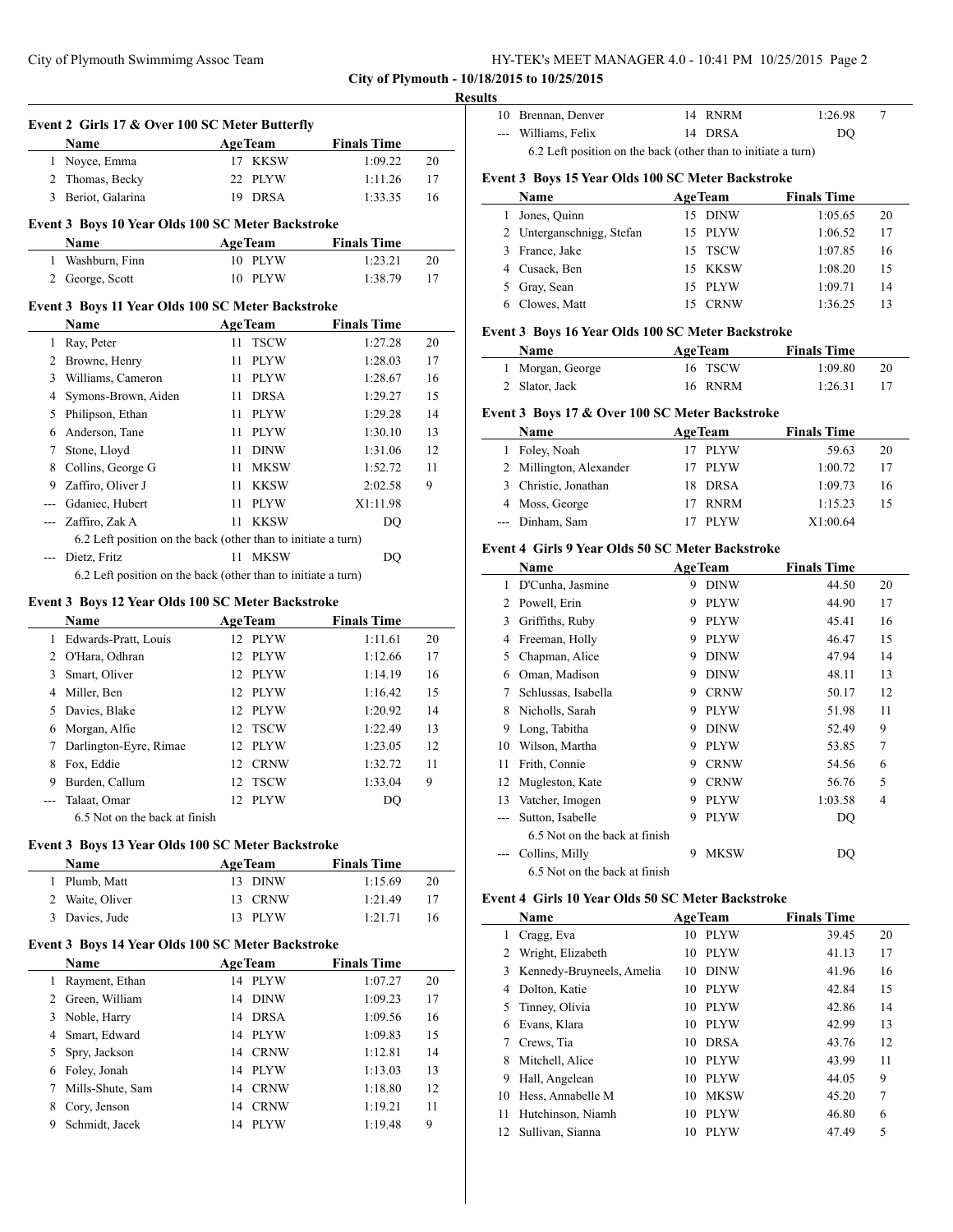#### **Results**

 $\overline{a}$ 

 $\overline{a}$ 

 $\overline{\phantom{a}}$ 

|     | <b>Name</b>                                                                      |    | <b>AgeTeam</b> | <b>Finals Time</b> |                |
|-----|----------------------------------------------------------------------------------|----|----------------|--------------------|----------------|
| 13. | Martin, Louise M                                                                 |    | 10 KKSW        | 48.54              | 4              |
|     | 14 Daykin, Malia                                                                 |    | 10 PLYW        | 49.19              | 3              |
| 15  | Armitage, Amy                                                                    |    | 10 PLYW        | 50.46              | $\overline{c}$ |
| 16  | Baker, Jess                                                                      |    | 10 KKSW        | 52.65              |                |
| 17  | Atkin, Mollie                                                                    | 10 | <b>CRNW</b>    | 54.16              |                |
| 18  | Rushworth, Charlotte                                                             |    | 10 PLYW        | 57.25              |                |
|     | Abbott, Ceira                                                                    | 10 | PLYW           | DO                 |                |
|     | 6.3 Totally submerged, (except for first 15m following the start or turn or at t |    |                |                    |                |

#### **Event 4 Girls 11 Year Olds 50 SC Meter Backstroke**

|    | Name                     | <b>AgeTeam</b> |             | <b>Finals Time</b> |       |    |
|----|--------------------------|----------------|-------------|--------------------|-------|----|
|    | Chapman, Emily           | 11             | <b>DINW</b> |                    | 38.15 | 20 |
| 2  | Cutler, Katie            | 11             | <b>PLYW</b> |                    | 39.21 | 17 |
| 3  | Morgan-Hughes, Emily     | 11             | <b>DINW</b> |                    | 40.37 | 16 |
| 4  | Massy, Willow            | 11             | <b>CRNW</b> |                    | 40.38 | 15 |
| 5  | Brownridge, Aimee        | 11             | <b>PLYW</b> |                    | 41.01 | 14 |
| 6  | Paltanaviciute, Karolina | 11             | <b>PLYW</b> |                    | 42.26 | 13 |
| 7  | Riggott, Amelia          | 11             | <b>MKSW</b> |                    | 42.27 | 12 |
| 8  | Hocking, Lauren          | 11             | <b>CRNW</b> |                    | 45.15 | 11 |
| 9  | Inness, Taylor           | 11             | <b>PLYW</b> |                    | 46.26 | 9  |
| 10 | Tilney, Charlotte        | 11             | <b>MKSW</b> |                    | 46.49 | 7  |
| 11 | Lindeque, Kate           | 11             | <b>KKSW</b> |                    | 47.24 | 6  |
| 12 | Aspen, Elizabeth         | 11             | <b>CRNW</b> |                    | 47.82 | 5  |
| 13 | Nichol-Garcia, Isabel    | 11             | <b>MKSW</b> |                    | 48.81 | 4  |
|    | Williams, May            | 11             | <b>PLYW</b> |                    | DQ    |    |
|    |                          |                |             |                    |       |    |

6.3 Totally submerged, (except for first  $15m$  following the start or turn or at t

#### **Event 4 Girls 12 Year Olds 50 SC Meter Backstroke**

|    | Name               |    | <b>AgeTeam</b> | <b>Finals Time</b> |                |
|----|--------------------|----|----------------|--------------------|----------------|
| 1  | Cragg, Megan       |    | 12 PLYW        | 36.72              | 20             |
| 2  | Rickards, Ashley   | 12 | <b>CRNW</b>    | 39.10              | 17             |
| 3  | Cremers, Charlotte | 12 | <b>PLYW</b>    | 39.24              | 16             |
| 4  | Spry, Hannah       | 12 | <b>CRNW</b>    | 39.29              | 15             |
| *5 | Cusack, Charlotte  | 12 | <b>KKSW</b>    | 39.63              | 13.5           |
| *5 | Page, Amelia       | 12 | <b>PLYW</b>    | 39.63              | 13.5           |
| 7  | Stanyer, Ellie     | 12 | <b>MKSW</b>    | 39.81              | 12             |
| 8  | Murray, Philippa   | 12 | <b>DINW</b>    | 40.29              | 11             |
| 9  | Leslie, Jasmine    | 12 | <b>CRNW</b>    | 40.82              | 9              |
| 10 | Ellicott, Morgan   | 12 | <b>PLYW</b>    | 41.03              | 7              |
| 11 | Aves, Eva          | 12 | <b>PLYW</b>    | 41.38              | 6              |
| 12 | Prior, Elena       | 12 | <b>TSCW</b>    | 42.08              | 5              |
| 13 | Godfrey, Olivia M  | 12 | <b>MKSW</b>    | 42.09              | $\overline{4}$ |
| 14 | Rainford, Kate     | 12 | <b>DRSA</b>    | 43.58              | 3              |
| 15 | Trebilcock, Maddie | 12 | <b>PLYW</b>    | 45.51              | $\overline{2}$ |
| 16 | Fox, Millie        | 12 | <b>DINW</b>    | 45.63              | 1              |
| 17 | Frisby, Nicole     | 12 | <b>RNRM</b>    | 46.89              |                |
| 18 | Knight, Adrienne   | 12 | <b>KKSW</b>    | 48.07              |                |
| 19 | Edwards, Isabelle  | 12 | <b>CRNW</b>    | 1:05.17            |                |

# **Event 4 Girls 13 Year Olds 50 SC Meter Backstroke**

| Name                     |     | <b>AgeTeam</b> | <b>Finals Time</b> |    |
|--------------------------|-----|----------------|--------------------|----|
| Elliott, Phoebe          | 13. | PLYW           | 34.59              | 20 |
| 2 Pears, India           |     | 13 PLYW        | 35.65              | 17 |
| 3 Ray, Charlotte         | 13. | MKSW           | 36.33              | 16 |
| 4 Steer, Lucy            | 13. | <b>DINW</b>    | 37.44              | 15 |
| 5 France, Emily          | 13. | TSCW           | 38.02              | 14 |
| 6 Garland-Tsirka, Thanae |     | <b>TSCW</b>    | 38.36              | 13 |

|    | Dunn, Nicole                               | 13  | MKSW        | 38.99   | 12 |
|----|--------------------------------------------|-----|-------------|---------|----|
| 8  | Zaffiro, Tegan A                           | 13. | KKSW        | 39.21   | 11 |
| 9  | Pitt, Lucy                                 | 13  | <b>DINW</b> | 39.64   | 9  |
|    | 10 Norris, Gemma                           | 13  | KKSW        | 40.87   | 7  |
| 11 | Libby, Francesca                           |     | 13 CRNW     | 42.15   | 6  |
|    | 12 Burgess, Mary                           | 13  | <b>PLYW</b> | 44.16   | 5  |
| 13 | Russell, Monique                           | 13  | <b>CRNW</b> | 47.01   | 4  |
|    | 14 Maby, Megan                             | 13  | <b>CRNW</b> | 1:03.58 | 3  |
|    | --- Carne, Elle                            | 13  | <b>PLYW</b> | X32.35  |    |
|    | --- Murray, Nola                           | 13  | <b>DINW</b> | DO      |    |
|    | 6.4 Did not touch the wall during the turn |     |             |         |    |

#### **Event 4 Girls 14 Year Olds 50 SC Meter Backstroke**

|    | Name              | <b>AgeTeam</b>    | <b>Finals Time</b> |  |
|----|-------------------|-------------------|--------------------|--|
|    | Aspen, Isobel     | <b>CRNW</b><br>14 | 20<br>33.74        |  |
|    | 2 Wood, Sydney    | 14 PLYW           | 34.02<br>17        |  |
|    | 3 Harries, Megan  | <b>PLYW</b><br>14 | 16<br>36.17        |  |
|    | 4 Morgan, Daisy   | 14 TSCW           | 37.61<br>15        |  |
| 5. | Prior, Lucie      | 14 TSCW           | 39.93<br>14        |  |
|    | Walker, Emily     | <b>RNRM</b><br>14 | 41.68<br>13        |  |
|    | Burgess, Annalise | <b>PLYW</b><br>14 | 43.84<br>12        |  |

#### **Event 4 Girls 15 Year Olds 50 SC Meter Backstroke**

|    | <b>Name</b>        | <b>AgeTeam</b> | <b>Finals Time</b> |    |
|----|--------------------|----------------|--------------------|----|
| I. | Peach, Kate        | 15 KKSW        | 33.54              | 20 |
|    | 2 Arundel, Gemma   | 15 TSCW        | 36.48              | 17 |
|    | 3 Chitty, Hannah   | 15 TSCW        | 36.94              | 16 |
|    | 4 Lecointe, Louise | 15 DRSA        | 38.26              | 15 |
|    | 5 Long, Emilia     | 15 DINW        | 38.40              | 14 |
|    | 6 Paul, Maria      | <b>DINW</b>    | 39.89              | 13 |

# **Event 4 Girls 16 Year Olds 50 SC Meter Backstroke**

| <b>Name</b>          | <b>AgeTeam</b>     | <b>Finals Time</b> |    |
|----------------------|--------------------|--------------------|----|
| Arlt, Katharina      | 16 PLYW            | 32.14              | 20 |
| 2 Gribble, Rebecca   | 16 PLYW            | 32.49              | 17 |
| 3 Schell, Emma       | 16 PLYW            | 34.37              | 16 |
| Losasso, Flo         | 16 CRNW            | 35.76              | 15 |
| 5 Davies, Rhiannon A | 16 DRSA            | 36.09              | 14 |
| Shaw, Laura          | <b>PLYW</b><br>16. | 36.90              | 13 |

#### **Event 4 Girls 17 & Over 50 SC Meter Backstroke**

| <b>AgeTeam</b><br><b>Name</b> |         | <b>Finals Time</b> |    |  |
|-------------------------------|---------|--------------------|----|--|
| 1 Minnican, Sophie            | 19 PLYW | 32.68              | 20 |  |
| 2 Noyce, Emma                 | 17 KKSW | 32.96              |    |  |

# **Event 5 Boys 9 Year Olds 50 SC Meter Breaststroke**

|    | <b>Name</b>           | <b>AgeTeam</b> | <b>Finals Time</b> |    |
|----|-----------------------|----------------|--------------------|----|
| l. | Caldwell, Jack        | <b>PLYW</b>    | 53.59              | 20 |
|    | 2 Williams, Joshua    | <b>PLYW</b>    | 58.44              | 17 |
|    | 3 Schroeder, Quinlan  | <b>MKSW</b>    | 58.77              | 16 |
|    | 4 Fewtrell, Alexander | PLYW           | 1:02.41            | 15 |
|    | 5 Woodhouse, Kieran   | <b>PLYW</b>    | 1:06.71            | 14 |
|    | Jenkins, Henry        | <b>PLYW</b>    | 1:08.29            | 13 |

#### **Event 5 Boys 10 Year Olds 50 SC Meter Breaststroke**

| <b>Name</b>       | <b>AgeTeam</b> | <b>Finals Time</b> |    |
|-------------------|----------------|--------------------|----|
| Washburn, Finn    | 10 PLYW        | 45.02              | 20 |
| 2 Tait, Finlay    | 10 PLYW        | 48.39              | 17 |
| 3 Godwin, Anthony | 10 PLYW        | 53.34              | 16 |
| 4 Davies, Sonny   | 10 PLYW        | 57.09              | 15 |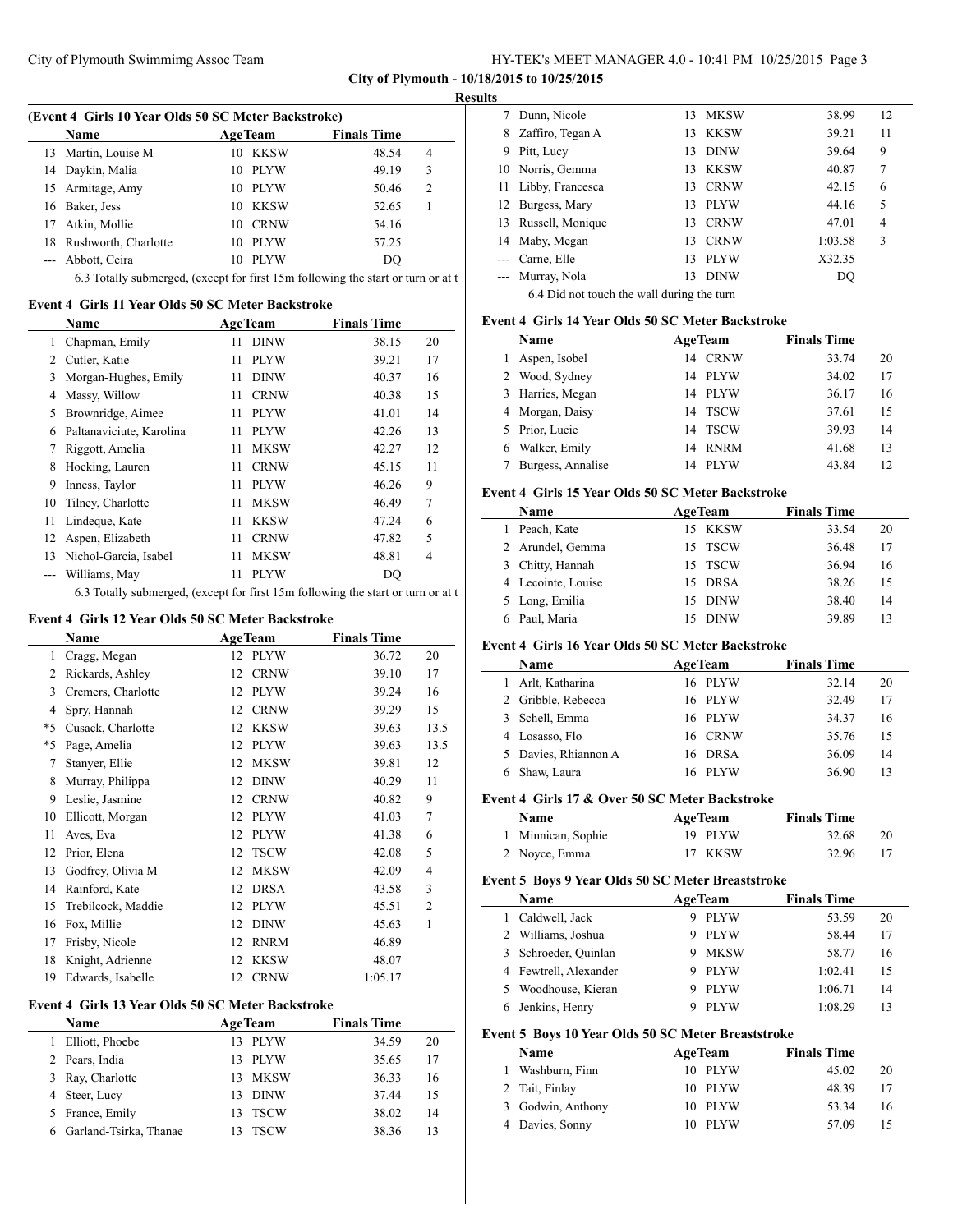| HY-TEK's MEET MANAGER 4.0 - 10:41 PM 10/25/2015 Page 4 |  |  |  |
|--------------------------------------------------------|--|--|--|
|--------------------------------------------------------|--|--|--|

# **(Event 5 Boys 10 Year Olds 50 SC Meter Breaststroke) Name Age Team Finals Time**  Nakamura-Drew, Aaron 10 PLYW 1:04.06 14 Bartolini, Antony 10 PLYW 1:07.91 13

# **Event 5 Boys 11 Year Olds 50 SC Meter Breaststroke**

|    | <b>Name</b>         |     | <b>AgeTeam</b> | <b>Finals Time</b> |    |
|----|---------------------|-----|----------------|--------------------|----|
|    | Gdaniec, Hubert     | 11  | <b>PLYW</b>    | 43.34              | 20 |
| 2  | Williams, Cameron   | 11  | <b>PLYW</b>    | 44.71              | 17 |
| 3  | Pitt, Charlie       | 11  | <b>DINW</b>    | 45.68              | 16 |
| 4  | Davis, Carter       | 11. | <b>TSCW</b>    | 51.19              | 15 |
| 5. | Symons-Brown, Aiden | 11  | <b>DRSA</b>    | 51.38              | 14 |
| 6  | Zaffiro, Zak A      | 11  | <b>KKSW</b>    | 54.88              | 13 |
|    | Stone, Lloyd        | 11  | <b>DINW</b>    | 55.16              | 12 |
| 8  | Collins, George G   | 11  | <b>MKSW</b>    | 55.60              | 11 |
| 9  | Zaffiro, Oliver J   | 11  | <b>KKSW</b>    | 55.75              | 9  |
| 10 | Anderson, Tane      | 11  | <b>PLYW</b>    | 55.99              | 7  |
| 11 | Naylor, Oliver      | 11  | <b>CRNW</b>    | 57.13              | 6  |
| 12 | Noakes, Hamish      | 11  | <b>TSCW</b>    | 57.29              | 5  |
| 13 | Dietz, Fritz        | 11  | MKSW           | 59.56              | 4  |

#### **Event 5 Boys 12 Year Olds 50 SC Meter Breaststroke**

|    | <b>Name</b>            | <b>AgeTeam</b>                 | <b>Finals Time</b> |    |
|----|------------------------|--------------------------------|--------------------|----|
| 1  | Smart, Oliver          | 12 PLYW                        | 41.10              | 20 |
| 2  | Miller, Ben            | 12 PLYW                        | 41.59              | 17 |
| 3  | Close, Ben             | <b>DINW</b><br>12              | 42.25              | 16 |
| 4  | Davies, Blake          | 12 PLYW                        | 44.13              | 15 |
| 5  | Darlington-Eyre, Rimae | 12 PLYW                        | 46.52              | 14 |
| 6  | Morgan, Alfie          | 12 TSCW                        | 46.70              | 13 |
|    | Williams, Matthew      | 12 PLYW                        | 49.08              | 12 |
| 8  | Fox, Eddie             | <b>CRNW</b><br>12 <sup>1</sup> | 50.39              | 11 |
| 9  | Burden, Callum         | <b>TSCW</b><br>12 <sup>1</sup> | 53.82              | 9  |
| 10 | Talaat. Omar           | <b>PLYW</b><br>12.             | 57.84              |    |

## **Event 5 Boys 13 Year Olds 50 SC Meter Breaststroke**

| Name               | <b>AgeTeam</b> | <b>Finals Time</b> |  |
|--------------------|----------------|--------------------|--|
| 1 Thompson, Joseph | 13 PLYW        | 35.06<br>20        |  |
| 2 Jones, Reid      | 13 DINW        | 36.03<br>17        |  |
| Waite, Oliver<br>3 | 13 CRNW        | 41.52<br>16        |  |
| 4 Davies, Jude     | 13 PLYW        | 44.86<br>15        |  |

#### **Event 5 Boys 14 Year Olds 50 SC Meter Breaststroke**

| <b>Name</b>         | <b>AgeTeam</b> |         | <b>Finals Time</b> |    |
|---------------------|----------------|---------|--------------------|----|
| 1 Kamp, Magnus      |                | 14 PLYW | 35.11              | 20 |
| 2 Underwood, Lloyd  |                | 14 TSCW | 39.40              | 17 |
| 3 Mills-Shute, Sam  |                | 14 CRNW | 41.24              | 16 |
| 4 Cory, Jenson      |                | 14 CRNW | 42.63              | 15 |
| 5 Brennan, Denver   |                | 14 RNRM | 45.85              | 14 |
| --- Spencer, George | 14             | PLYW    | X33.98             |    |
| --- Williams, Felix | 14             | DRSA    | DO                 |    |
|                     |                |         |                    |    |

7.6 Did not touch at turn or finish with both hands, or touch not simultaneous

## **Event 5 Boys 15 Year Olds 50 SC Meter Breaststroke**

| Name                 | <b>AgeTeam</b> | <b>Finals Time</b> |    |
|----------------------|----------------|--------------------|----|
| Murphy, Jamie        | 15 PLYW        | 34.59              | 20 |
| 2 Jones, Quinn       | 15 DINW        | 35.06              | 17 |
| 3 Gray, Sean         | 15 PLYW        | 35.16              | 16 |
| 4 France, Jake       | 15 TSCW        | 37.36              | 15 |
| 5 Clowes, Matt       | 15 CRNW        | 1:00.50            | 14 |
| --- Trebilcock, Jack | <b>PLYW</b>    | X32.10             |    |

 $\overline{\phantom{a}}$ 

 $\sim$ 

# **Event 5 Boys 16 Year Olds 50 SC Meter Breaststroke Name Age Team Finals Time** Bouverie, Ryan 16 PLYW 34.69 20 Morgan, George 16 TSCW 37.06 17 Slator, Jack 16 RNRM 42.01 16

## **Event 5 Boys 17 & Over 50 SC Meter Breaststroke**

| <b>Name</b>       | <b>AgeTeam</b> | <b>Finals Time</b> |    |
|-------------------|----------------|--------------------|----|
| 1 Andrews, Connor | 17 PLYW        | 33.80              | 20 |
| 2 McGurk, Cameron | 18 TSCW        | 35.34              | 17 |
| 3 Moss, George    | 17 RNRM        | 39.78              | 16 |

#### **Event 6 Girls 9 Year Olds 200 SC Meter Breaststroke**

|   | Name                | <b>AgeTeam</b> |             | <b>Finals Time</b> |    |    |
|---|---------------------|----------------|-------------|--------------------|----|----|
|   | D'Cunha, Jasmine    | 9              | <b>DINW</b> | 3:51.53            |    | 20 |
|   | Powell, Erin        | 9              | <b>PLYW</b> | 3:55.15            |    | 17 |
| 3 | Chapman, Alice      | 9              | <b>DINW</b> | 3:55.79            |    | 16 |
| 4 | Wilson, Martha      | 9              | <b>PLYW</b> | 4:04.55            |    | 15 |
| 5 | Freeman, Holly      | 9              | <b>PLYW</b> | 4:07.33            |    | 14 |
| 6 | Botley, Leila       | 9              | <b>DINW</b> | 4:08.29            |    | 13 |
|   | Oman, Madison       | 9              | <b>DINW</b> | 4:12.85            |    | 12 |
| 8 | Schlussas, Isabella | 9              | <b>CRNW</b> | 4:29.62            |    | 11 |
| 9 | Harris, Megan       | 9              | <b>DINW</b> | 4:39.40            |    | 9  |
|   | Griffiths, Ruby     | 9              | <b>PLYW</b> |                    | DO |    |
|   | $7.4$ T $(1)$       |                |             |                    |    |    |

7.4 Leg movements not on the same plane

## **Event 6 Girls 10 Year Olds 200 SC Meter Breaststroke**

|     | Name                                                                         | <b>AgeTeam</b>    | <b>Finals Time</b> |    |
|-----|------------------------------------------------------------------------------|-------------------|--------------------|----|
| 1   | Sheil, Isabel                                                                | 10 PLYW           | 3:35.32            | 20 |
| 2   | Kennedy-Bruyneels, Amelia                                                    | <b>DINW</b><br>10 | 3:38.65            | 17 |
| 3   | Cragg, Eva                                                                   | <b>PLYW</b><br>10 | 3:42.92            | 16 |
| 4   | Dolton, Katie                                                                | <b>PLYW</b><br>10 | 3:46.50            | 15 |
| 5   | Tinney, Olivia                                                               | <b>PLYW</b><br>10 | 3:47.56            | 14 |
| 6   | Hutchinson, Niamh                                                            | <b>PLYW</b><br>10 | 3:48.36            | 13 |
| 7   | Tout, Millie                                                                 | <b>DINW</b><br>10 | 3:51.73            | 12 |
| 8   | Evans, Klara                                                                 | <b>PLYW</b><br>10 | 3:54.39            | 11 |
| 9   | Martin, Louise M                                                             | <b>KKSW</b><br>10 | 3:59.23            | 9  |
| 10  | Crews, Tia                                                                   | <b>DRSA</b><br>10 | 4:02.05            | 7  |
| 11  | Hall, Angelean                                                               | <b>PLYW</b><br>10 | 4:07.19            | 6  |
| 12  | Atkin, Mollie                                                                | <b>CRNW</b><br>10 | 4:25.24            | 5  |
| 13  | Sullivan, Sianna                                                             | <b>PLYW</b><br>10 | 4:26.54            | 4  |
| 14  | Abbott, Ceira                                                                | <b>PLYW</b><br>10 | 4:50.98            | 3  |
| --- | Wright, Elizabeth                                                            | <b>PLYW</b><br>10 | X3:16.95           |    |
|     | Roberts, Amy                                                                 | <b>TSCW</b><br>10 | DO                 |    |
|     | 7.1 Single fly kick not performed during the 1st arm stroke or followed by a |                   |                    |    |
|     | Rushworth, Charlotte                                                         | 10 PLYW           | DQ                 |    |
|     | 7.4 Leg movements not on the same plane                                      |                   |                    |    |
|     | Hess, Annabelle M                                                            | 10 MKSW           | <b>XDO</b>         |    |
|     | 7.1 Single fly kick not performed during the 1st arm stroke or followed by a |                   |                    |    |

#### **Event 6 Girls 11 Year Olds 200 SC Meter Breaststroke**

|   | Name                    | <b>AgeTeam</b>    | <b>Finals Time</b> |    |
|---|-------------------------|-------------------|--------------------|----|
|   | Lee, Olivia             | <b>MKSW</b><br>11 | 3:01.17            | 20 |
| 2 | Botley, Yana            | <b>DINW</b>       | 3:11.21            | 17 |
|   | 3 Davenport, Angel-Skye | <b>PLYW</b>       | 3:17.59            | 16 |
|   | 4 Morgan-Hughes, Emily  | <b>DINW</b>       | 3:31.26            | 15 |
|   | 5 Chapman, Emily        | <b>DINW</b>       | 3:33.13            | 14 |
|   | 6 Lindeque, Kate        | <b>KKSW</b>       | 3:41.66            | 13 |
|   | Hocking, Lauren         | <b>CRNW</b>       | 3:42.62            | 12 |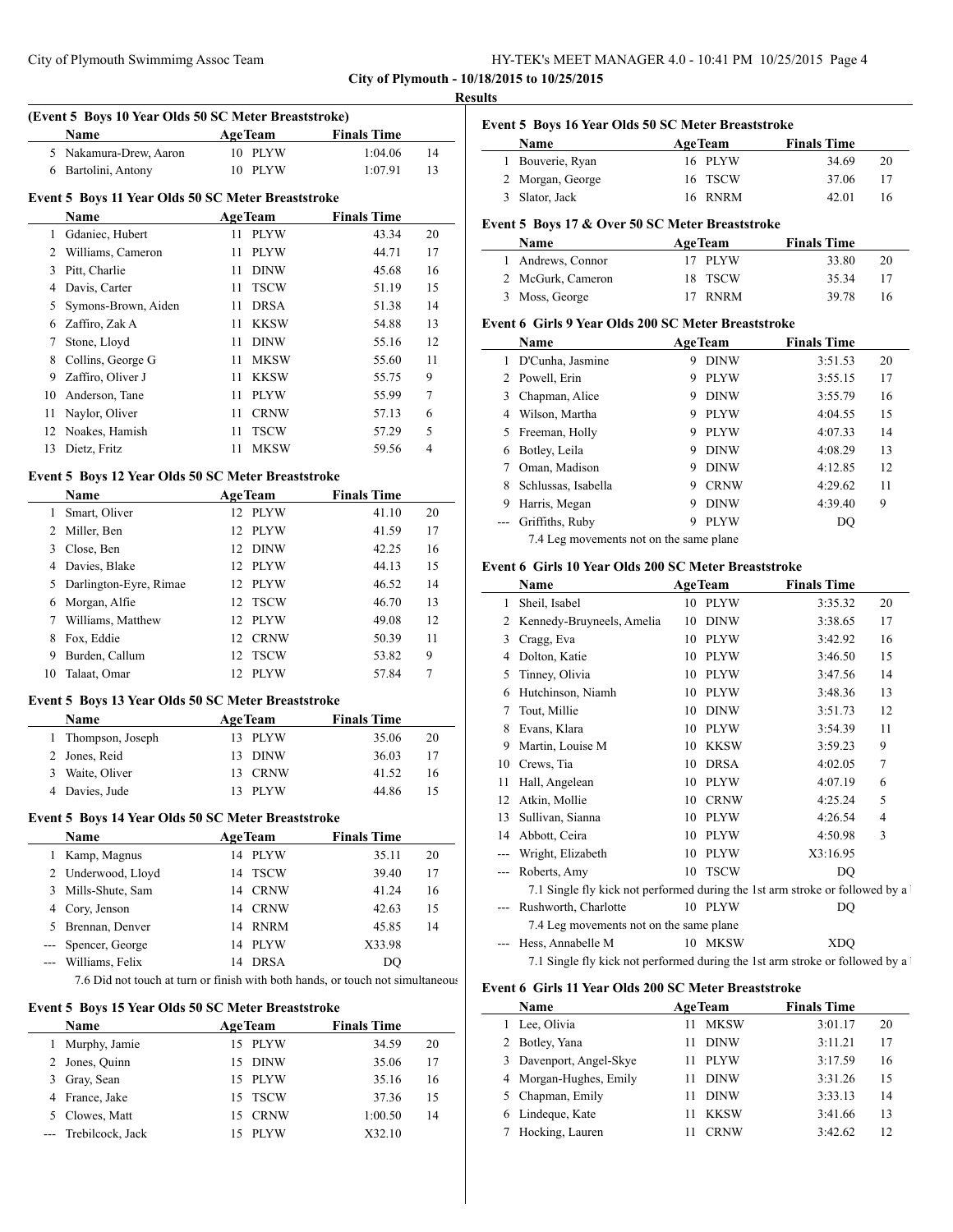| HY-TEK's MEET MANAGER 4.0 - 10:41 PM 10/25/2015 Page 5 |  |  |  |
|--------------------------------------------------------|--|--|--|
|--------------------------------------------------------|--|--|--|

# **Results**

|     |                                                              | (Event 6 Girls 11 Year Olds 200 SC Meter Breaststroke)                                       |                               |    | Event 7                                                                                                                                                       |
|-----|--------------------------------------------------------------|----------------------------------------------------------------------------------------------|-------------------------------|----|---------------------------------------------------------------------------------------------------------------------------------------------------------------|
|     | Name                                                         | <b>AgeTeam</b>                                                                               | <b>Finals Time</b>            |    |                                                                                                                                                               |
|     | 8 Thorp, Lily                                                | 11 CRNW                                                                                      | 3:43.59                       | 11 | $\mathbf{1}$                                                                                                                                                  |
|     | 9 Riggott, Amelia                                            | <b>MKSW</b><br>11                                                                            | 3:45.96                       | 9  |                                                                                                                                                               |
| 10  | Tilney, Charlotte                                            | <b>MKSW</b><br>11 -                                                                          | 3:46.84                       | 7  | Event 7                                                                                                                                                       |
| 11  | Plumb, Millie                                                | 11<br><b>DINW</b>                                                                            | 3:57.55                       | 6  |                                                                                                                                                               |
| 12  | Aspen, Elizabeth                                             | <b>CRNW</b><br>11                                                                            | 4:00.95                       | 5  | 1                                                                                                                                                             |
| 13  | Hine, Caitlin                                                | <b>PLYW</b><br>11                                                                            | 4:01.71                       | 4  | $2 \quad W_i$                                                                                                                                                 |
|     | Event 6 Girls 12 Year Olds 200 SC Meter Breaststroke         |                                                                                              |                               |    | Event 7                                                                                                                                                       |
|     | Name                                                         | <b>AgeTeam</b>                                                                               | <b>Finals Time</b>            |    |                                                                                                                                                               |
|     | 1 Cremers, Charlotte                                         | 12 PLYW                                                                                      | 3:22.21                       | 20 | $1$ Sp                                                                                                                                                        |
|     | 2 McCoy, Georgia                                             | 12 DRSA                                                                                      | 3:25.38                       | 17 |                                                                                                                                                               |
|     | 3 D'Cunha, Ella                                              | 12 DINW                                                                                      | 3:25.92                       | 16 | Event 7                                                                                                                                                       |
|     | 4 Rickards, Ashley                                           | 12 CRNW                                                                                      | 3:27.89                       | 15 |                                                                                                                                                               |
|     | 5 Leslie, Jasmine                                            | 12 CRNW                                                                                      | 3:32.06                       | 14 | $\mathbf{1}$                                                                                                                                                  |
|     | 6 Prior, Elena                                               | 12 TSCW                                                                                      | 3:43.58                       | 13 | $2$ Ar                                                                                                                                                        |
| 7   | Smith, Maisy                                                 | 12 PLYW                                                                                      | 3:52.08                       | 12 | 3 Di                                                                                                                                                          |
|     |                                                              |                                                                                              |                               |    |                                                                                                                                                               |
|     | 8 Rainford, Kate                                             | DRSA<br>12                                                                                   | 3:53.54                       | 11 | Event 8                                                                                                                                                       |
| --- | Godfrey, Olivia M                                            | 12 MKSW                                                                                      | DQ                            |    |                                                                                                                                                               |
|     |                                                              | 7.6 Did not touch at turn or finish with both hands, or touch not simultaneous               |                               |    | $\mathbf{1}$                                                                                                                                                  |
|     | Event 6 Girls 13 Year Olds 200 SC Meter Breaststroke         |                                                                                              |                               |    | 2<br>$\mathbf{3}$                                                                                                                                             |
|     | Name                                                         | <b>AgeTeam</b>                                                                               | <b>Finals Time</b>            |    | 4                                                                                                                                                             |
|     | 1 Duff, Georgia                                              | 13 PLYW                                                                                      | 2:52.30                       | 20 | 5                                                                                                                                                             |
|     | 2 Dolton, Laura                                              | 13 PLYW                                                                                      | 3:00.47                       | 17 | 6                                                                                                                                                             |
|     | 3 Howard, Lauren                                             | 13 DRSA                                                                                      | 3:01.27                       | 16 | 7                                                                                                                                                             |
|     | 4 Steer, Hollie                                              | 13 DINW                                                                                      | 3:01.44                       | 15 |                                                                                                                                                               |
|     | 5 Steer, Lucy                                                | 13 DINW                                                                                      | 3:07.06                       | 14 | 8                                                                                                                                                             |
|     | 6 Dunn, Nicole                                               | 13 MKSW                                                                                      | 3:22.54                       | 13 | Event 9                                                                                                                                                       |
| 7   | Burgess, Mary                                                | PLYW<br>13                                                                                   | 3:43.15                       | 12 |                                                                                                                                                               |
|     | 8 Russell, Monique                                           | 13 CRNW                                                                                      | 4:02.48                       | 11 | $\mathbf{1}$                                                                                                                                                  |
|     |                                                              |                                                                                              |                               |    | $\overline{2}$                                                                                                                                                |
|     |                                                              |                                                                                              |                               |    | 3                                                                                                                                                             |
|     |                                                              | Event 6 Girls 14 Year Olds 200 SC Meter Breaststroke                                         |                               |    |                                                                                                                                                               |
|     | Name                                                         | <b>AgeTeam</b>                                                                               | <b>Finals Time</b>            |    |                                                                                                                                                               |
|     | 1 Aspen, Isobel                                              | 14 CRNW                                                                                      | 2:57.08                       | 20 |                                                                                                                                                               |
|     | 2 Teague, Sarah                                              | 14 TSCW                                                                                      | 3:00.73                       | 17 |                                                                                                                                                               |
|     | 3 Marles, Maisie                                             | 14 PLYW                                                                                      | 3:08.09                       | 16 |                                                                                                                                                               |
|     | 4 Walker, Emily                                              | 14 RNRM                                                                                      | 3:31.81                       | 15 |                                                                                                                                                               |
| 5   | Burgess, Annalise                                            | 14 PLYW                                                                                      | 3:54.90                       | 14 |                                                                                                                                                               |
|     | --- Harries, Megan                                           | 14 PLYW                                                                                      | DQ                            |    |                                                                                                                                                               |
|     | 7.4 Leg movements not on the same plane                      |                                                                                              |                               |    |                                                                                                                                                               |
|     |                                                              |                                                                                              |                               |    | 7                                                                                                                                                             |
|     | Event 6 Girls 15 Year Olds 200 SC Meter Breaststroke         |                                                                                              |                               |    |                                                                                                                                                               |
|     | Name                                                         | <b>AgeTeam</b>                                                                               | <b>Finals Time</b>            |    |                                                                                                                                                               |
|     | 1 McCall, Ellena                                             | 15 TSCW                                                                                      | 3:30.01                       | 20 |                                                                                                                                                               |
|     | --- Craigie, Charlotte                                       | 15 DINW<br>7.5 Executed scissors, flutter, or downward fly kick (except after start or after | DQ                            |    |                                                                                                                                                               |
|     |                                                              |                                                                                              |                               |    |                                                                                                                                                               |
|     | Event 6 Girls 16 Year Olds 200 SC Meter Breaststroke<br>Name |                                                                                              | <b>Finals Time</b>            |    |                                                                                                                                                               |
|     | 1 Lawrence, Emily                                            | <b>AgeTeam</b><br>16 KKSW                                                                    | 2:45.69                       | 20 |                                                                                                                                                               |
|     |                                                              |                                                                                              |                               |    |                                                                                                                                                               |
|     | Event 7 Boys 10 Year Olds 200 SC Meter Butterfly             |                                                                                              |                               |    |                                                                                                                                                               |
|     | Name                                                         | <b>AgeTeam</b>                                                                               | <b>Finals Time</b>            |    |                                                                                                                                                               |
|     | 1 Shrestha, Arjun                                            | 10 CRNW                                                                                      | 3:56.71                       | 20 |                                                                                                                                                               |
|     | Event 7 Boys 11 Year Olds 200 SC Meter Butterfly             |                                                                                              |                               |    | 4<br>5<br>6<br>8<br><b>Event 10</b><br>1 Le<br>$2 \Omega$<br>$3$ Bc<br>4 Th<br>$5$ Lii<br><b>Event 10</b><br>1<br>$2$ Ha<br>$3$ D'<br>4 Le<br><b>Event 10</b> |
|     | Name<br>1 Gdaniec, Hubert                                    | <b>AgeTeam</b><br>11 PLYW                                                                    | <b>Finals Time</b><br>2:57.10 |    | 1 La                                                                                                                                                          |

|   | <b>Event 7 Boys 12 Year Olds 200 SC Meter Butterfly</b> |                |             |                    |    |
|---|---------------------------------------------------------|----------------|-------------|--------------------|----|
|   | Name                                                    | <b>AgeTeam</b> |             | <b>Finals Time</b> |    |
| 1 | Burden, Callum                                          | 12 TSCW        |             | 3:52.56            | 20 |
|   | Event 7 Boys 13 Year Olds 200 SC Meter Butterfly        |                |             |                    |    |
|   | Name                                                    | <b>AgeTeam</b> |             | <b>Finals Time</b> |    |
| 1 | Jones, Reid                                             | 13 DINW        |             | 2:42.26            | 20 |
| 2 | Waite, Oliver                                           | 13.            | <b>CRNW</b> | 3:16.27            | 17 |
|   | Event 7 Boys 14 Year Olds 200 SC Meter Butterfly        |                |             |                    |    |
|   | Name                                                    | <b>AgeTeam</b> |             | <b>Finals Time</b> |    |
| 1 | Spry, Jackson                                           | 14 CRNW        |             | 3:02.00            | 20 |
|   | Event 7 Boys 17 & Over 200 SC Meter Butterfly           |                |             |                    |    |
|   | Name                                                    | <b>AgeTeam</b> |             | <b>Finals Time</b> |    |
| 1 | Tibbetts, Joseph                                        | 17             | <b>PLYW</b> | 2:15.32            | 20 |
| 2 | Anderson, James                                         | 17             | <b>TSCW</b> | 2:19.96            | 17 |
| 3 | Dinham, Sam                                             | 17             | <b>PLYW</b> | 2:26.25            | 16 |
|   |                                                         |                |             |                    |    |

# Girls 10 & Over 100 SC Meter Butterfly

|    | Name               | <b>AgeTeam</b>    | <b>Finals Time</b> |    |
|----|--------------------|-------------------|--------------------|----|
|    | Noyce, Emma        | <b>KKSW</b>       | 1:08.93            | 20 |
|    | 2 Thomas, Becky    | 22 PLYW           | 1:10.53            | 17 |
| 3  | Wurst, Isabel      | 15 PLYW           | 1:12.82            | 16 |
| 4  | Stephens, Isabelle | PLYW<br>13.       | 1:13.94            | 15 |
|    | 5 Wood, Sydney     | 14 PLYW           | 1:14.73            | 14 |
| 6. | Steer, Hollie      | <b>DINW</b><br>13 | 1:15.18            | 13 |
|    | Lee, Olivia        | <b>MKSW</b><br>11 | 1:16.34            | 12 |
| 8  | Harries, Megan     | <b>PLYW</b><br>14 | 1:16.98            | 11 |

# Boys 10 & Over 100 SC Meter Backstroke

|   | Name                    | <b>AgeTeam</b>     | <b>Finals Time</b> |    |
|---|-------------------------|--------------------|--------------------|----|
| 1 | Foley, Noah             | <b>PLYW</b>        | 59.57              | 20 |
|   | 2 Millington, Alexander | <b>PLYW</b>        | 59.62              | 17 |
| 3 | Unterganschnigg, Stefan | 15 PLYW            | 1:05.29            | 16 |
|   | 4 Jones, Quinn          | <b>DINW</b><br>15. | 1:06.47            | 15 |
|   | 5 Rayment, Ethan        | 14 PLYW            | 1:07.69            | 14 |
|   | 6 Noble, Harry          | <b>DRSA</b><br>14  | 1:08.35            | 13 |
|   | Cusack, Ben             | KKSW<br>15.        | 1:09.86            | 12 |
|   | Green, William          | <b>DINW</b><br>14  | 1:09.98            | 11 |

## **Event 10 Girls 11 Year Olds 400 SC Meter IM**

| <b>Name</b>      | <b>AgeTeam</b> | <b>Finals Time</b> |    |
|------------------|----------------|--------------------|----|
| 1 Lee, Olivia    | 11 MKSW        | 5:39.93            | 20 |
| 2 Oke, Lola      | 11 PLYW        | 6:00.64            | 17 |
| 3 Botley, Yana   | 11 DINW        | 6:02.62            | 16 |
| 4 Thorp, Lily    | 11 CRNW        | 6:56.08            | 15 |
| 5 Lindeque, Kate | KKSW           | 7:21.32            | 14 |

# **Event 10 Girls 12 Year Olds 400 SC Meter IM**

| <b>Name</b>          | <b>AgeTeam</b> | <b>Finals Time</b> |    |
|----------------------|----------------|--------------------|----|
| 1 Cremers, Charlotte | 12 PLYW        | 6:09.88            | 20 |
| 2 Hammond, Dana      | 12 CRNW        | 6:11.22            | 17 |
| 3 D'Cunha, Ella      | 12 DINW        | 6:39.81            | 16 |
| 4 Leslie, Jasmine    | 12 CRNW        | 6:59.56            |    |

## **Event 10 Girls 13 Year Olds 400 SC Meter IM**

| <b>Name</b>       | <b>AgeTeam</b> | <b>Finals Time</b> |    |
|-------------------|----------------|--------------------|----|
| 1 Lawrence, Rosie | 13 KKSW        | 6:03.26            | 20 |
| 2 France, Emily   | 13 TSCW        | 6:10.36            |    |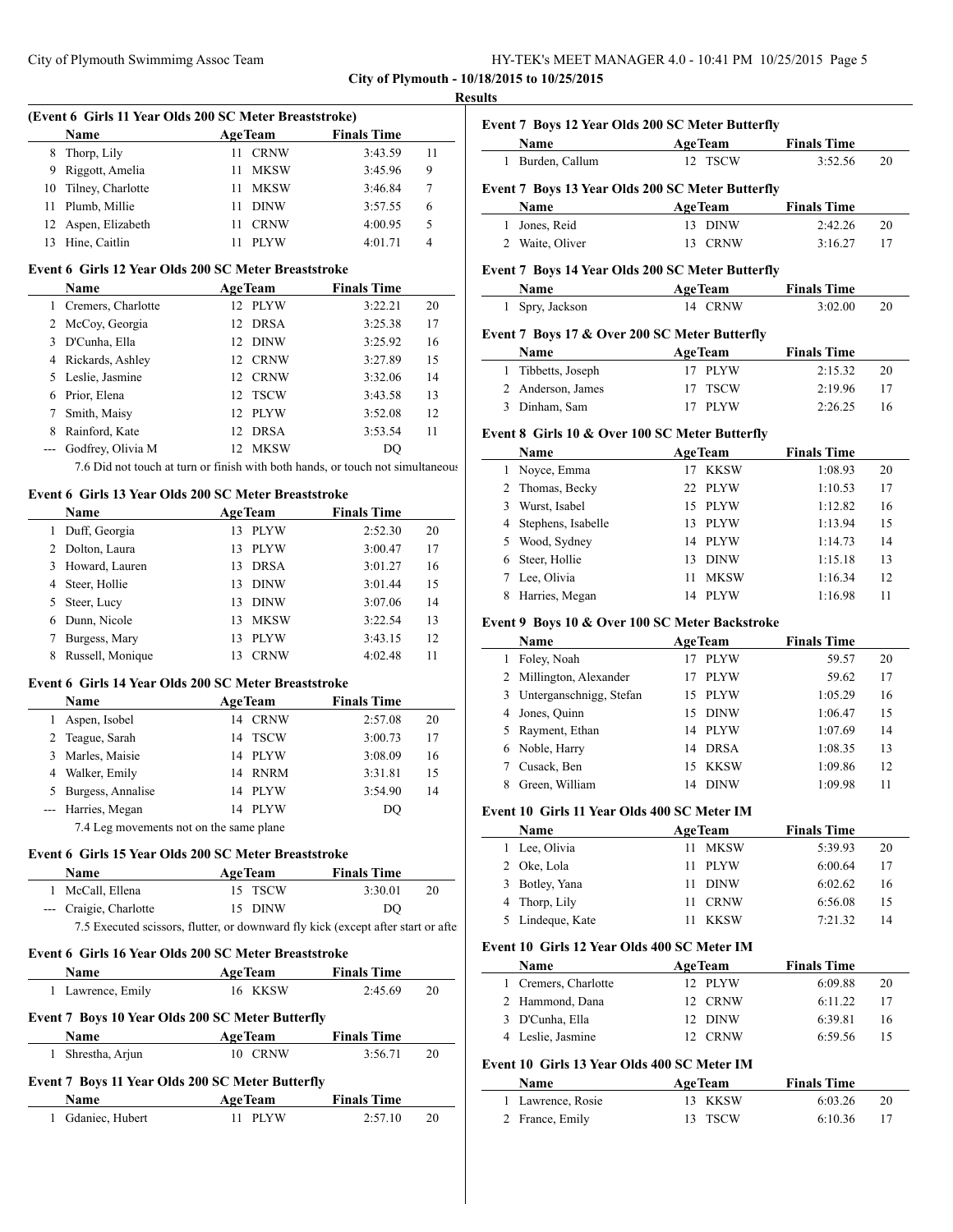## **Results**

|                | (Event 10 Girls 13 Year Olds 400 SC Meter IM)                                    |                     |                    | resuns |
|----------------|----------------------------------------------------------------------------------|---------------------|--------------------|--------|
|                | Name                                                                             | <b>AgeTeam</b>      | <b>Finals Time</b> |        |
|                | 3 Pears, India                                                                   | 13 PLYW             | 6:28.73            | 16     |
|                |                                                                                  |                     |                    |        |
|                | Event 10 Girls 14 Year Olds 400 SC Meter IM                                      |                     |                    |        |
|                | Name                                                                             | <b>AgeTeam</b>      | <b>Finals Time</b> |        |
|                | 1 Wood, Sydney                                                                   | 14 PLYW             | 5:23.33            | 20     |
|                | 2 Harries, Megan                                                                 | 14 PLYW             | 5:57.17            | 17     |
|                | Event 10 Girls 15 Year Olds 400 SC Meter IM                                      |                     |                    |        |
|                | Name                                                                             | <b>AgeTeam</b>      | <b>Finals Time</b> |        |
| 1              | Wurst, Isabel                                                                    | 15 PLYW             | 5:38.28            | 20     |
|                | Event 10 Girls 16 Year Olds 400 SC Meter IM                                      |                     |                    |        |
|                | Name                                                                             | <b>AgeTeam</b>      | <b>Finals Time</b> |        |
|                | 1 Arlt, Katharina                                                                | 16 PLYW             | 5:20.96            | 20     |
|                | 2 Losasso, Flo                                                                   | 16 CRNW             | 5:58.79            | 17     |
|                | 3 Harris, Olivia                                                                 | 16 DINW             | 6:23.20            | 16     |
|                |                                                                                  |                     |                    |        |
|                | Event 11 Boys 9 Year Olds 100 SC Meter IM                                        |                     |                    |        |
|                | Name                                                                             | <b>AgeTeam</b>      | <b>Finals Time</b> |        |
|                | 1 Broekhoven, Finn                                                               | 9 PLYW              | 1:31.53            | 20     |
|                | 2 Caldwell, Jack                                                                 | 9 PLYW              | 1:40.66            | 17     |
|                | 3 Williams, Joshua                                                               | 9 PLYW              | 1:44.93            | 16     |
| 4              | Morgan-Hughes, Harry                                                             | 9 DINW              | 1:54.07            | 15     |
| 5              | Fewtrell, Alexander                                                              | 9 PLYW              | 1:57.59            | 14     |
|                | 6 Schroeder, Quinlan                                                             | 9 MKSW              | 2:04.50            | 13     |
|                | Woodhouse, Kieran                                                                | 9 PLYW              | DQ                 |        |
|                | 7.6 Did not touch at turn or finish with both hands, or touch not simultaneous   |                     |                    |        |
| $ -$           | Worth, Luke                                                                      | 9 CRNW              | DO                 |        |
|                | 9.3 Finish of each stroke not in accordance with rules for the particular stroke |                     |                    |        |
|                | Event 11 Boys 10 Year Olds 100 SC Meter IM                                       |                     |                    |        |
|                | Name                                                                             | <b>AgeTeam</b>      | <b>Finals Time</b> |        |
|                | 1 Washburn, Finn                                                                 | 10 PLYW             | 1:28.57            | 20     |
|                | 2 George, Scott                                                                  | 10 PLYW             | 1:33.58            | 17     |
| 3              | Godwin, Anthony                                                                  | 10 PLYW             | 1:37.06            | 16     |
| 4              | Tait, Finlay                                                                     | 10 PLYW             | 1:37.15            | 15     |
| 5              | Suckling, Thomas                                                                 | 10 CRNW             | 1:48.34            | 14     |
| $\sim$         | Shrestha, Arjun                                                                  | 10 CRNW             | DQ                 |        |
|                | 6.2 Left position on the back (other than to initiate a turn) - back             |                     |                    |        |
|                | --- Bartolini, Antony                                                            | 10 PLYW             | DQ                 |        |
|                | 9.3 Finish of each stroke not in accordance with rules for the particular stroke |                     |                    |        |
|                | Event 11 Boys 11 Year Olds 100 SC Meter IM                                       |                     |                    |        |
|                | Name                                                                             | <b>AgeTeam</b>      | <b>Finals Time</b> |        |
|                | 1 Williams, Cameron                                                              | <b>PLYW</b><br>11   | 1:29.09            | 20     |
| $\overline{2}$ | Ray, Peter                                                                       | 11<br><b>TSCW</b>   | 1:30.10            | 17     |
| 3              | Philipson, Ethan                                                                 | PLYW<br>11          | 1:30.83            | 16     |
|                | 4 Pitt, Charlie                                                                  | DINW<br>11          | 1:32.42            | 15     |
| 5              | Dietz, Fritz                                                                     | MKSW<br>11          | 1:34.18            | 14     |
| 6              | Anderson, Tane                                                                   | <b>PLYW</b><br>11   | 1:37.39            | 13     |
| 7              | Stone, Lloyd                                                                     | DINW<br>11          | 1:38.37            | 12     |
| 8              | Zaffiro, Zak A                                                                   | KKSW<br>11          | 1:49.70            | 11     |
| 9.             | Collins, George G                                                                | MKSW<br>11          | 1:51.00            | 9      |
|                | 10 Zaffiro, Oliver J                                                             | <b>KKSW</b><br>11 - | 2:00.89            | 7      |

--- Gdaniec, Hubert 11 PLYW X1:17.00

|    | Name                     | <b>AgeTeam</b>          | <b>Finals Time</b> |    |
|----|--------------------------|-------------------------|--------------------|----|
| 1. | Edwards-Pratt, Louis     | 12 PLYW                 | 1:11.60            | 20 |
|    | 2 Darlington-Eyre, Rimae | <b>PLYW</b><br>12.      | 1:22.82            | 17 |
| 3. | Davies, Blake            | <b>PLYW</b><br>12.      | 1:22.96            | 16 |
| 4  | Close, Ben               | 12 DINW                 | 1:24.98            | 15 |
| 5. | Morgan, Alfie            | 12 TSCW                 | 1:25.80            | 14 |
| 6  | Rhodes, Samuel           | RNRM<br>12.             | 1:38.08            | 13 |
|    | Fox. Eddie               | CRNW<br>12 <sup>1</sup> | 1:39.69            | 12 |
| 8  | Williams, Matthew        | <b>PLYW</b><br>12.      | 1:41.68            | 11 |
| 9  | Talaat, Omar             | PLYW<br>12.             | 1:49.80            | 9  |

# **Event 11 Boys 13 Year Olds 100 SC Meter IM**

| Name                 |  | <b>AgeTeam</b> |         | <b>Finals Time</b> |    |
|----------------------|--|----------------|---------|--------------------|----|
| 1 Jones, Reid        |  |                | 13 DINW | 1:11.53            | 20 |
| 2 Plumb, Matt        |  |                | 13 DINW | 1:14.93            | 17 |
| 3 Bowles, Benjamin   |  |                | 13 TSCW | 1:29.82            | 16 |
| --- Thompson, Joseph |  |                | PLYW    | X1:08.71           |    |

# **Event 11 Boys 14 Year Olds 100 SC Meter IM**

|    | Name             | <b>AgeTeam</b>    | <b>Finals Time</b> |    |
|----|------------------|-------------------|--------------------|----|
| 1  | Oliver, Scott    | <b>PLYW</b><br>14 | 1:11.02            | 20 |
|    | 2 Noble, Harry   | <b>DRSA</b><br>14 | 1:11.58            | 17 |
| 3  | Kamp, Magnus     | 14 PLYW           | 1:12.92            | 16 |
| 4  | Underwood, Lloyd | 14 TSCW           | 1:14.46            | 15 |
| 5. | Foley, Jonah     | <b>PLYW</b><br>14 | 1:15.71            | 14 |
| 6  | Spry, Jackson    | <b>CRNW</b><br>14 | 1:18.40            | 13 |
| 7  | Schmidt, Jacek   | <b>PLYW</b><br>14 | 1:18.70            | 12 |
| 8  | Cory, Jenson     | <b>CRNW</b><br>14 | 1:20.35            | 11 |
| 9  | Mills-Shute, Sam | <b>CRNW</b><br>14 | 1:21.02            | 9  |
| 10 | Bates, Samuel    | <b>TSCW</b><br>14 | 1:21.78            | 7  |
| 11 | Brennan, Denver  | <b>RNRM</b><br>14 | 1:28.85            | 6  |

# **Event 11 Boys 15 Year Olds 100 SC Meter IM**

| Name                      | <b>AgeTeam</b> | <b>Finals Time</b> |    |
|---------------------------|----------------|--------------------|----|
| 1 Trebilcock, Jack        | 15 PLYW        | 1:07.03            | 20 |
| 2 Piccardi, Alberto       | 15 PLYW        | 1:08.62            | 17 |
| 3 Unterganschnigg, Stefan | 15 PLYW        | 1:09.23            | 16 |
| 4 France, Jake            | 15 TSCW        | 1:09.58            | 15 |
| 5 Cusack, Ben             | 15 KKSW        | 1:11.51            | 14 |
| Marr. Joshua              | 15 RNRM        | 1:20.28            | 13 |
| Clowes, Matt              | <b>CRNW</b>    | 1:39.09            | 12 |

## **Event 11 Boys 16 Year Olds 100 SC Meter IM**

| <b>Name</b>         | <b>AgeTeam</b> | <b>Finals Time</b> |    |
|---------------------|----------------|--------------------|----|
| 1 Greenwood, Nathan | 16 PLYW        | 1:02.49            | 20 |
| 2 Morgan, George    | 16 TSCW        | 1:10.43            |    |
| 3 Turner, Sam       | 16 TSCW        | 1:18.05            | 16 |
| 4 Slator, Jack      | 16 RNRM        | 1:25.47            |    |

# **Event 11 Boys 17 & Over 100 SC Meter IM**

| Name |                     | <b>AgeTeam</b>    | <b>Finals Time</b> |    |
|------|---------------------|-------------------|--------------------|----|
|      | 1 Lee, Christopher  | <b>PLYW</b><br>21 | 1:02.66            | 20 |
|      | 2 Rookes, Kieran    | <b>TSCW</b><br>18 | 1:03.19            | 17 |
|      | 3 Dinham, Sam       | <b>PLYW</b><br>17 | 1:03.96            | 16 |
|      | 4 Rookes, Nathaniel | 22 TSCW           | 1:04.08            | 15 |
|      | 5 Foley, Noah       | <b>PLYW</b><br>17 | 1:04.45            | 14 |
| 6    | Oakley, Luke        | PLYW<br>20.       | 1:05.28            | 13 |
|      | McGurk, Cameron     | <b>TSCW</b>       | 1:06.51            | 12 |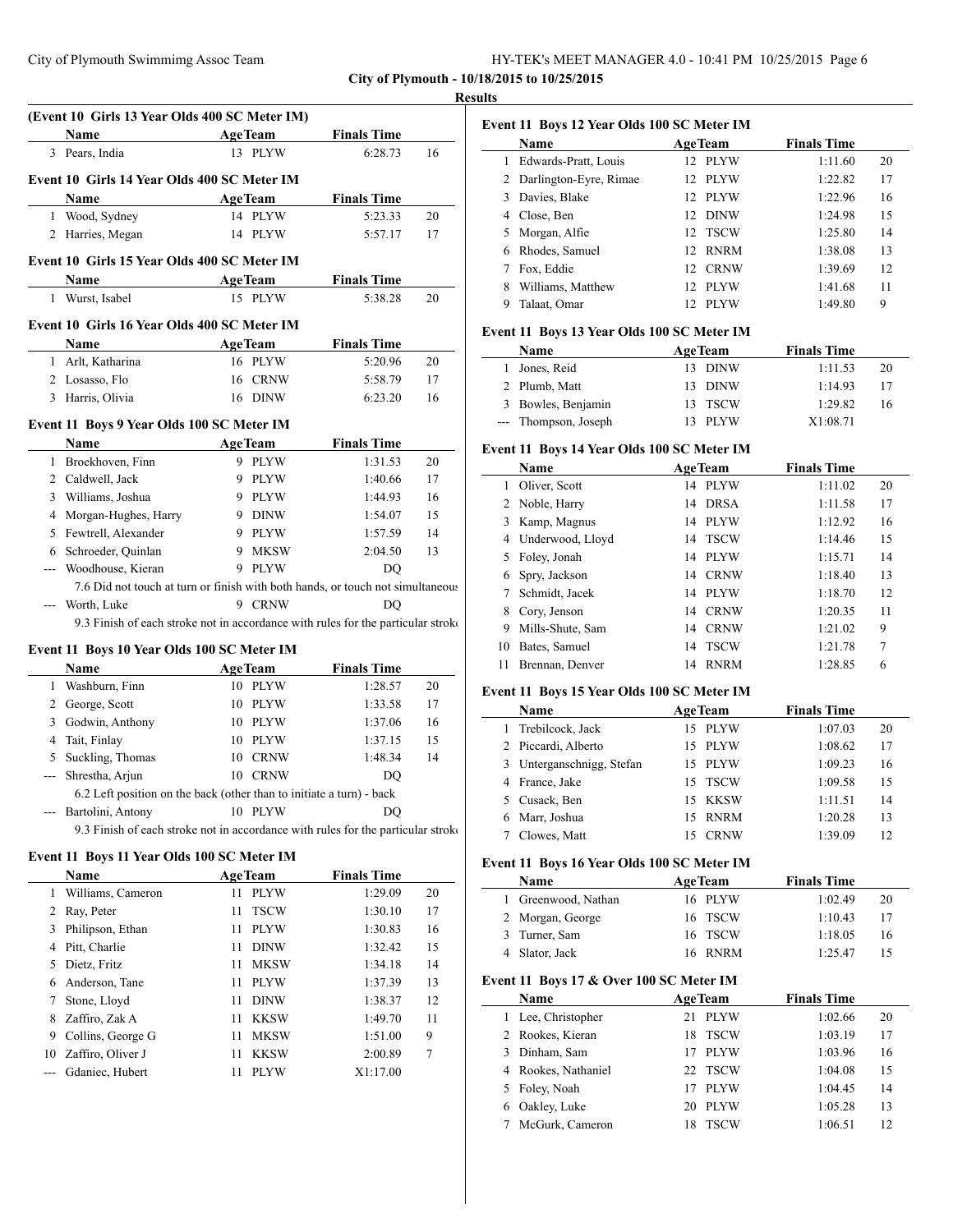|  |  | HY-TEK's MEET MANAGER 4.0 - 10:41 PM 10/25/2015 Page 7 |  |  |  |  |  |
|--|--|--------------------------------------------------------|--|--|--|--|--|
|--|--|--------------------------------------------------------|--|--|--|--|--|

**City of Plymouth - 10/18/2015 to 10/25/2015 Results**

j.

 $\overline{a}$ 

 $\overline{\phantom{a}}$ 

|                | (Event 11 Boys 17 & Over 100 SC Meter IM)             |                   |                                                                                |    |
|----------------|-------------------------------------------------------|-------------------|--------------------------------------------------------------------------------|----|
|                | <b>Name</b>                                           | <b>AgeTeam</b>    | <b>Finals Time</b>                                                             |    |
| 8              | Moss, George                                          | 17 RNRM           | 1:15.57                                                                        | 11 |
|                | Event 12 Girls 10 Year Olds 100 SC Meter Breaststroke |                   |                                                                                |    |
|                | <b>Name</b>                                           | <b>AgeTeam</b>    | <b>Finals Time</b>                                                             |    |
| 1              | Wright, Elizabeth                                     | 10<br><b>PLYW</b> | 1:34.80                                                                        | 20 |
| $\overline{2}$ | Sheil, Isabel                                         | <b>PLYW</b><br>10 | 1:39.72                                                                        | 17 |
| 3              | Tinney, Olivia                                        | <b>PLYW</b><br>10 | 1:46.33                                                                        | 16 |
| 4              | Dolton, Katie                                         | <b>PLYW</b><br>10 | 1:46.54                                                                        | 15 |
| 5              | Cragg, Eva                                            | <b>PLYW</b><br>10 | 1:46.87                                                                        | 14 |
| 6              | Hall, Angelean                                        | 10<br><b>PLYW</b> | 1:56.78                                                                        | 13 |
| 7              | Walker, Hannah                                        | <b>TSCW</b><br>10 | 1:58.60                                                                        | 12 |
| 8              | Walker, Charlotte                                     | <b>TSCW</b><br>10 | 2:08.68                                                                        | 11 |
| 9              | Mitchell, Alice                                       | <b>PLYW</b><br>10 | 2:09.86                                                                        | 9  |
| ---            | Armitage, Amy                                         | <b>PLYW</b><br>10 | DO                                                                             |    |
|                |                                                       |                   | 7.6 Did not touch at turn or finish with both hands, or touch not simultaneous |    |
|                | English, George                                       | 10 DRSA           | DO                                                                             |    |
|                | 7.4 Leg movements not on the same plane               |                   |                                                                                |    |
|                | Event 12 Girls 11 Year Olds 100 SC Meter Breaststroke |                   |                                                                                |    |
|                | Name                                                  | <b>AgeTeam</b>    | <b>Finals Time</b>                                                             |    |
| 1              | Lee, Olivia                                           | 11<br><b>MKSW</b> | 1:27.59                                                                        | 20 |
| $\overline{c}$ | Oke, Lola                                             | <b>PLYW</b><br>11 | 1:36.26                                                                        | 17 |
| 3              | Chapman, Emily                                        | <b>DINW</b><br>11 | 1:39.35                                                                        | 16 |
| 4              | Morgan-Hughes, Emily                                  | <b>DINW</b><br>11 | 1:41.02                                                                        | 15 |
| 5              | Cornish, Emily                                        | <b>PLYW</b><br>11 | 1:41.50                                                                        | 14 |
| 6              | Riggott, Amelia                                       | <b>MKSW</b><br>11 | 1:41.66                                                                        | 13 |
| 7              | Hocking, Lauren                                       | <b>CRNW</b><br>11 | 1:43.51                                                                        | 12 |

| 6 Riggott, Amelia           |    | MKSW        | 1:41.66 | 13 |
|-----------------------------|----|-------------|---------|----|
| 7 Hocking, Lauren           | 11 | <b>CRNW</b> | 1:43.51 | 12 |
| 8 Tilney, Charlotte         | 11 | <b>MKSW</b> | 1:48.05 | 11 |
| 9 Lindeque, Kate            |    | 11 KKSW     | 1:49.93 | 9  |
| 10 Paltanaviciute, Karolina |    | 11 PLYW     | 1:53.40 | 7  |
| 11 Inness, Taylor           |    | 11 PLYW     | 1:53.54 | 6  |
| 12 Plumb, Millie            | 11 | <b>DINW</b> | 1:55.43 | 5  |
| 13 Aspen, Elizabeth         |    | <b>CRNW</b> | 2:00.09 | 4  |

## **Event 12 Girls 12 Year Olds 100 SC Meter Breaststroke**

|     | Name                  |    | <b>AgeTeam</b> | <b>Finals Time</b> |                |
|-----|-----------------------|----|----------------|--------------------|----------------|
| 1   | Broekhoven, Lana      | 12 | <b>PLYW</b>    | 1:21.91            | 20             |
| 2   | Vasiliauskaite, Gerda | 12 | <b>PLYW</b>    | 1:25.90            | 17             |
| 3   | Hammond, Dana         | 12 | <b>CRNW</b>    | 1:34.39            | 16             |
| 4   | Rickards, Ashley      | 12 | <b>CRNW</b>    | 1:35.52            | 15             |
| 5   | McCoy, Georgia        | 12 | <b>DRSA</b>    | 1:35.81            | 14             |
| 6   | D'Cunha, Ella         | 12 | <b>DINW</b>    | 1:38.90            | 13             |
| 7   | Curtis, Emma          | 12 | <b>PLYW</b>    | 1:41.56            | 12             |
| 8   | Leslie, Jasmine       | 12 | <b>CRNW</b>    | 1:41.78            | 11             |
| 9   | Spry, Hannah          | 12 | <b>CRNW</b>    | 1:43.47            | 9              |
| 10  | Wright, Annaliese     | 12 | <b>TSCW</b>    | 1:44.44            | 7              |
| 11  | Godfrey, Olivia M     | 12 | <b>MKSW</b>    | 1:44.97            | 6              |
| 12  | Dawe, Khira           | 12 | <b>PLYW</b>    | 1:46.62            | 5              |
| 13  | Prior, Elena          | 12 | <b>TSCW</b>    | 1:47.96            | 4              |
| 14  | Smith, Maisy          | 12 | <b>PLYW</b>    | 1:49.42            | 3              |
| 15  | Rainford, Kate        | 12 | <b>DRSA</b>    | 1:51.70            | $\overline{2}$ |
| 16  | Frisby, Nicole        | 12 | <b>RNRM</b>    | 1:52.30            | 1              |
| 17  | Turner, Beth          | 12 | <b>TSCW</b>    | 1:55.62            |                |
| --- | Edwards, Isabelle     | 12 | <b>CRNW</b>    | DQ                 |                |

7.1 Single fly kick not performed during the 1st arm stroke or followed by a  $\frac{1}{2}$ 

| Event 12 Girls 13 Year Olds 100 SC Meter Breaststroke |                  |    |                |                    |    |  |
|-------------------------------------------------------|------------------|----|----------------|--------------------|----|--|
|                                                       | Name             |    | <b>AgeTeam</b> | <b>Finals Time</b> |    |  |
| 1                                                     | Duff, Georgia    | 13 | <b>PLYW</b>    | 1:20.72            | 20 |  |
| 2                                                     | Steer, Hollie    | 13 | <b>DINW</b>    | 1:24.19            | 17 |  |
| 3                                                     | Dolton, Laura    | 13 | <b>PLYW</b>    | 1:24.60            | 16 |  |
| 4                                                     | Howard, Lauren   | 13 | <b>DRSA</b>    | 1:26.04            | 15 |  |
| 5                                                     | Steer, Lucy      | 13 | <b>DINW</b>    | 1:29.84            | 14 |  |
| 6                                                     | Fatti, Cecilia   | 13 | <b>PLYW</b>    | 1:33.92            | 13 |  |
|                                                       | Dunn, Nicole     | 13 | <b>MKSW</b>    | 1:34.29            | 12 |  |
| 8                                                     | Hicks, Charlotte | 13 | <b>CRNW</b>    | 1:37.32            | 11 |  |
| 9                                                     | Libby, Francesca | 13 | <b>CRNW</b>    | 1:39.00            | 9  |  |
| 10                                                    | Norris, Gemma    | 13 | <b>KKSW</b>    | 1:45.77            | 7  |  |
| 11                                                    | Burgess, Mary    | 13 | <b>PLYW</b>    | 1:47.00            | 6  |  |
| 12                                                    | Russell, Monique | 13 | <b>CRNW</b>    | 1:54.12            | 5  |  |

## **Event 12 Girls 14 Year Olds 100 SC Meter Breaststroke**

| <b>Name</b>       | <b>AgeTeam</b>    | <b>Finals Time</b> |    |
|-------------------|-------------------|--------------------|----|
| Teague, Sarah     | 14 TSCW           | 1:21.64            | 20 |
| 2 Aspen, Isobel   | CRNW<br>14        | 1:23.17            | 17 |
| 3 Harries, Megan  | 14 PLYW           | 1:29.79            | 16 |
| 4 Marles, Maisie  | 14 PLYW           | 1:29.83            | 15 |
| 5 Thompson, Kiera | <b>DINW</b><br>14 | 1:38.17            | 14 |
| Walker, Emily     | <b>RNRM</b><br>14 | 1:40.25            | 13 |

# **Event 12 Girls 15 Year Olds 100 SC Meter Breaststroke**

| Name               | <b>AgeTeam</b>    | <b>Finals Time</b> |     |
|--------------------|-------------------|--------------------|-----|
| Craigie, Charlotte | <b>DINW</b><br>15 | 1:23.72            | 20  |
| 2 Peach, Kate      | 15 KKSW           | 1:26.23            | 17  |
| 3 Francis, Amber   | 15 TSCW           | 1:26.59            | 16  |
| 4 Burchell, Lucy A | 15 PLYW           | 1:31.88            | 15  |
| 5 Banholzer, Julia | 15 PLYW           | 1:32.22            | 14  |
| Paul, Maria        | 15 DINW           | 1:39.15            | 13  |
| McCall, Ellena     | 15 TSCW           | 1:40.82            | 12  |
| --- Chitty, Hannah | 15 TSCW           | DO                 |     |
| ________           |                   |                    | . . |

7.1 Single fly kick not performed during the 1st arm stroke or followed by a  $\frac{1}{2}$ 

# **Event 12 Girls 16 Year Olds 100 SC Meter Breaststroke**

| <b>Name</b>       | <b>AgeTeam</b> | <b>Finals Time</b> |    |
|-------------------|----------------|--------------------|----|
| 1 Lawrence, Emily | 16 KKSW        | 1:16.82            | 20 |
| 2 Caglayan, Lara  | 16 PLYW        | 1:16.92            | 17 |
| 3 Schell, Emma    | 16 PLYW        | 1:23.43            | 16 |
|                   |                |                    |    |

# **Event 12 Girls 17 & Over 100 SC Meter Breaststroke**

| <b>Name</b>    | <b>AgeTeam</b> | <b>Finals Time</b> |  |
|----------------|----------------|--------------------|--|
| Morris. Hannah | 17 TSCW        | 1:27.15            |  |

# **Event 13 Boys 9 Year Olds 50 SC Meter Freestyle**

|    | Name                   | <b>AgeTeam</b>   | <b>Finals Time</b> |    |
|----|------------------------|------------------|--------------------|----|
|    | Broekhoven, Finn       | <b>PLYW</b><br>9 | 36.94              | 20 |
|    | 2 Caldwell, Jack       | <b>PLYW</b><br>9 | 39.33              | 17 |
|    | 3 Morgan-Hughes, Harry | <b>DINW</b><br>9 | 40.94              | 16 |
| 4  | Williams, Joshua       | <b>PLYW</b><br>9 | 41.86              | 15 |
| 5. | Thomas, Christopher    | <b>DINW</b><br>9 | 42.45              | 14 |
| 6  | Fewtrell, Alexander    | <b>PLYW</b><br>9 | 45.86              | 13 |
|    | Woodhouse, Kieran      | <b>PLYW</b><br>9 | 47.38              | 12 |
| 8  | Worth, Luke            | <b>CRNW</b><br>9 | 47.82              | 11 |
| 9  | Jenkins, Henry         | <b>PLYW</b><br>9 | 48.88              | 9  |
| 10 | Schroeder, Quinlan     | <b>MKSW</b>      | 50.06              | 7  |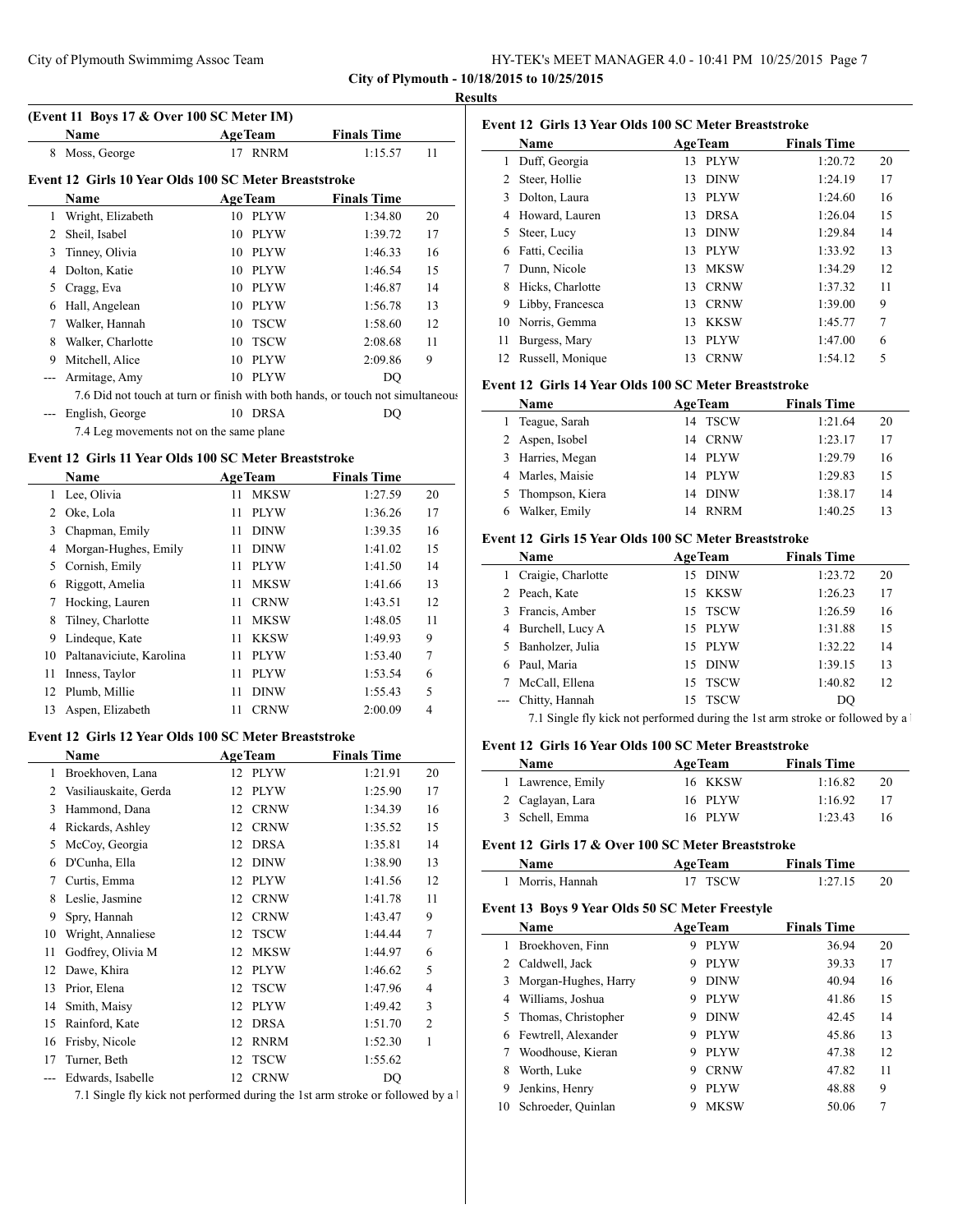| HY-TEK's MEET MANAGER 4.0 - 10:41 PM 10/25/2015 Page 8 |  |
|--------------------------------------------------------|--|
|--------------------------------------------------------|--|

#### **Results**

| Event 13 Boys 10 Year Olds 50 SC Meter Freestyle |                      |                   |                    |    |  |  |
|--------------------------------------------------|----------------------|-------------------|--------------------|----|--|--|
|                                                  | <b>Name</b>          | <b>AgeTeam</b>    | <b>Finals Time</b> |    |  |  |
|                                                  | Godwin, Anthony      | <b>PLYW</b><br>10 | 37.97              | 20 |  |  |
| 2                                                | Greet, Thomas        | <b>PLYW</b><br>10 | 38.96              | 17 |  |  |
| 3                                                | Shrestha, Arjun      | <b>CRNW</b><br>10 | 40.05              | 16 |  |  |
| 4                                                | Tait, Finlay         | <b>PLYW</b><br>10 | 40.08              | 15 |  |  |
| 5.                                               | Suckling, Thomas     | <b>CRNW</b><br>10 | 40.54              | 14 |  |  |
| 6                                                | Davies, Sonny        | <b>PLYW</b><br>10 | 41.43              | 13 |  |  |
|                                                  | Nakamura-Drew, Aaron | <b>PLYW</b><br>10 | 43.98              | 12 |  |  |
| 8                                                | Bartolini, Antony    | <b>PLYW</b><br>10 | 50.54              | 11 |  |  |
|                                                  | Washburn, Finn       | <b>PLYW</b><br>10 | X33.68             |    |  |  |

## **Event 13 Boys 11 Year Olds 50 SC Meter Freestyle**

|    | Name                |    | <b>AgeTeam</b> | <b>Finals Time</b> |    |
|----|---------------------|----|----------------|--------------------|----|
| 1  | Ray, Peter          | 11 | <b>TSCW</b>    | 34.29              | 20 |
| 2  | Williams, Cameron   | 11 | <b>PLYW</b>    | 34.83              | 17 |
| 3  | Stone, Lloyd        | 11 | <b>DINW</b>    | 35.11              | 16 |
| 4  | Pitt, Charlie       | 11 | <b>DINW</b>    | 35.16              | 15 |
| 5  | Browne, Henry       | 11 | <b>PLYW</b>    | 36.20              | 14 |
| 6  | Symons-Brown, Aiden | 11 | <b>DRSA</b>    | 36.64              | 13 |
| 7  | Noakes, Hamish      | 11 | <b>TSCW</b>    | 36.69              | 12 |
| 8  | Anderson, Tane      | 11 | <b>PLYW</b>    | 38.04              | 11 |
| 9  | Dietz, Fritz        | 11 | <b>MKSW</b>    | 38.32              | 9  |
| 10 | Davis, Carter       | 11 | <b>TSCW</b>    | 38.39              | 7  |
| 11 | Collins, George G   | 11 | <b>MKSW</b>    | 41.26              | 6  |
| 12 | Zaffiro, Zak A      | 11 | <b>KKSW</b>    | 44.42              | 5  |
| 13 | Zaffiro, Oliver J   | 11 | <b>KKSW</b>    | 46.41              | 4  |

## **Event 13 Boys 12 Year Olds 50 SC Meter Freestyle**

|       | <b>Name</b>            |     | <b>AgeTeam</b> | <b>Finals Time</b> |    |
|-------|------------------------|-----|----------------|--------------------|----|
|       | O'Hara, Odhran         |     | 12 PLYW        | 29.14              | 20 |
|       | Morgan, Alfie          |     | 12 TSCW        | 31.63              | 17 |
| 3     | Gray, Ciaran           |     | 12 PLYW        | 31.82              | 16 |
|       | Darlington-Eyre, Rimae |     | 12 PLYW        | 33.01              | 15 |
| 5.    | Short, Leighton        | 12. | <b>DRSA</b>    | 38.78              | 14 |
| 6     | Fox, Eddie             |     | 12 CRNW        | 39.19              | 13 |
|       | Williams, Matthew      |     | 12 PLYW        | 42.92              | 12 |
| 8     | Talaat, Omar           |     | 12 PLYW        | 43.77              | 11 |
|       | Robinson, Connor       |     | 12 PLYW        | X28.40             |    |
|       | Miller, Ben            | 12  | - PLYW         | X29.72             |    |
| $---$ | Smart, Oliver          | 12  | <b>PLYW</b>    | X30.42             |    |

## **Event 13 Boys 13 Year Olds 50 SC Meter Freestyle**

| Name               | <b>AgeTeam</b> | <b>Finals Time</b> |    |
|--------------------|----------------|--------------------|----|
| 1 Davies, Jude     | 13 PLYW        | 31.16              | 20 |
| 2 Waite, Oliver    | 13 CRNW        | 31.53              | 17 |
| 3 Bowles, Benjamin | 13 TSCW        | 34.83              | 16 |
| --- Ah Wan, Lenel  | 13 PLYW        | X27.36             |    |
| --- Jones, Reid    | <b>DINW</b>    | X27.78             |    |

## **Event 13 Boys 14 Year Olds 50 SC Meter Freestyle**

|   | <b>Name</b>        | <b>AgeTeam</b>    | <b>Finals Time</b> |    |
|---|--------------------|-------------------|--------------------|----|
|   | Noble, Harry       | DRSA<br>14        | 27.84              | 20 |
|   | 2 Underwood, Lloyd | <b>TSCW</b><br>14 | 28.64              | 17 |
| 3 | Smart, Edward      | - PLYW<br>14      | 28.66              | 16 |
|   | 4 Kamp, Magnus     | <b>PLYW</b><br>14 | 29.59              | 15 |
|   | 5 Spry, Jackson    | <b>CRNW</b><br>14 | 30.32              | 14 |
|   | 6 Cory, Jenson     | <b>CRNW</b><br>14 | 30.48              | 13 |
|   | Burston, Sam       | <b>DRSA</b><br>14 | 31.71              | 12 |

| 8 Bates, Samuel    | 14 TSCW | 32.01  |   |
|--------------------|---------|--------|---|
| 9 Mills-Shute, Sam | 14 CRNW | 32.03  | Q |
| 10 Brennan, Denver | 14 RNRM | 34.66  |   |
| --- Green, William | 14 DINW | X28.11 |   |

# **Event 13 Boys 15 Year Olds 50 SC Meter Freestyle**

| <b>Name</b> |                      | <b>AgeTeam</b> |             | <b>Finals Time</b> |    |
|-------------|----------------------|----------------|-------------|--------------------|----|
| 1.          | Piccardi, Alberto    | 15             | PLYW        | 28.06              | 20 |
|             | 2 Brady, Joseph      | 15             | <b>DRSA</b> | 28.62              | 17 |
|             | 3 Marr, Joshua       | 15             | <b>RNRM</b> | 32.12              | 16 |
|             | 4 Clowes, Matt       |                | 15 CRNW     | 36.99              | 15 |
|             | --- Gray, Sean       |                | 15 PLYW     | X26.23             |    |
|             | --- Jones, Quinn     | 15             | <b>DINW</b> | X26.83             |    |
|             | --- France, Jake     | 15             | <b>TSCW</b> | X26.93             |    |
|             | --- Trebilcock, Jack |                | <b>PLYW</b> | X27.06             |    |

## **Event 13 Boys 16 Year Olds 50 SC Meter Freestyle**

| Name                  | <b>AgeTeam</b> | <b>Finals Time</b> |    |
|-----------------------|----------------|--------------------|----|
| 1 Morgan, George      | 16 TSCW        | 27.77              | 20 |
| 2 Turner, Sam         | 16 TSCW        | 30.88              | 17 |
| 3 Slator, Jack        | 16 RNRM        | 32.54              | 16 |
| --- Raw, Alexander    | 16 PLYW        | X25.15             |    |
| --- Greenwood, Nathan | PLYW<br>16.    | X25.25             |    |

## **Event 13 Boys 17 & Over 50 SC Meter Freestyle**

| <b>Name</b>          | <b>AgeTeam</b> | <b>Finals Time</b> |    |
|----------------------|----------------|--------------------|----|
| 1 Christie, Jonathan | 18 DRSA        | 26.22              | 20 |
| 2 Anderson, James    | 17 TSCW        | 26.52              | 17 |
| 3 Moss, George       | RNRM           | 28.25              | 16 |
| --- Andrews, Connor  | 17 PLYW        | X25.26             |    |
| --- McGurk, Cameron  | <b>TSCW</b>    | X27.64             |    |

## **Event 14 Girls 9 Year Olds 50 SC Meter Butterfly**

|    | <b>AgeTeam</b><br>Name                                                         |   |             | <b>Finals Time</b> |        |
|----|--------------------------------------------------------------------------------|---|-------------|--------------------|--------|
| 1  | Griffiths, Ruby                                                                | 9 | <b>PLYW</b> | 44.54              | 20     |
| 2  | D'Cunha, Jasmine                                                               | 9 | <b>DINW</b> | 45.41              | 17     |
| 3  | Powell, Erin                                                                   | 9 | <b>PLYW</b> | 46.39              | 16     |
| *4 | Chapman, Alice                                                                 | 9 | <b>DINW</b> | 47.08              | 14.5   |
| *4 | Freeman, Holly                                                                 | 9 | <b>PLYW</b> | 47.08              | 14.5   |
| 6  | Schlussas, Isabella                                                            | 9 | <b>CRNW</b> | 51.78              | 13     |
| 7  | Stanley, Chloe                                                                 | 9 | <b>PLYW</b> | 53.06              | 12     |
| 8  | Oman, Madison                                                                  | 9 | <b>DINW</b> | 53.08              | 11     |
| 9  | Harris, Megan                                                                  | 9 | <b>DINW</b> | 56.30              | 9      |
| 10 | Wilson, Martha                                                                 | 9 | <b>PLYW</b> | 56.49              | $\tau$ |
| 11 | Mugleston, Kate                                                                | 9 | <b>CRNW</b> | 58.31              | 6      |
| 12 | Nicholls, Sarah                                                                | 9 | <b>PLYW</b> | 58.67              | 5      |
|    | Long, Tabitha                                                                  | 9 | <b>DINW</b> | DO                 |        |
|    | 8.4 Did not touch at turn or finish with both hands, or touch not simultaneous |   |             |                    |        |
|    | Collins, Milly                                                                 | 9 | <b>MKSW</b> | DO                 |        |

8.4 Did not touch at turn or finish with both hands, or touch not simultaneous

#### **Event 14 Girls 10 Year Olds 50 SC Meter Butterfly**

 $\overline{a}$ 

| <b>Name</b>                 | <b>AgeTeam</b>    | <b>Finals Time</b> |    |
|-----------------------------|-------------------|--------------------|----|
| Cragg, Eva                  | PLYW<br>10        | 42.52              | 20 |
| 2 Hutchinson, Niamh         | <b>PLYW</b><br>10 | 42.67              | 17 |
| Wright, Elizabeth           | <b>PLYW</b><br>10 | 43.37              | 16 |
| Evans, Klara                | <b>PLYW</b><br>10 | 43.57              | 15 |
| 5 Kennedy-Bruyneels, Amelia | <b>DINW</b><br>10 | 45.29              | 14 |
| Crews, Tia                  | <b>DRSA</b><br>10 | 45.68              | 13 |
| Walker, Hannah              | <b>TSCW</b>       | 46.02              | 12 |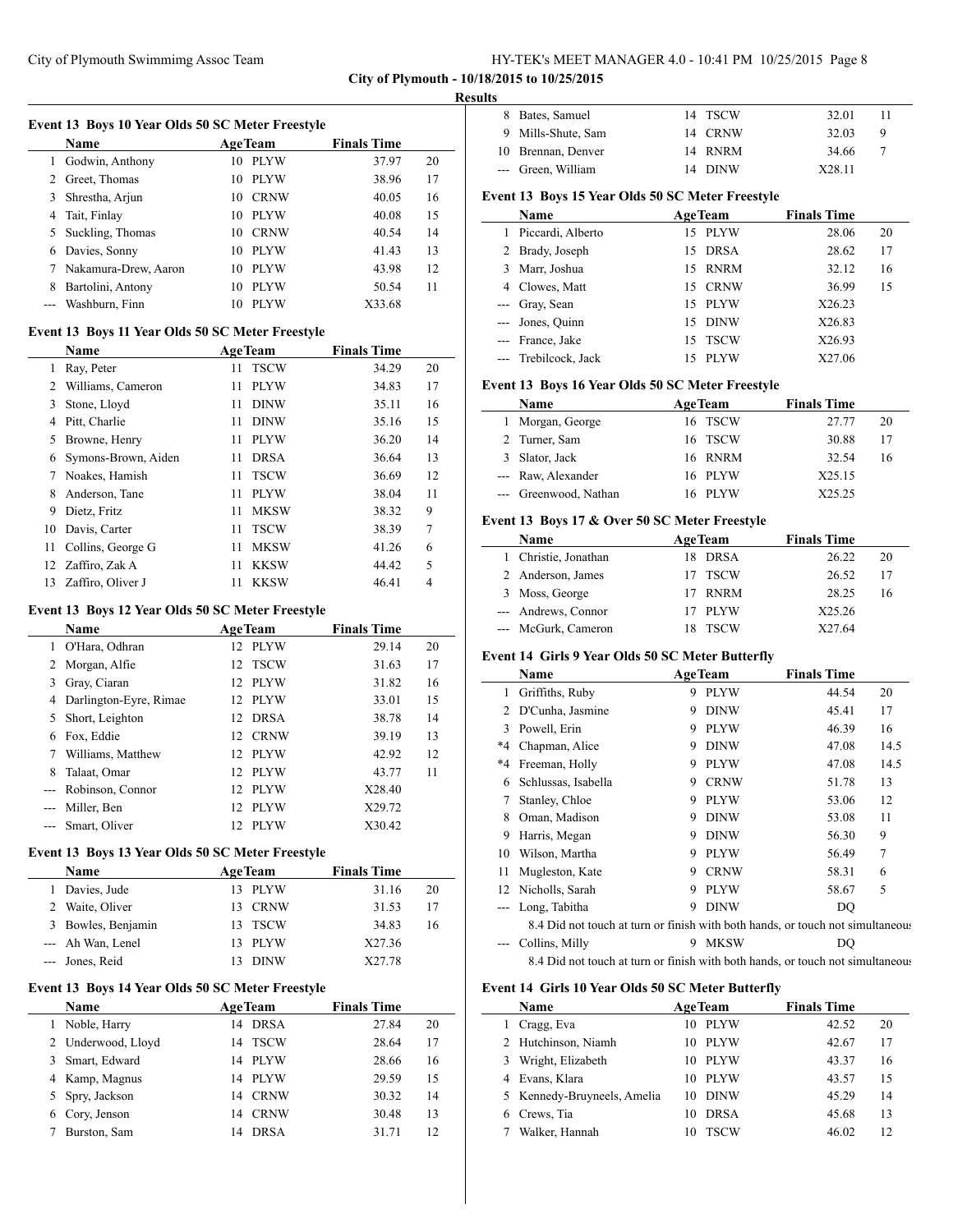**City of Plymouth - 10/18/2015 to 10/25/2015**

 $\overline{a}$ 

 $\overline{a}$ 

#### **Results**

| (Event 14 Girls 10 Year Olds 50 SC Meter Butterfly) |                                                                                |    |                |                    |                |  |
|-----------------------------------------------------|--------------------------------------------------------------------------------|----|----------------|--------------------|----------------|--|
|                                                     | Name                                                                           |    | <b>AgeTeam</b> | <b>Finals Time</b> |                |  |
| 8                                                   | Tinney, Olivia                                                                 | 10 | <b>PLYW</b>    | 47.51              | 11             |  |
| 9                                                   | Walker, Charlotte                                                              | 10 | <b>TSCW</b>    | 48.35              | 9              |  |
| 10                                                  | Hall, Angelean                                                                 | 10 | <b>PLYW</b>    | 49.67              | 7              |  |
| 11                                                  | Tout, Millie                                                                   | 10 | <b>DINW</b>    | 50.81              | 6              |  |
| 12                                                  | Hess, Annabelle M                                                              | 10 | <b>MKSW</b>    | 51.71              | 5              |  |
| 13                                                  | Sullivan, Sianna                                                               | 10 | <b>PLYW</b>    | 53.59              | 4              |  |
| 14                                                  | Daykin, Malia                                                                  | 10 | <b>PLYW</b>    | 55.39              | 3              |  |
| 15                                                  | Atkin, Mollie                                                                  | 10 | <b>CRNW</b>    | 57.33              | $\overline{2}$ |  |
| 16                                                  | Fox, Issey                                                                     | 10 | <b>CRNW</b>    | 57.45              | 1              |  |
| 17                                                  | Abbott, Ceira                                                                  | 10 | <b>PLYW</b>    | 58.20              |                |  |
| 18                                                  | Baker, Jess                                                                    | 10 | KKSW           | 1:00.50            |                |  |
| $---$                                               | Armitage, Amy                                                                  | 10 | PLYW           | DQ                 |                |  |
|                                                     | 8.4 Did not touch at turn or finish with both hands, or touch not simultaneous |    |                |                    |                |  |
|                                                     | Roberts, Amy                                                                   | 10 | TSCW           | DO                 |                |  |
|                                                     | 8.3 Alternating movement of legs or feet                                       |    |                |                    |                |  |
|                                                     | Rushworth, Charlotte                                                           | 10 | PLYW           | DQ                 |                |  |
|                                                     | 8.3 Alternating movement of legs or feet                                       |    |                |                    |                |  |

# **Event 14 Girls 11 Year Olds 50 SC Meter Butterfly**

 $\overline{\phantom{a}}$ 

|       | Name                                        |    | <b>AgeTeam</b> | <b>Finals Time</b> |    |  |
|-------|---------------------------------------------|----|----------------|--------------------|----|--|
| 1     | Cutler, Katie                               | 11 | <b>PLYW</b>    | 34.28              | 20 |  |
| 2     | Brownridge, Aimee                           | 11 | <b>PLYW</b>    | 37.50              | 17 |  |
| 3     | Chapman, Emily                              | 11 | <b>DINW</b>    | 38.42              | 16 |  |
| 4     | Massy, Willow                               | 11 | <b>CRNW</b>    | 42.25              | 15 |  |
| 5     | Thorp, Lily                                 | 11 | <b>CRNW</b>    | 44.08              | 14 |  |
| 6     | Lindeque, Kate                              | 11 | <b>KKSW</b>    | 44.28              | 13 |  |
| 7     | Inness, Taylor                              | 11 | <b>PLYW</b>    | 48.46              | 12 |  |
| 8     | Paltanaviciute, Karolina                    | 11 | <b>PLYW</b>    | 49.11              | 11 |  |
| 9     | Wall, Maddie                                | 11 | <b>TSCW</b>    | 49.28              | 9  |  |
| 10    | Nichol-Garcia, Isabel                       | 11 | <b>MKSW</b>    | 53.01              | 7  |  |
| 11    | Aspen, Elizabeth                            | 11 | <b>CRNW</b>    | 1:00.54            | 6  |  |
| $---$ | Williams, May                               | 11 | <b>PLYW</b>    | DO                 |    |  |
|       | 8.3 Alternating movement of legs or feet    |    |                |                    |    |  |
|       | Tilney, Charlotte                           | 11 | <b>MKSW</b>    | DO                 |    |  |
|       | 8.2 Arms not brought forward over the water |    |                |                    |    |  |

## **Event 14 Girls 12 Year Olds 50 SC Meter Butterfly**

|    | Name                  |    | <b>AgeTeam</b> | <b>Finals Time</b> |                |
|----|-----------------------|----|----------------|--------------------|----------------|
| 1  | Vasiliauskaite, Gerda |    | 12 PLYW        | 35.84              | 20             |
| 2  | Cremers, Charlotte    | 12 | <b>PLYW</b>    | 36.01              | 17             |
| 3  | Cragg, Megan          | 12 | <b>PLYW</b>    | 36.87              | 16             |
| 4  | Ellicott, Morgan      | 12 | <b>PLYW</b>    | 37.50              | 15             |
| 5  | Kurihara-Allen, Leona | 12 | <b>PLYW</b>    | 37.81              | 14             |
| 6  | Page, Amelia          | 12 | <b>PLYW</b>    | 40.32              | 13             |
| 7  | Aves, Eva             | 12 | <b>PLYW</b>    | 41.19              | 12             |
| 8  | Rickards, Ashley      | 12 | <b>CRNW</b>    | 41.33              | 11             |
| 9  | Smith, Maisy          | 12 | <b>PLYW</b>    | 41.65              | 9              |
| 10 | Bowles, Jessica       | 12 | <b>TSCW</b>    | 42.93              | 7              |
| 11 | Stanyer, Ellie        | 12 | <b>MKSW</b>    | 43.09              | 6              |
| 12 | D'Cunha, Ella         | 12 | <b>DINW</b>    | 43.12              | 5              |
| 13 | Trebilcock, Maddie    | 12 | <b>PLYW</b>    | 44.97              | $\overline{4}$ |
| 14 | Godfrey, Olivia M     | 12 | <b>MKSW</b>    | 45.85              | 3              |
| 15 | Rainford, Kate        | 12 | <b>DRSA</b>    | 46.66              | $\overline{2}$ |
| 16 | Leslie, Jasmine       | 12 | <b>CRNW</b>    | 47.44              | 1              |
| 17 | Dawe, Khira           | 12 | <b>PLYW</b>    | 48.19              |                |
| 18 | Frisby, Nicole        | 12 | <b>RNRM</b>    | 50.12              |                |

|     | Broekhoven, Lana                                  |    | 12 PLYW        | X35.24             |    |
|-----|---------------------------------------------------|----|----------------|--------------------|----|
|     | Event 14 Girls 13 Year Olds 50 SC Meter Butterfly |    |                |                    |    |
|     | Name                                              |    | <b>AgeTeam</b> | <b>Finals Time</b> |    |
| 1   | Ussi, Elle                                        | 13 | <b>PLYW</b>    | 32.42              | 20 |
| 2   | Steer, Hollie                                     | 13 | <b>DINW</b>    | 33.37              | 17 |
| 3   | Steele, Mia                                       | 13 | <b>DRSA</b>    | 33.91              | 16 |
| 4   | Elliott, Phoebe                                   | 13 | <b>PLYW</b>    | 35.25              | 15 |
| 5   | Lawrence, Rosie                                   | 13 | <b>KKSW</b>    | 36.37              | 14 |
| 6   | Pitt, Lucy                                        | 13 | <b>DINW</b>    | 36.39              | 13 |
| 7   | Zaffiro, Tegan A                                  | 13 | <b>KKSW</b>    | 37.16              | 12 |
| 8   | Pears, India                                      | 13 | <b>PLYW</b>    | 37.26              | 11 |
| 9   | Ray, Charlotte                                    | 13 | <b>MKSW</b>    | 37.67              | 9  |
| 10  | France, Emily                                     | 13 | <b>TSCW</b>    | 38.45              | 7  |
| 11  | Hicks, Charlotte                                  | 13 | <b>CRNW</b>    | 41.24              | 6  |
| 12  | Norris, Gemma                                     | 13 | <b>KKSW</b>    | 43.43              | 5  |
| 13  | Russell, Monique                                  | 13 | <b>CRNW</b>    | 49.19              | 4  |
| 14  | Maby, Megan                                       | 13 | <b>CRNW</b>    | 57.06              | 3  |
|     | Stephens, Isabelle                                | 13 | <b>PLYW</b>    | X32.08             |    |
| --- | Carne, Elle                                       | 13 | <b>PLYW</b>    | X33.91             |    |

# **Event 14 Girls 14 Year Olds 50 SC Meter Butterfly**

| <b>Name</b>      | <b>AgeTeam</b>    | <b>Finals Time</b> |    |
|------------------|-------------------|--------------------|----|
| Wood, Sydney     | 14 PLYW           | 33.12              | 20 |
| 2 Harries, Megan | PLYW<br>14        | 33.44              | 17 |
| Teague, Sarah    | <b>TSCW</b><br>14 | 36.01              | 16 |
| 4 Morgan, Daisy  | 14 TSCW           | 38.01              | 15 |
| Walker, Emily    | <b>RNRM</b><br>14 | 38.43              | 14 |
| Prior, Lucie     | <b>TSCW</b><br>14 | 39.26              | 13 |
| Thompson, Kiera  | <b>DINW</b><br>14 | 39.49              | 12 |
| Smith, Hannah    | <b>DRSA</b><br>14 | 41.83              | 11 |

## **Event 14 Girls 15 Year Olds 50 SC Meter Butterfly**

| <b>AgeTeam</b><br>Name |  |             | <b>Finals Time</b> |    |  |
|------------------------|--|-------------|--------------------|----|--|
| Blake, Charlotte       |  | 15 KKSW     | 31.75              | 20 |  |
| 2 Peach, Kate          |  | 15 KKSW     | 32.54              | 17 |  |
| 3 De Jager, Emma       |  | 15 PLYW     | 32.92              | 16 |  |
| 4 Chitty, Hannah       |  | 15 TSCW     | 33.08              | 15 |  |
| 5 Lecointe, Louise     |  | 15 DRSA     | 35.00              | 14 |  |
| 6 Catnach, Hollie      |  | 15 CRNW     | 35.16              | 13 |  |
| Arundel, Gemma         |  | 15 TSCW     | 37.86              | 12 |  |
| Banholzer, Julia       |  | <b>PLYW</b> | 38.29              |    |  |

## **Event 14 Girls 17 & Over 50 SC Meter Butterfly**

| <b>Name</b>     | <b>AgeTeam</b> | <b>Finals Time</b> |    |
|-----------------|----------------|--------------------|----|
| 1 Noyce, Emma   | 17 KKSW        | 31.86              | 20 |
| 2 Thomas, Becky | 22 PLYW        | 31.88              |    |

## **Event 15 Boys 9 Year Olds 200 SC Meter Backstroke**

|   | Name                                                          |   | <b>AgeTeam</b> | <b>Finals Time</b> |    |
|---|---------------------------------------------------------------|---|----------------|--------------------|----|
| 1 | Broekhoven, Finn                                              | 9 | <b>PLYW</b>    | 3:16.84            | 20 |
|   | Williams, Joshua                                              | 9 | <b>PLYW</b>    | 3:34.97            | 17 |
|   | 3 Caldwell, Jack                                              | 9 | <b>PLYW</b>    | 3:37.90            | 16 |
| 4 | Fewtrell, Alexander                                           | 9 | <b>PLYW</b>    | 4:03.11            | 15 |
|   | --- Stone, Haydn                                              | 9 | <b>DINW</b>    | DO                 |    |
|   | 6.5 Not on the back at finish                                 |   |                |                    |    |
|   | --- Morgan-Hughes, Harry                                      | 9 | <b>DINW</b>    | DO                 |    |
|   | 6.2 Left position on the back (other than to initiate a turn) |   |                |                    |    |
|   | Thomas, Christopher                                           | 9 | <b>DINW</b>    | DO                 |    |
|   | 6.5 Not on the back at finish                                 |   |                |                    |    |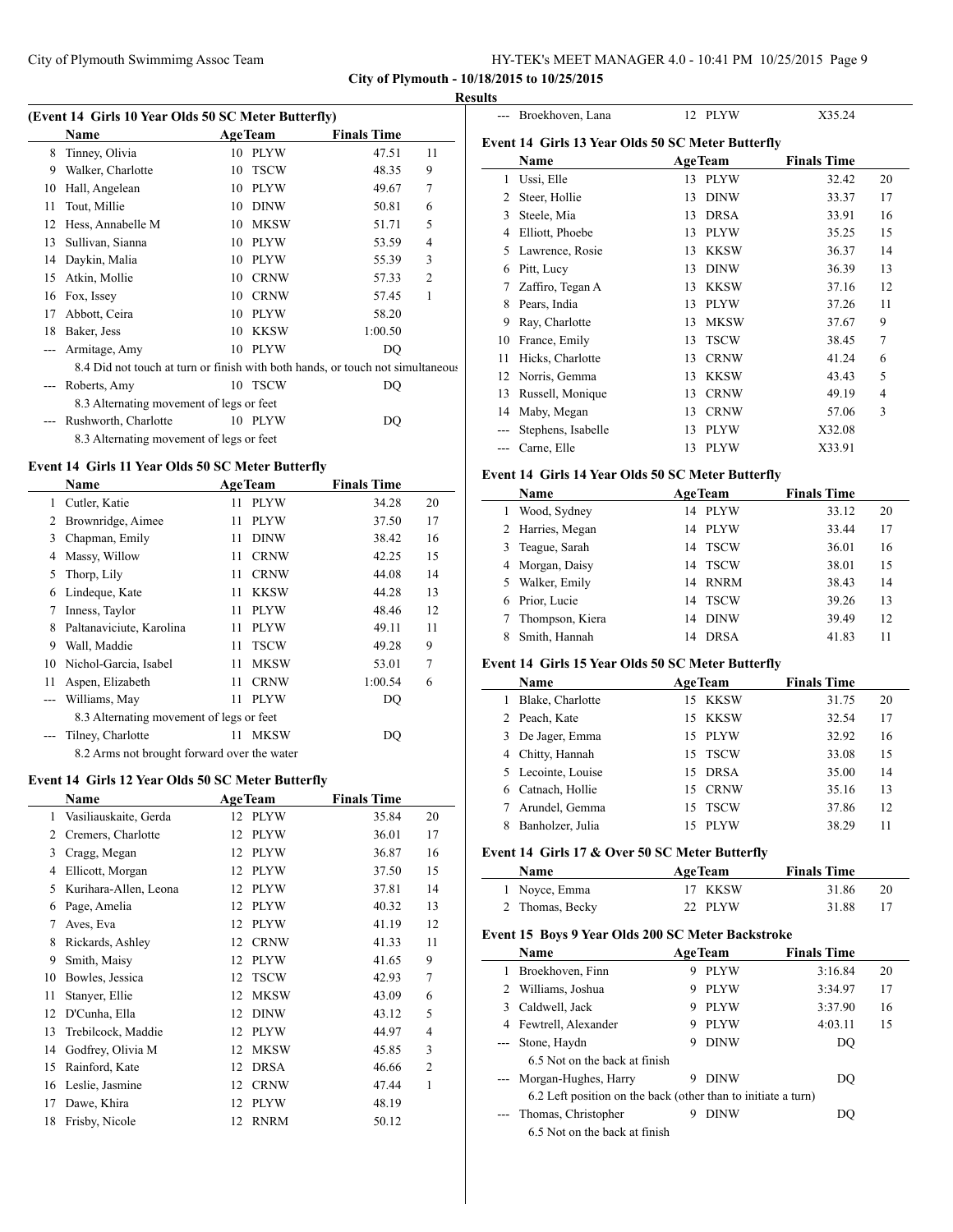| HY-TEK's MEET MANAGER 4.0 - 10:41 PM 10/25/2015 Page 10 |  |  |
|---------------------------------------------------------|--|--|
|---------------------------------------------------------|--|--|

|                | Event 15 Boys 10 Year Olds 200 SC Meter Backstroke            |                   |                    |    |
|----------------|---------------------------------------------------------------|-------------------|--------------------|----|
|                | Name                                                          | <b>AgeTeam</b>    | <b>Finals Time</b> |    |
| 1              | George, Scott                                                 | 10 PLYW           | 3:16.98            | 20 |
|                | 2 Godwin, Anthony                                             | 10 PLYW           | 3:29.58            | 17 |
|                | 3 Davies, Sonny                                               | 10 PLYW           | 3:37.96            | 16 |
|                | 4 Suckling, Thomas                                            | 10 CRNW           | 3:45.92            | 15 |
|                | 5 Bartolini, Antony                                           | 10 PLYW           | 4:24.82            | 14 |
| $\overline{a}$ | Shrestha, Arjun                                               | 10 CRNW           | DQ                 |    |
|                | 6.2 Left position on the back (other than to initiate a turn) |                   |                    |    |
|                | Event 15 Boys 11 Year Olds 200 SC Meter Backstroke            |                   |                    |    |
|                | <b>Name</b>                                                   | <b>AgeTeam</b>    | <b>Finals Time</b> |    |
| 1              | Philipson, Ethan                                              | <b>PLYW</b><br>11 | 3:05.80            | 20 |
|                | 2 Browne, Henry                                               | 11<br><b>PLYW</b> | 3:10.66            | 17 |
| 3              | Stone, Lloyd                                                  | 11 DINW           | 3:14.51            | 16 |
|                | 4 Williams, Cameron                                           | 11 PLYW           | 3:20.00            | 15 |
|                | 5 Zaffiro, Zak A                                              | 11 -<br>KKSW      | 3:41.38            | 14 |
|                | 6 Zaffiro, Oliver J                                           | 11<br>KKSW        | 4:05.59            | 13 |
|                | --- Dietz, Fritz                                              | 11<br><b>MKSW</b> | DQ                 |    |
|                | 6.2 Left position on the back (other than to initiate a turn) |                   |                    |    |
|                | Event 15 Boys 12 Year Olds 200 SC Meter Backstroke            |                   |                    |    |
|                | <b>Name</b>                                                   | <b>AgeTeam</b>    | <b>Finals Time</b> |    |
|                | 1 O'Hara, Odhran                                              | 12 PLYW           | 2:40.62            | 20 |
|                | 2 Miller, Ben                                                 | 12 PLYW           | 2:49.33            | 17 |
| 3              | Darlington-Eyre, Rimae                                        | 12 PLYW           | 2:53.10            | 16 |
|                | 4 Gray, Ciaran                                                | 12 PLYW           | 2:53.77            | 15 |
|                | 5 Close, Ben                                                  | 12 DINW           | 2:56.99            | 14 |
|                | 6 Morgan, Alfie                                               | 12 TSCW           | 3:03.18            | 13 |
|                | 7 Fox, Eddie                                                  | 12<br><b>CRNW</b> | 3:28.44            | 12 |
|                | --- Smart, Oliver                                             | 12 PLYW           | X2:39.82           |    |
|                |                                                               |                   |                    |    |
|                |                                                               |                   |                    |    |
|                | Event 15 Boys 13 Year Olds 200 SC Meter Backstroke            |                   |                    |    |
|                | Name                                                          | <b>AgeTeam</b>    | <b>Finals Time</b> |    |
|                | 1 Plumb, Matt                                                 | 13 DINW           | 2:46.47            | 20 |
|                | 2 Davies, Jude                                                | 13 PLYW           | 2:50.32            | 17 |
| 3              | Waite, Oliver                                                 | 13 CRNW           | 2:54.96            | 16 |
|                | Event 15 Boys 14 Year Olds 200 SC Meter Backstroke            |                   |                    |    |
|                | Name                                                          | <b>AgeTeam</b>    | <b>Finals Time</b> |    |
|                | 1 Rayment, Ethan                                              | 14 PLYW           | 2:27.97            | 20 |
| 2              | Smart, Edward                                                 | 14 PLYW           | 2:31.57            | 17 |
| 3              | Green, William                                                | 14<br><b>DINW</b> | 2:32.83            | 16 |
| 4              | Spry, Jackson                                                 | 14<br><b>CRNW</b> | 2:35.90            | 15 |
| 5              | Mills-Shute, Sam                                              | 14<br><b>CRNW</b> | 2:46.60            | 14 |
| 6              | Schmidt, Jacek                                                | 14<br>PLYW        | 2:48.48            | 13 |
| 7              | Cory, Jenson                                                  | 14<br><b>CRNW</b> | 2:49.60            | 12 |
| 8              | Burston, Sam                                                  | 14<br><b>DRSA</b> | 2:55.91            | 11 |
|                | Event 15 Boys 15 Year Olds 200 SC Meter Backstroke            |                   |                    |    |
|                | Name                                                          | <b>AgeTeam</b>    | <b>Finals Time</b> |    |
| $\mathbf{1}$   | Unterganschnigg, Stefan                                       | 15 PLYW           | 2:21.89            | 20 |
| 2              | Jones, Quinn                                                  | 15<br>DINW        | 2:27.84            | 17 |
| 3              | Cusack, Ben                                                   | 15<br>KKSW        | 2:31.22            | 16 |
| 4              | Gray, Sean                                                    | PLYW<br>15        | 2:36.66            | 15 |
| 5              | France, Jake                                                  | <b>TSCW</b><br>15 | 2:41.53            | 14 |

| ч. | тc<br>- 1 |  |
|----|-----------|--|
|    |           |  |

# **Event 15 Boys 17 & Over 200 SC Meter Backstroke**

| <b>Name</b>        | <b>AgeTeam</b> | <b>Finals Time</b> |  |
|--------------------|----------------|--------------------|--|
| 1 Lee, Christopher | 21 PLYW        | 2:09.78<br>20      |  |
| 2 Tibbetts, Joseph | 17 PLYW        | 2:16.88            |  |
| --- Dinham, Sam    | 17 PLYW        | X2:10.61           |  |

# **Event 16 Girls 9 Year Olds 200 SC Meter Freestyle**

|    | Name                |   | <b>AgeTeam</b> | <b>Finals Time</b> |    |
|----|---------------------|---|----------------|--------------------|----|
| 1  | Chapman, Alice      | 9 | <b>DINW</b>    | 2:56.45            | 20 |
| 2  | Botley, Leila       | 9 | <b>DINW</b>    | 3:04.20            | 17 |
| 3  | Powell, Erin        | 9 | <b>PLYW</b>    | 3:07.77            | 16 |
| 4  | D'Cunha, Jasmine    | 9 | <b>DINW</b>    | 3:12.50            | 15 |
| 5  | Griffiths, Ruby     | 9 | <b>PLYW</b>    | 3:23.55            | 14 |
| 6  | Oman, Madison       | 9 | <b>DINW</b>    | 3:24.02            | 13 |
| 7  | Freeman, Holly      | 9 | <b>PLYW</b>    | 3:24.92            | 12 |
| 8  | Harris, Megan       | 9 | <b>DINW</b>    | 3:29.36            | 11 |
| 9  | Schlussas, Isabella | 9 | <b>CRNW</b>    | 3:35.06            | 9  |
| 10 | Nicholls, Sarah     | 9 | <b>PLYW</b>    | 3:36.91            | 7  |
| 11 | Jones, Abigail      | 9 | <b>CRNW</b>    | 3:56.45            | 6  |
| 12 | Mugleston, Kate     | 9 | <b>CRNW</b>    | 3:58.55            | 5  |
| 13 | Long, Tabitha       | 9 | <b>DINW</b>    | 4:24.07            | 4  |
| 14 | Collins, Milly      | 9 | <b>MKSW</b>    | 4:44.31            | 3  |

# **Event 16 Girls 10 Year Olds 200 SC Meter Freestyle**

| Name |                   | <b>AgeTeam</b>    | <b>Finals Time</b> |                |
|------|-------------------|-------------------|--------------------|----------------|
| 1    | Cragg, Eva        | <b>PLYW</b><br>10 | 2:43.03            | 20             |
| 2    | Wright, Elizabeth | <b>PLYW</b><br>10 | 2:51.54            | 17             |
| 3    | Walker, Hannah    | <b>TSCW</b><br>10 | 2:58.81            | 16             |
| 4    | Hutchinson, Niamh | <b>PLYW</b><br>10 | 3:03.72            | 15             |
| 5    | Evans, Klara      | <b>PLYW</b><br>10 | 3:07.74            | 14             |
| 6    | Dolton, Katie     | <b>PLYW</b><br>10 | 3:10.08            | 13             |
| 7    | Crews, Tia        | <b>DRSA</b><br>10 | 3:13.67            | 12             |
| 8    | Tinney, Olivia    | <b>PLYW</b><br>10 | 3:15.96            | 11             |
| 9    | Roberts, Amy      | <b>TSCW</b><br>10 | 3:21.01            | 9              |
| 10   | Hess, Annabelle M | <b>MKSW</b><br>10 | 3:21.92            | 7              |
| 11   | Hall, Angelean    | <b>PLYW</b><br>10 | 3:24.53            | 6              |
| 12   | Tout, Millie      | <b>DINW</b><br>10 | 3:24.91            | 5              |
| 13   | Mitchell, Alice   | <b>PLYW</b><br>10 | 3:25.71            | 4              |
| 14   | Walker, Charlotte | <b>TSCW</b><br>10 | 3:34.92            | 3              |
| 15   | Baker, Jess       | <b>KKSW</b><br>10 | 3:37.65            | $\overline{2}$ |
| 16   | Sullivan, Sianna  | <b>PLYW</b><br>10 | 3:38.45            | 1              |

# **Event 16 Girls 11 Year Olds 200 SC Meter Freestyle**

| Name |                          |    | <b>AgeTeam</b> | <b>Finals Time</b> |    |
|------|--------------------------|----|----------------|--------------------|----|
| 1    | Botley, Yana             | 11 | <b>DINW</b>    | 2:32.32            | 20 |
|      | 2 Cornish, Emily         | 11 | <b>PLYW</b>    | 2:33.18            | 17 |
| 3    | Cutler, Katie            | 11 | <b>PLYW</b>    | 2:38.92            | 16 |
| 4    | Davenport, Angel-Skye    | 11 | <b>PLYW</b>    | 2:41.27            | 15 |
| 5.   | Morgan-Hughes, Emily     | 11 | <b>DINW</b>    | 2:50.68            | 14 |
| 6    | Hine, Caitlin            | 11 | <b>PLYW</b>    | 2:53.59            | 13 |
|      | Riggott, Amelia          | 11 | <b>MKSW</b>    | 2:54.73            | 12 |
| 8    | Massy, Willow            | 11 | <b>CRNW</b>    | 2:57.45            | 11 |
| 9    | Tilney, Charlotte        | 11 | <b>MKSW</b>    | 3:09.49            | 9  |
| 10   | Lindeque, Kate           | 11 | <b>KKSW</b>    | 3:23.24            | 7  |
| 11   | Wall, Maddie             | 11 | <b>TSCW</b>    | 3:24.85            | 6  |
|      | 12 Nichol-Garcia, Isabel | 11 | <b>MKSW</b>    | 3:35.50            | 5  |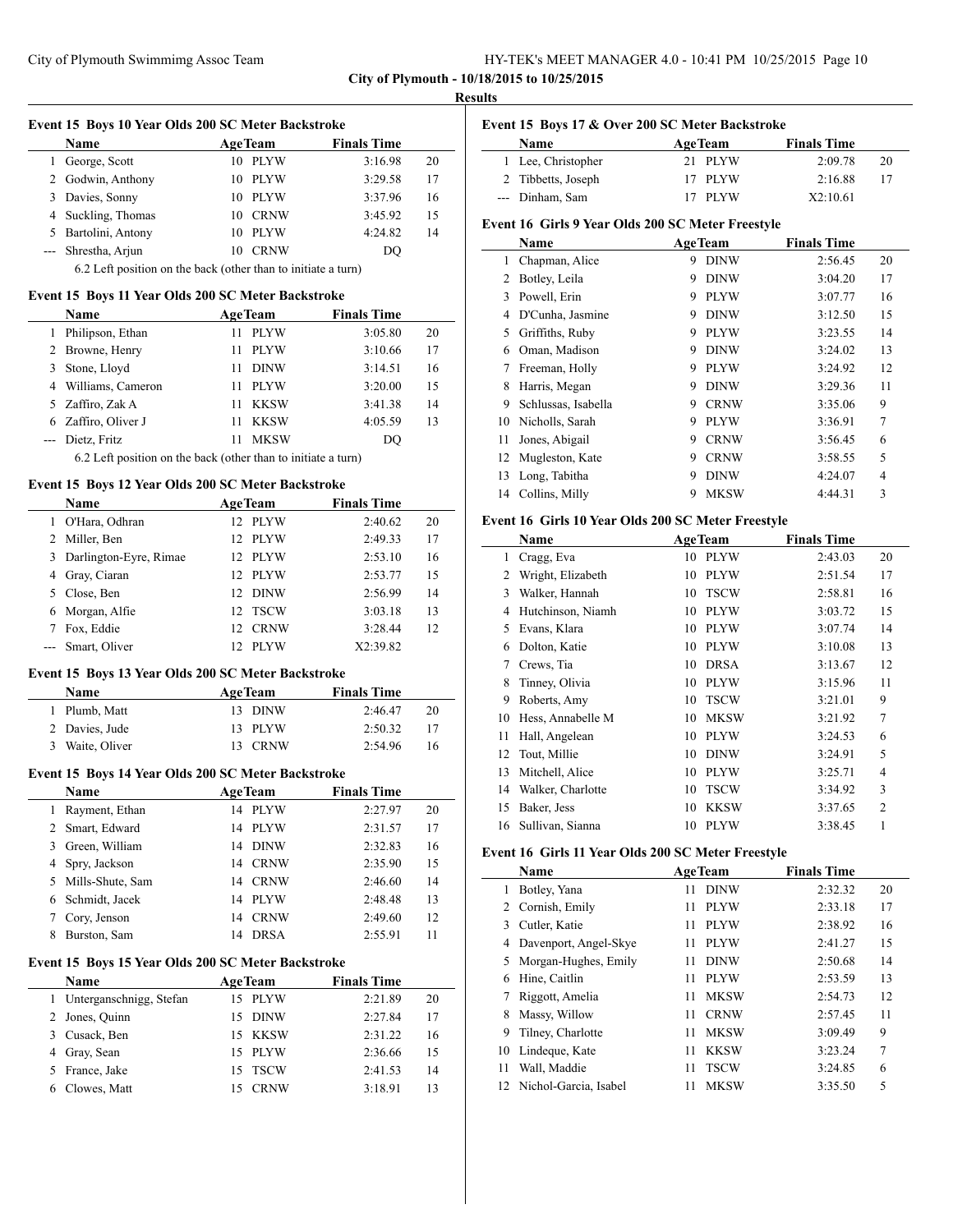# **City of Plymouth - 10/18/2015 to 10/25/2015**

# **Results**

|                | Name                             |    | <b>AgeTeam</b> | <b>Finals Time</b> |                |
|----------------|----------------------------------|----|----------------|--------------------|----------------|
| 1              | Cragg, Megan                     | 12 | <b>PLYW</b>    | 2:24.65            | 20             |
| $\overline{2}$ | Vasiliauskaite, Gerda            | 12 | <b>PLYW</b>    | 2:27.17            | 17             |
| 3              | Hammond, Dana                    | 12 | <b>CRNW</b>    | 2:28.85            | 16             |
| 4              | Ellicott, Morgan                 | 12 | <b>PLYW</b>    | 2:33.58            | 15             |
| 5              | Murray, Philippa                 | 12 | <b>DINW</b>    | 2:40.49            | 14             |
| 6              | Page, Amelia                     | 12 | <b>PLYW</b>    | 2:41.14            | 13             |
| 7              | Cusack, Charlotte                | 12 | <b>KKSW</b>    | 2:44.34            | 12             |
| 8              | Kurihara-Allen, Leona            | 12 | <b>PLYW</b>    | 2:48.78            | 11             |
| 9              | Spry, Hannah                     | 12 | <b>CRNW</b>    | 2:49.32            | 9              |
| 10             | Curtis, Emma                     | 12 | <b>PLYW</b>    | 2:50.43            | 7              |
| 11             | Godfrey, Olivia M                | 12 | <b>MKSW</b>    | 2:53.37            | 6              |
| 12             | Rickards, Ashley                 | 12 | <b>CRNW</b>    | 2:53.82            | 5              |
| 13             | Prior, Elena                     | 12 | <b>TSCW</b>    | 2:55.80            | $\overline{4}$ |
| 14             | Leslie, Jasmine                  | 12 | <b>CRNW</b>    | 2:59.31            | 3              |
| 15             | Dawe, Khira                      | 12 | <b>PLYW</b>    | 3:02.89            | $\overline{2}$ |
| 16             | Smith, Maisy                     | 12 | <b>PLYW</b>    | 3:04.12            | 1              |
| 17             | Rainford, Kate                   | 12 | <b>DRSA</b>    | 3:07.72            |                |
| 18             | Fox, Millie                      | 12 | <b>DINW</b>    | 3:10.04            |                |
|                | Stanyer, Ellie                   | 12 | <b>MKSW</b>    | <b>DQ</b>          |                |
|                | 4.4 Start before starting signal |    |                |                    |                |

## **Event 16 Girls 13 Year Olds 200 SC Meter Freestyle**

|    | Name                   |    | <b>AgeTeam</b> | <b>Finals Time</b> |                |
|----|------------------------|----|----------------|--------------------|----------------|
| 1  | Duff, Georgia          | 13 | <b>PLYW</b>    | 2:17.73            | 20             |
| 2  | Botley, Tia            | 13 | <b>DINW</b>    | 2:21.29            | 17             |
| 3  | Carne, Elle            | 13 | <b>PLYW</b>    | 2:21.80            | 16             |
| 4  | Dolton, Laura          | 13 | <b>PLYW</b>    | 2:23.53            | 15             |
| 5  | Steer, Hollie          | 13 | <b>DINW</b>    | 2:26.45            | 14             |
| 6  | Garland-Tsirka, Thanae | 13 | <b>TSCW</b>    | 2:28.95            | 13             |
| 7  | Stephens, Isabelle     | 13 | <b>PLYW</b>    | 2:30.13            | 12             |
| 8  | Steer, Lucy            | 13 | <b>DINW</b>    | 2:32.53            | 11             |
| 9  | Howard, Lauren         | 13 | <b>DRSA</b>    | 2:34.97            | 9              |
| 10 | Fatti, Cecilia         | 13 | <b>PLYW</b>    | 2:35.10            | $\overline{7}$ |
| 11 | Hicks, Charlotte       | 13 | <b>CRNW</b>    | 2:37.75            | 6              |
| 12 | Murray, Nola           | 13 | <b>DINW</b>    | 2:40.55            | 5              |
| 13 | Steele, Mia            | 13 | <b>DRSA</b>    | 2:40.97            | $\overline{4}$ |
| 14 | Pears, India           | 13 | <b>PLYW</b>    | 2:42.59            | 3              |
| 15 | Ray, Charlotte         | 13 | <b>MKSW</b>    | 2:42.91            | $\overline{2}$ |
| 16 | Zaffiro, Tegan A       | 13 | <b>KKSW</b>    | 2:45.56            | 1              |
| 17 | Dunn, Nicole           | 13 | <b>MKSW</b>    | 2:48.60            |                |
| 18 | Norris, Gemma          | 13 | <b>KKSW</b>    | 2:49.17            |                |
| 19 | Burgess, Mary          | 13 | <b>PLYW</b>    | 3:07.86            |                |
| 20 | Maby, Megan            | 13 | <b>CRNW</b>    | 3:34.58            |                |
| 21 | Russell, Monique       | 13 | <b>CRNW</b>    | 3:35.51            |                |

# **Event 16 Girls 14 Year Olds 200 SC Meter Freestyle**

| Name                | <b>AgeTeam</b> | <b>Finals Time</b> |    |
|---------------------|----------------|--------------------|----|
| 1 Marles, Maisie    | 14 PLYW        | 2:29.79            | 20 |
| 2 Harries, Megan    | 14 PLYW        | 2:32.51            | 17 |
| 3 Prior, Lucie      | 14 TSCW        | 2:57.29            | 16 |
| 4 Burgess, Annalise | 14 PLYW        | 3:04.79            | 15 |

# **Event 16 Girls 15 Year Olds 200 SC Meter Freestyle**

| Name               | <b>AgeTeam</b> | <b>Finals Time</b> |  |
|--------------------|----------------|--------------------|--|
| 1 Blake, Charlotte | 15 KKSW        | 2:15.16<br>-20     |  |
| 2 Wurst, Isabel    | 15 PLYW        | 2:16.29            |  |

|                 | 3 Craigie, Charlotte                               | 15 | DINW                      | 2:22.89                       | 16 |
|-----------------|----------------------------------------------------|----|---------------------------|-------------------------------|----|
|                 | 4 Catnach, Hollie                                  |    | 15 CRNW                   | 2:34.08                       | 15 |
| 5               | Arundel, Gemma                                     | 15 | <b>TSCW</b>               | 2:34.40                       | 14 |
|                 | 6 Francis, Amber                                   | 15 | <b>TSCW</b>               | 2:40.06                       | 13 |
| $7\phantom{.0}$ | McCall, Ellena                                     | 15 | <b>TSCW</b>               | 2:58.56                       | 12 |
|                 |                                                    |    |                           |                               |    |
|                 | Event 16 Girls 16 Year Olds 200 SC Meter Freestyle |    |                           |                               |    |
| 1               | Name<br>Arlt, Katharina                            |    | <b>AgeTeam</b><br>16 PLYW | <b>Finals Time</b><br>2:12.26 | 20 |
|                 | 2 Schell, Emma                                     | 16 | <b>PLYW</b>               | 2:17.14                       | 17 |
|                 | 3 Losasso, Flo                                     | 16 | <b>CRNW</b>               | 2:26.64                       |    |
|                 | 4 Harris, Olivia                                   | 16 | <b>DINW</b>               | 2:42.40                       | 16 |
|                 |                                                    |    |                           |                               | 15 |
|                 | Event 16 Girls 17 & Over 200 SC Meter Freestyle    |    |                           |                               |    |
|                 | Name                                               |    | <b>AgeTeam</b>            | <b>Finals Time</b>            |    |
| 1               | Minnican, Sophie                                   |    | 19 PLYW                   | 2:15.58                       | 20 |
|                 | 2 Noyce, Emma                                      | 17 | <b>KKSW</b>               | 2:16.53                       | 17 |
|                 | 3 Marles, Tait                                     | 18 | PLYW                      | 2:17.84                       | 16 |
| 4               | Thomas, Becky                                      |    | 22 PLYW                   | 2:21.33                       | 15 |
|                 | Event 17 Boys 9 & Over 100 SC Meter IM             |    |                           |                               |    |
|                 | Name                                               |    | <b>AgeTeam</b>            | <b>Finals Time</b>            |    |
|                 | 1 Lee, Christopher                                 | 21 | <b>PLYW</b>               | 1:01.78                       | 20 |
|                 | 2 Greenwood, Nathan                                | 16 | PLYW                      | 1:02.80                       | 17 |
|                 | 3 Rookes, Kieran                                   | 18 | <b>TSCW</b>               | 1:03.03                       | 16 |
|                 | 4 Dinham, Sam                                      |    | 17 PLYW                   | 1:03.92                       | 15 |
|                 | 5 Rookes, Nathaniel                                | 22 | <b>TSCW</b>               | 1:04.00                       | 14 |
|                 | 6 Foley, Noah                                      |    | 17 PLYW                   | 1:05.58                       | 13 |
| 7               | McGurk, Cameron                                    | 18 | <b>TSCW</b>               | 1:06.56                       | 12 |
| 8               | Oakley, Luke                                       | 20 | <b>PLYW</b>               | 1:09.04                       | 11 |
|                 |                                                    |    |                           |                               |    |
|                 | Event 18 Girls 10 & Over 100 SC Meter Breaststroke |    |                           |                               |    |
|                 | Name                                               |    | <b>AgeTeam</b>            | <b>Finals Time</b>            |    |
| 1               | Lawrence, Emily                                    |    | 16 KKSW                   | 1:15.93                       | 20 |
|                 | 2 Caglayan, Lara                                   |    | 16 PLYW                   | 1:17.16                       | 17 |
| 3               | Broekhoven, Lana                                   |    | 12 PLYW                   | 1:20.58                       | 16 |
|                 | Teague, Sarah                                      |    | 14 TSCW                   | 1:21.51                       | 15 |
| 4               |                                                    |    |                           | 1:23.16                       | 14 |
| 5               | Craigie, Charlotte                                 |    | 15 DINW                   |                               |    |
| 6               | Duff, Georgia                                      | 13 | PLYW                      | 1:24.06                       | 13 |
| 7               | Aspen, Isobel                                      | 14 | <b>CRNW</b>               | 1:24.36                       | 12 |
| 8               | Schell, Emma                                       | 16 | <b>PLYW</b>               | 1:27.15                       | 11 |
|                 | Event 19 Girls 10 Year Olds 400 SC Meter Freestyle |    |                           |                               |    |
|                 | Name                                               |    | <b>AgeTeam</b>            | <b>Finals Time</b>            |    |
| 1               | Cragg, Eva                                         |    | 10 PLYW                   | 5:49.28                       | 20 |
|                 | 2 Wright, Elizabeth                                | 10 | PLYW                      | 5:56.06                       | 17 |
|                 | 3 Walker, Hannah                                   | 10 | <b>TSCW</b>               | 6:07.82                       | 16 |
|                 | 4 Dolton, Katie                                    |    | 10 PLYW                   | 6:24.14                       | 15 |
| 5               | Hall, Angelean                                     |    | 10 PLYW                   | 6:48.93                       | 14 |
| 6               | Baker, Jess                                        | 10 | <b>KKSW</b>               | 7:30.67                       | 13 |
|                 |                                                    |    |                           |                               |    |
|                 | Event 19 Girls 11 Year Olds 400 SC Meter Freestyle |    |                           |                               |    |
|                 | Name                                               |    | <b>AgeTeam</b>            | <b>Finals Time</b>            |    |
|                 | 1 Lee, Olivia                                      | 11 | <b>MKSW</b>               | 4:59.79                       | 20 |
| 2               | Main, Sophie                                       | 11 | <b>MKSW</b>               | 5:11.27                       | 17 |
| 3               | Botley, Yana                                       | 11 | <b>DINW</b>               | 5:18.07                       | 16 |
| 4               | Morgan-Hughes, Emily                               | 11 | <b>DINW</b>               | 5:48.96                       | 15 |
| 5               | Hine, Caitlin                                      | 11 | <b>PLYW</b>               | 5:57.01                       | 14 |
| 6               | Thorp, Lily                                        | 11 | <b>CRNW</b>               | 6:01.61                       | 13 |
| 7               | Tilney, Charlotte                                  | 11 | <b>MKSW</b>               | 6:36.31                       | 12 |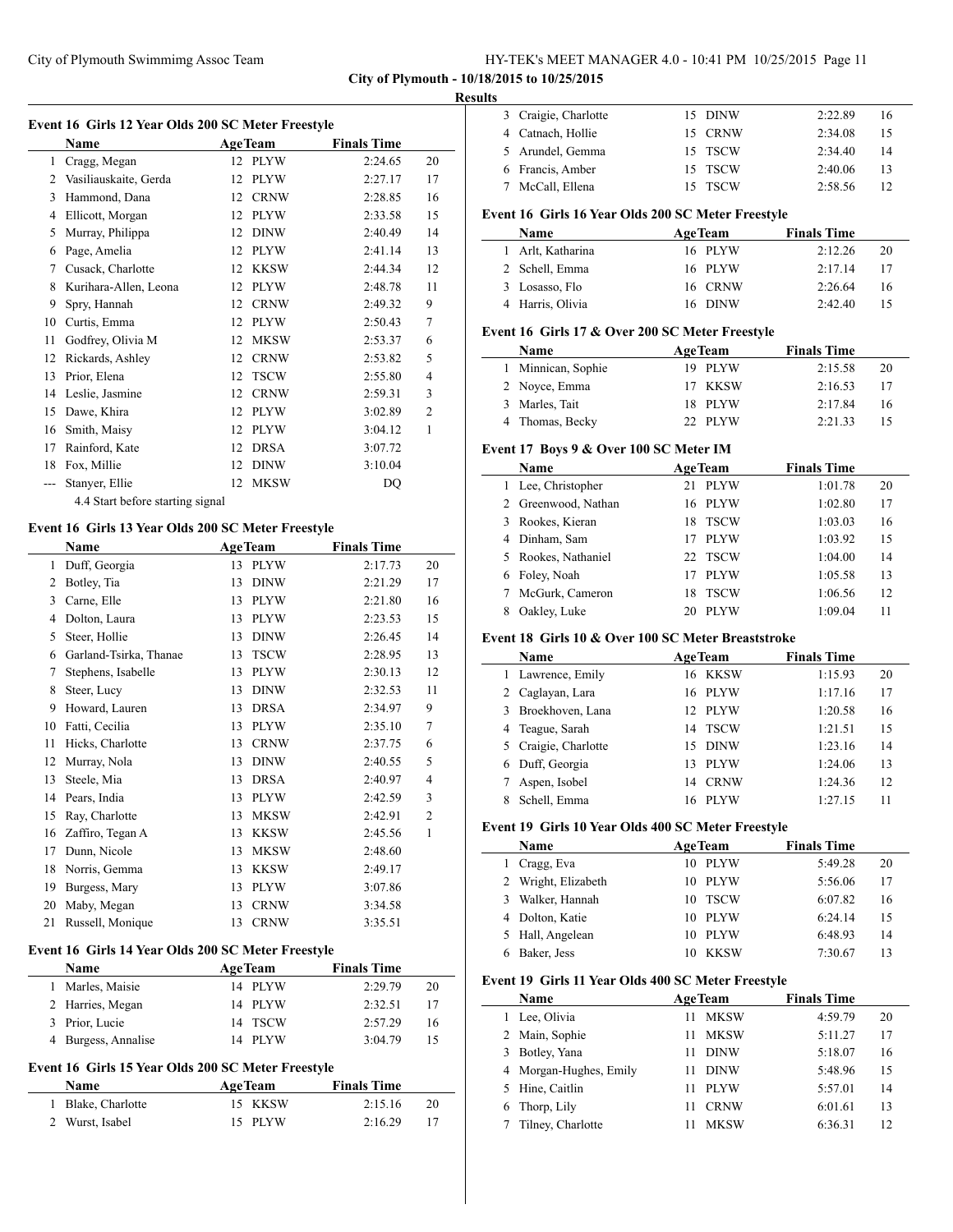#### 015 to 10/25/2015

|   | City of Plymouth Swimmimg Assoc Team                 |                |                    |    | HY-TEK's MEET MANAGER 4.0 - 10:41 PM 10/25/2015 Page 12<br>City of Plymouth - 10/18/2015 to 10/25/2015 |                   |                    |
|---|------------------------------------------------------|----------------|--------------------|----|--------------------------------------------------------------------------------------------------------|-------------------|--------------------|
|   |                                                      |                |                    |    | <b>Results</b>                                                                                         |                   |                    |
|   | (Event 19 Girls 11 Year Olds 400 SC Meter Freestyle) |                |                    |    | 2 Robinson, Connor                                                                                     | 12 PLYW           | 1:12.46            |
|   | <b>Name</b>                                          | <b>AgeTeam</b> | <b>Finals Time</b> |    | O'Hara, Odhran<br>3                                                                                    | 12 PLYW           | 1:14.35            |
|   | 8 Lindeque, Kate                                     | 11 KKSW        | 6:48.93            | 11 | Smart, Oliver<br>4                                                                                     | 12 PLYW           | 1:15.07            |
|   | 9 Plumb, Millie                                      | 11 DINW        | 6:56.89            | 9  | Davies, Blake<br>5                                                                                     | PLYW<br>12        | 1:24.48            |
|   |                                                      |                |                    |    | Darlington-Eyre, Rimae<br>6                                                                            | 12 PLYW           | 1:25.10            |
|   | Event 19 Girls 12 Year Olds 400 SC Meter Freestyle   |                |                    |    | Stewart, Sammy<br>7                                                                                    | 12 KKSW           | 1:30.88            |
|   | Name                                                 | <b>AgeTeam</b> | <b>Finals Time</b> |    | 8 Fox. Eddie                                                                                           | 12 CRNW           | 1:47.01            |
|   | 1 Vasiliauskaite, Gerda                              | 12 PLYW        | 5:00.58            | 20 |                                                                                                        |                   |                    |
|   | 2 Hammond, Dana                                      | 12 CRNW        | 5:13.70            | 17 | Event 20 Boys 13 Year Olds 100 SC Meter Butterfly                                                      |                   |                    |
| 3 | Ellicott, Morgan                                     | 12 PLYW        | 5:17.98            | 16 | Name                                                                                                   | <b>AgeTeam</b>    | <b>Finals Time</b> |
| 4 | Cremers, Charlotte                                   | 12 PLYW        | 5:20.57            | 15 | 1 Jones, Reid                                                                                          | 13 DINW           | 1:10.21            |
|   | 5 Murray, Philippa                                   | 12 DINW        | 5:42.40            | 14 | 2 Plumb, Matt                                                                                          | 13 DINW           | 1:15.56            |
|   | 6 D'Cunha, Ella                                      | 12 DINW        | 5:43.02            | 13 | Suckling, Ben<br>3<br>4 Waite, Oliver                                                                  | 13 CRNW           | 1:18.99            |
|   | 7 McCoy, Georgia                                     | 12 DRSA        | 5:44.59            | 12 |                                                                                                        | <b>CRNW</b><br>13 | 1:27.38            |
| 8 | Cusack, Charlotte                                    | 12 KKSW        | 5:44.67            | 11 | 5 Bowles, Benjamin                                                                                     | <b>TSCW</b><br>13 | 1:30.56            |
| 9 | Stanyer, Ellie                                       | 12 MKSW        | 6:11.24            | 9  | --- Thompson, Joseph                                                                                   | 13 PLYW           | X1:07.58           |
|   | 10 Godfrey, Olivia M                                 | 12 MKSW        | 6:11.53            | 7  | Event 20 Boys 14 Year Olds 100 SC Meter Butterfly                                                      |                   |                    |
|   | Event 19 Girls 13 Year Olds 400 SC Meter Freestyle   |                |                    |    | Name                                                                                                   | <b>AgeTeam</b>    | <b>Finals Time</b> |
|   | Name                                                 | <b>AgeTeam</b> | <b>Finals Time</b> |    | 1 Smart, Edward                                                                                        | 14 PLYW           | 1:06.74            |
|   | 1 Duff, Georgia                                      | 13 PLYW        | 4:46.14            | 20 | 2 Rayment, Ethan                                                                                       | 14 PLYW           | 1:07.03            |
|   | 2 Dolton, Laura                                      | 13 PLYW        | 4:54.96            | 17 | 3 Oliver, Scott                                                                                        | 14 PLYW           | 1:07.18            |
| 3 | Botley, Tia                                          | 13 DINW        | 5:02.51            | 16 | 4 Brennan, Denver                                                                                      | 14 RNRM           | 1:33.31            |
| 4 | Steer, Hollie                                        | 13 DINW        | 5:03.32            | 15 |                                                                                                        |                   |                    |
| 5 | Steer, Lucy                                          | 13 DINW        | 5:08.27            | 14 | Event 20 Boys 15 Year Olds 100 SC Meter Butterfly                                                      |                   |                    |
| 6 | Garland-Tsirka, Thanae                               | 13 TSCW        | 5:09.91            | 13 | Name                                                                                                   | <b>AgeTeam</b>    | <b>Finals Time</b> |
|   | 7 Lawrence, Rosie                                    | 13 KKSW        | 5:29.01            | 12 | 1 France, Jake                                                                                         | 15 TSCW           | 1:07.73            |
| 8 | Dunn, Nicole                                         | 13 MKSW        | 5:52.14            | 11 | 2 Harrison, Tom W                                                                                      | 15 MKSW           | 1:13.19            |
| 9 | Zaffiro, Tegan A                                     | 13 KKSW        | 5:52.36            | 9  | 3 Brady, Joseph                                                                                        | 15 DRSA           | 1:27.82            |
|   | 10 Norris, Gemma                                     | 13 KKSW        | 6:01.17            | 7  | Event 20 Boys 16 Year Olds 100 SC Meter Butterfly                                                      |                   |                    |
|   | 11 Burgess, Mary                                     | 13 PLYW        | 6:28.57            | 6  | Name                                                                                                   | <b>AgeTeam</b>    | <b>Finals Time</b> |
|   |                                                      |                |                    |    | 1 Raw, Alexander                                                                                       | 16 PLYW           | 1:01.55            |
|   | Event 19 Girls 14 Year Olds 400 SC Meter Freestyle   |                |                    |    | 2 Turner, Sam                                                                                          | 16 TSCW           | 1:16.15            |
|   | <b>Name</b>                                          | <b>AgeTeam</b> | <b>Finals Time</b> |    | --- Rayment, Callum                                                                                    | 16 PLYW           | X1:01.37           |
|   | 1 Marles, Maisie                                     | 14 PLYW        | 5:12.03            | 20 |                                                                                                        |                   |                    |
|   | 2 Harries, Megan                                     | 14 PLYW        | 5:12.78            | 17 | Event 21 Girls 10 Year Olds 100 SC Meter Backstroke                                                    |                   |                    |
|   | Event 19 Girls 15 Year Olds 400 SC Meter Freestyle   |                |                    |    | Name                                                                                                   | <b>AgeTeam</b>    | <b>Finals Time</b> |
|   |                                                      | <b>AgeTeam</b> | <b>Finals Time</b> |    | 1 Cragg, Eva                                                                                           | 10 PLYW           | 1:22.44            |
|   | Name                                                 |                |                    |    | 2 Mitchell, Alice                                                                                      | 10 PLYW           | 1:31.46            |
|   | 1 Craigie, Charlotte                                 | 15 DINW        | 4:52.45            | 20 | Tinney, Olivia<br>3                                                                                    | 10 PLYW           | 1:31.53            |
|   | 2 Catnach, Hollie                                    | 15 CRNW        | 5:27.26            | 17 | Evans, Klara<br>4                                                                                      | 10 PLYW           | 1:37.31            |
|   | 3 Long, Emilia                                       | 15 DINW        | 5:58.26            | 16 | 5 Hutchinson, Niamh                                                                                    | 10 PLYW           | 1:38.57            |
|   | Event 19 Girls 16 Year Olds 400 SC Meter Freestyle   |                |                    |    | Hall, Angelean<br>6                                                                                    | 10 PLYW           | 1:39.21            |
|   | Name                                                 | <b>AgeTeam</b> | <b>Finals Time</b> |    | 7 English, George                                                                                      | 10 DRSA           | 1:45.12            |
|   | 1 Losasso, Flo                                       | 16 CRNW        | 5:07.55            | 20 | 8 Armitage, Amy                                                                                        | 10 PLYW           | 1:58.55            |
|   | 2 Harris, Olivia                                     | 16 DINW        | 5:27.83            | 17 |                                                                                                        |                   |                    |
|   | 3 Shaw, Laura                                        | 16 PLYW        | 5:34.25            | 16 | Event 21 Girls 11 Year Olds 100 SC Meter Backstroke                                                    |                   |                    |
|   |                                                      |                |                    |    | <b>Name</b>                                                                                            | <b>AgeTeam</b>    | <b>Finals Time</b> |
|   | Event 20 Boys 10 Year Olds 100 SC Meter Butterfly    |                |                    |    | 1 Cornish, Emily                                                                                       | 11 PLYW           | 1:18.69            |
|   | Name                                                 | <b>AgeTeam</b> | <b>Finals Time</b> |    | 2 Main, Sophie                                                                                         | 11 MKSW           | 1:18.78            |
|   | 1 George, Scott                                      | 10 PLYW        | 1:51.71            | 20 | Chapman, Emily<br>3                                                                                    | <b>DINW</b><br>11 | 1:21.76            |
|   | Event 20 Boys 11 Year Olds 100 SC Meter Butterfly    |                |                    |    | 4 Cutler, Katie                                                                                        | 11 PLYW           | 1:23.86            |
|   | Name                                                 | <b>AgeTeam</b> | <b>Finals Time</b> |    | 5 Brownridge, Aimee                                                                                    | 11 PLYW           | 1:25.73            |
|   | 1 Philipson, Ethan                                   | 11 PLYW        | 1:29.85            | 20 | 6 Morgan-Hughes, Emily                                                                                 | 11 DINW           | 1:28.72            |
|   |                                                      |                |                    |    | $D_0$ ltonovicinta $V_0$<br>$\overline{ }$<br>$-11$                                                    | $11$ DI VIV       | 1.24.04            |

# **Event 20 Boys 12 Year Olds 100 SC Meter Butterfly**

| <b>Name</b>            | <b>AgeTeam</b> | <b>Finals Time</b> |  |  |
|------------------------|----------------|--------------------|--|--|
| 1 Edwards-Pratt, Louis | $12$ PLYW      | 1.1242             |  |  |

Symons-Brown, Aiden 11 DRSA 1:38.27 17

| . . |                          |             |         |    |
|-----|--------------------------|-------------|---------|----|
|     | 2 Robinson, Connor       | 12 PLYW     | 1:12.46 | 17 |
|     | O'Hara, Odhran           | 12 PLYW     | 1:14.35 | 16 |
|     | 4 Smart, Oliver          | 12 PLYW     | 1:15.07 | 15 |
|     | 5 Davies, Blake          | 12 PLYW     | 1:24.48 | 14 |
|     | 6 Darlington-Eyre, Rimae | 12 PLYW     | 1:25.10 | 13 |
|     | Stewart, Sammy           | 12 KKSW     | 1:30.88 | 12 |
|     | Fox. Eddie               | <b>CRNW</b> | 1:47.01 | 11 |

# **Event 20 Boys 13 Year Olds 100 SC Meter Butterfly**

| Name                 | <b>AgeTeam</b>     | <b>Finals Time</b> |    |
|----------------------|--------------------|--------------------|----|
| Jones, Reid          | <b>DINW</b><br>13. | 1:10.21            | 20 |
| 2 Plumb, Matt        | <b>DINW</b><br>13. | 1:15.56            | 17 |
| 3 Suckling, Ben      | <b>CRNW</b><br>13. | 1:18.99            | 16 |
| Waite, Oliver        | <b>CRNW</b><br>13  | 1:27.38            | 15 |
| 5 Bowles, Benjamin   | <b>TSCW</b><br>13  | 1:30.56            | 14 |
| --- Thompson, Joseph | <b>PLYW</b>        | X1:07.58           |    |

# **Event 20 Boys 14 Year Olds 100 SC Meter Butterfly**

| <b>Name</b>      | <b>AgeTeam</b> | <b>Finals Time</b> |    |
|------------------|----------------|--------------------|----|
| Smart, Edward    | 14 PLYW        | 1:06.74            | 20 |
| 2 Rayment, Ethan | 14 PLYW        | 1:07.03            | 17 |
| Oliver, Scott    | 14 PLYW        | 1:07.18            | 16 |
| Brennan, Denver  | 14 RNRM        | 1:33.31            |    |

# **Event 20 Boys 15 Year Olds 100 SC Meter Butterfly**

| <b>Name</b>       | <b>AgeTeam</b> | <b>Finals Time</b> |    |
|-------------------|----------------|--------------------|----|
| 1 France, Jake    | 15 TSCW        | 1:07.73            | 20 |
| 2 Harrison, Tom W | 15 MKSW        | 1:13.19            | 17 |
| 3 Brady, Joseph   | 15 DRSA        | 1:27.82            | 16 |

# **Event 20 Boys 16 Year Olds 100 SC Meter Butterfly**

| <b>Name</b>         | <b>AgeTeam</b> | <b>Finals Time</b> |  |
|---------------------|----------------|--------------------|--|
| 1 Raw, Alexander    | 16 PLYW        | 1:01.55<br>20      |  |
| 2 Turner, Sam       | 16 TSCW        | 1:16.15            |  |
| --- Rayment, Callum | 16 PLYW        | X1:01.37           |  |

# **Event 21 Girls 10 Year Olds 100 SC Meter Backstroke**

|   | Name                | <b>AgeTeam</b>    | <b>Finals Time</b> |    |
|---|---------------------|-------------------|--------------------|----|
|   | Cragg, Eva          | PLYW<br>10        | 1:22.44            | 20 |
| 2 | Mitchell, Alice     | <b>PLYW</b><br>10 | 1:31.46            | 17 |
| 3 | Tinney, Olivia      | PLYW<br>10        | 1:31.53            | 16 |
| 4 | Evans, Klara        | <b>PLYW</b><br>10 | 1:37.31            | 15 |
|   | 5 Hutchinson, Niamh | PLYW<br>10        | 1:38.57            | 14 |
| 6 | Hall, Angelean      | PLYW<br>10        | 1:39.21            | 13 |
|   | English, George     | <b>DRSA</b><br>10 | 1:45.12            | 12 |
| 8 | Armitage, Amy       | <b>PLYW</b><br>10 | 1:58.55            | 11 |

# **Event 21 Girls 11 Year Olds 100 SC Meter Backstroke**

|    | Name                     |    | <b>AgeTeam</b> | <b>Finals Time</b> |    |
|----|--------------------------|----|----------------|--------------------|----|
| 1  | Cornish, Emily           | 11 | <b>PLYW</b>    | 1:18.69            | 20 |
| 2  | Main, Sophie             | 11 | <b>MKSW</b>    | 1:18.78            | 17 |
| 3  | Chapman, Emily           | 11 | <b>DINW</b>    | 1:21.76            | 16 |
| 4  | Cutler, Katie            | 11 | <b>PLYW</b>    | 1:23.86            | 15 |
| 5. | Brownridge, Aimee        | 11 | <b>PLYW</b>    | 1:25.73            | 14 |
| 6  | Morgan-Hughes, Emily     | 11 | <b>DINW</b>    | 1:28.72            | 13 |
| 7  | Paltanaviciute, Karolina | 11 | <b>PLYW</b>    | 1:34.04            | 12 |
| 8  | Lindeque, Kate           | 11 | <b>KKSW</b>    | 1:37.57            | 11 |
| 9  | Hocking, Lauren          | 11 | <b>CRNW</b>    | 1:39.36            | 9  |
| 10 | Tilney, Charlotte        | 11 | <b>MKSW</b>    | 1:42.12            | 7  |
| 11 | Aspen, Elizabeth         | 11 | <b>CRNW</b>    | 1:43.31            | 6  |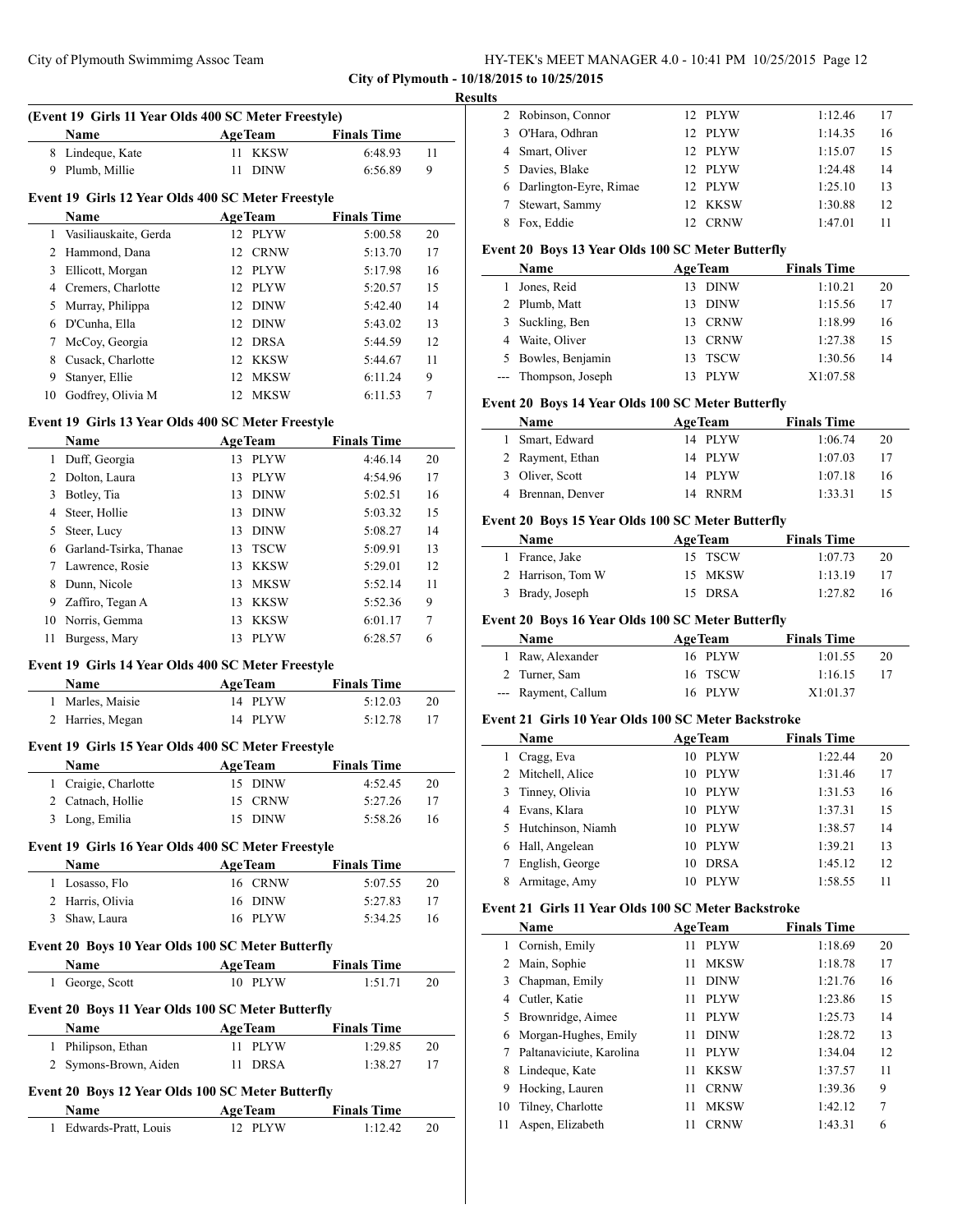#### **City of Plymouth - 10/18/2015 to 10/25/2015**

#### **Results**

 $\overline{a}$ 

 $\overline{a}$ 

| Event 21 Girls 12 Year Olds 100 SC Meter Backstroke |                 |  |                                                                                                                                                                  |    |  |
|-----------------------------------------------------|-----------------|--|------------------------------------------------------------------------------------------------------------------------------------------------------------------|----|--|
| <b>Name</b>                                         |                 |  | <b>Finals Time</b>                                                                                                                                               |    |  |
| Cragg, Megan                                        |                 |  | 1:15.53                                                                                                                                                          | 20 |  |
| Broekhoven, Lana                                    | 12.             |  | 1:16.81                                                                                                                                                          | 17 |  |
| Page, Amelia                                        | 12 <sub>1</sub> |  | 1:24.12                                                                                                                                                          | 16 |  |
| Rickards, Ashley                                    | 12.             |  | 1:25.11                                                                                                                                                          | 15 |  |
| Stanyer, Ellie                                      |                 |  | 1:25.48                                                                                                                                                          | 14 |  |
| Cremers, Charlotte                                  |                 |  | 1:26.15                                                                                                                                                          | 13 |  |
| Cusack, Charlotte                                   |                 |  | 1:28.01                                                                                                                                                          | 12 |  |
| Murray, Philippa                                    | 12.             |  | 1:28.89                                                                                                                                                          | 11 |  |
| Godfrey, Olivia M                                   | 12              |  | 1:31.96                                                                                                                                                          | 9  |  |
| Rainford, Kate                                      |                 |  | 1:34.91                                                                                                                                                          | 7  |  |
| Fox, Millie                                         | 12              |  | 1:36.58                                                                                                                                                          | 6  |  |
| Wright, Annaliese                                   | 12.             |  | 1:36.92                                                                                                                                                          | 5  |  |
|                                                     |                 |  | <b>AgeTeam</b><br>12 PLYW<br><b>PLYW</b><br><b>PLYW</b><br><b>CRNW</b><br>12 MKSW<br>12 PLYW<br>12 KKSW<br><b>DINW</b><br>MKSW<br>12 DRSA<br><b>DINW</b><br>TSCW |    |  |

## **Event 21 Girls 13 Year Olds 100 SC Meter Backstroke**

|    | <b>Name</b>        | <b>AgeTeam</b>    | <b>Finals Time</b> |    |
|----|--------------------|-------------------|--------------------|----|
|    | Carne, Elle        | <b>PLYW</b><br>13 | 1:11.79            | 20 |
| 2  | Stephens, Isabelle | <b>PLYW</b><br>13 | 1:12.72            | 17 |
| 3  | Elliott, Phoebe    | <b>PLYW</b><br>13 | 1:15.47            | 16 |
|    | 4 Pears, India     | <b>PLYW</b><br>13 | 1:16.14            | 15 |
| 5. | Steer, Lucy        | <b>DINW</b><br>13 | 1:19.66            | 14 |
| 6  | Ray, Charlotte     | <b>MKSW</b><br>13 | 1:21.71            | 13 |
|    | France, Emily      | <b>TSCW</b><br>13 | 1:23.98            | 12 |
| 8  | Dunn, Nicole       | <b>MKSW</b><br>13 | 1:24.04            | 11 |
| 9  | Zaffiro, Tegan A   | <b>KKSW</b><br>13 | 1:25.50            | 9  |
| 10 | Murray, Nola       | <b>DINW</b><br>13 | 1:33.84            | 7  |

## **Event 21 Girls 14 Year Olds 100 SC Meter Backstroke**

| <b>Name</b>       | <b>AgeTeam</b>    | <b>Finals Time</b> |    |
|-------------------|-------------------|--------------------|----|
| Stewart, Jess     | 14 CRNW           | 1:13.17            | 20 |
| 2 Aspen, Isobel   | 14 CRNW           | 1:13.31            | 17 |
| 3 Harries, Megan  | 14 PLYW           | 1:18.57            | 16 |
| 4 Philips, Lois V | 14 DRSA           | 1:19.24            | 15 |
| Walker, Emily     | <b>RNRM</b><br>14 | 1:28.04            | 14 |

## **Event 21 Girls 15 Year Olds 100 SC Meter Backstroke**

| <b>Name</b>          |  | <b>AgeTeam</b> | <b>Finals Time</b> |    |
|----------------------|--|----------------|--------------------|----|
| Peach, Kate          |  | 15 KKSW        | 1:12.49            | 20 |
| 2 Chitty, Hannah     |  | 15 TSCW        | 1:18.92            | 17 |
| 3 Long, Emilia       |  | 15 DINW        | 1:22.94            | 16 |
| 4 Paul, Maria        |  | 15 DINW        | 1:23.66            | 15 |
| --- Burchell, Lucy A |  | 15 PLYW        | X1:07.89           |    |

## **Event 21 Girls 16 Year Olds 100 SC Meter Backstroke**

| <b>Name</b>        | <b>AgeTeam</b> | <b>Finals Time</b> |    |
|--------------------|----------------|--------------------|----|
| 1 Gribble, Rebecca | 16 PLYW        | 1:08.75            | 20 |
| 2 Losasso, Flo     | 16 CRNW        | 1:16.92            | 17 |
| 3 Shaw, Laura      | 16 PLYW        | 1:18.41            | 16 |

# **Event 21 Girls 17 & Over 100 SC Meter Backstroke**

| <b>Name</b>      | <b>AgeTeam</b> | <b>Finals Time</b> |    |
|------------------|----------------|--------------------|----|
| 1 Novce, Emma    | 17 KKSW        | 1:08.94            | 20 |
| 2 Marks, Chloe J | 18 TSCW        | 1:22.16            |    |

# **Event 22 Boys 9 Year Olds 50 SC Meter Backstroke**

| <b>Name</b>        | <b>AgeTeam</b> | <b>Finals Time</b> |    |
|--------------------|----------------|--------------------|----|
| 1 Broekhoven, Finn | 9 PLYW         | 41.56              | 20 |
| 2 Caldwell, Jack   | 9 PLYW         | 44.93              |    |

| 3 Williams, Joshua     | - PLYW      | 46.57 | 16 |
|------------------------|-------------|-------|----|
| 4 Woodhouse, Kieran    | 9 PLYW      | 48.02 | 15 |
| 5 Morgan-Hughes, Harry | <b>DINW</b> | 48.04 | 14 |
| 6 Schroeder, Quinlan   | MKSW        | 53.30 | 13 |
| Fewtrell, Alexander    | <b>PLYW</b> | 53.72 |    |

# **Event 22 Boys 10 Year Olds 50 SC Meter Backstroke**

| <b>Name</b>          | <b>AgeTeam</b>    | <b>Finals Time</b> |    |
|----------------------|-------------------|--------------------|----|
| Washburn, Finn       | <b>PLYW</b><br>10 | 37.41              | 20 |
| 2 Godwin, Anthony    | <b>PLYW</b><br>10 | 43.71              | 17 |
| Tait, Finlay<br>3    | <b>PLYW</b><br>10 | 44.74              | 16 |
| 4 Suckling, Thomas   | <b>CRNW</b><br>10 | 46.21              | 15 |
| Greet, Thomas        | PLYW<br>10        | 46.97              | 14 |
| Shrestha, Arjun<br>6 | <b>CRNW</b><br>10 | 48.31              | 13 |
| Davies, Sonny        | <b>PLYW</b><br>10 | 48.45              | 12 |
| Coleman, James       | <b>DRSA</b><br>10 | 49.19              | 11 |
| Hobbs, Alex          | <b>TSCW</b><br>10 | 1:02.03            | 9  |

# **Event 22 Boys 11 Year Olds 50 SC Meter Backstroke**

|    | Name                | <b>AgeTeam</b> |             | <b>Finals Time</b> |       |    |
|----|---------------------|----------------|-------------|--------------------|-------|----|
|    | Ray, Peter          | 11             | <b>TSCW</b> |                    | 38.90 | 20 |
|    | 2 Stone, Lloyd      | 11             | <b>DINW</b> |                    | 39.52 | 17 |
| 3  | Symons-Brown, Aiden | 11             | <b>DRSA</b> |                    | 40.32 | 16 |
| 4  | Williams, Cameron   | 11             | <b>PLYW</b> |                    | 40.74 | 15 |
|    | 5 Anderson, Tane    | 11             | <b>PLYW</b> |                    | 43.41 | 14 |
| 6. | Zaffiro, Zak A      | 11             | KKSW        |                    | 48.28 | 13 |
|    | Zaffiro, Oliver J   | 11             | <b>KKSW</b> |                    | 50.42 | 12 |
| 8  | Collins, George G   |                | MKSW        |                    | 50.58 | 11 |

## **Event 22 Boys 12 Year Olds 50 SC Meter Backstroke**

|   | Name                  | <b>AgeTeam</b>              | <b>Finals Time</b> |    |
|---|-----------------------|-----------------------------|--------------------|----|
|   | Smart, Oliver         | 12 PLYW                     | 35.46              | 20 |
| 2 | Morgan, Alfie         | TSCW<br>12.                 | 36.06              | 17 |
| 3 | Gray, Ciaran          | 12 PLYW                     | 38.91              | 16 |
|   | 4 Cunningham, Charlie | 12 MKSW                     | 41.05              | 15 |
|   | 5 Short, Leighton     | 12 DRSA                     | 42.23              | 14 |
|   | Fox, Eddie            | <b>CRNW</b><br>$12^{\circ}$ | 42.71              | 13 |
|   | Williams, Matthew     | <b>PLYW</b>                 | 47.46              | 12 |

## **Event 22 Boys 13 Year Olds 50 SC Meter Backstroke**

| Name             | <b>AgeTeam</b>     | <b>Finals Time</b> |    |
|------------------|--------------------|--------------------|----|
| 1 Ah Wan, Hayden | PLYW<br>13         | 33.35              | 20 |
| 2 Jones, Reid    | <b>DINW</b><br>13  | 34.09              | 17 |
| 3 Plumb, Matt    | <b>DINW</b><br>13. | 34.61              | 16 |
| 4 Suckling, Ben  | <b>CRNW</b><br>13  | 34.89              | 15 |
| Waite, Oliver    | <b>CRNW</b><br>13  | 37.41              | 14 |
| Davies, Jude     | <b>PLYW</b>        | 37.77              | 13 |

#### **Event 22 Boys 14 Year Olds 50 SC Meter Backstroke**

| <b>Name</b>        | <b>AgeTeam</b>    | <b>Finals Time</b> |    |
|--------------------|-------------------|--------------------|----|
| Smart, Edward      | 14 PLYW           | 31.72              | 20 |
| 2 Green, William   | 14 DINW           | 31.91              | 17 |
| 3 Mills-Shute, Sam | 14 CRNW           | 35.09              | 16 |
| 4 Christie, Alex   | 14 DRSA           | 35.57              | 15 |
| 5 Cory, Jenson     | 14 CRNW           | 36.38              | 14 |
| Brennan, Denver    | <b>RNRM</b><br>14 | 41.12              | 13 |

#### **Event 22 Boys 15 Year Olds 50 SC Meter Backstroke**

| Name           | <b>AgeTeam</b> | <b>Finals Time</b> |  |
|----------------|----------------|--------------------|--|
| 1 Jones, Quinn | 15 DINW        | 29.96              |  |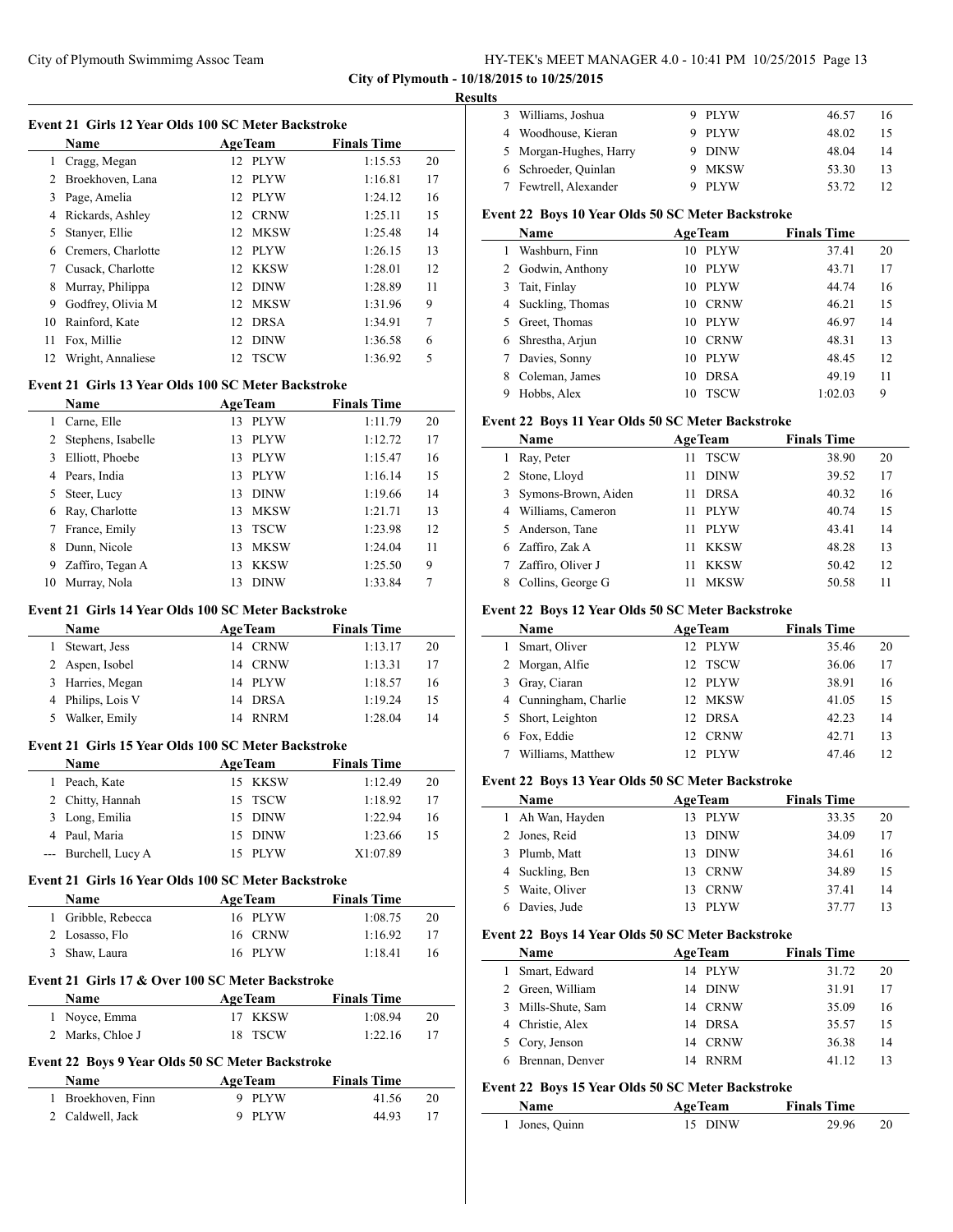## **City of Plymouth - 10/18/2015 to 10/25/2015**

#### **Results**

|       | (Event 22 Boys 15 Year Olds 50 SC Meter Backstroke)<br>Name                   |   | <b>Example 2</b> Age Team | <b>Finals Time</b> |    |
|-------|-------------------------------------------------------------------------------|---|---------------------------|--------------------|----|
|       | 2 France, Jake                                                                |   | 15 TSCW                   | 32.06              | 17 |
|       | 3 Harrison, Tom W                                                             |   | 15 MKSW                   | 32.48              | 16 |
|       | 4 Cusack, Ben                                                                 |   | 15 KKSW                   | 33.01              | 15 |
|       |                                                                               |   |                           |                    |    |
|       | Event 22 Boys 16 Year Olds 50 SC Meter Backstroke                             |   |                           |                    |    |
|       | Name                                                                          |   | <b>AgeTeam</b>            | <b>Finals Time</b> |    |
|       | 1 Greenwood, Nathan                                                           |   | 16 PLYW                   | 28.05              | 20 |
|       | 2 Bouverie, Ryan                                                              |   | 16 PLYW                   | 30.99              | 17 |
|       | 3 Slator, Jack                                                                |   | 16 RNRM                   | 41.23              | 16 |
|       | Event 22 Boys 17 & Over 50 SC Meter Backstroke                                |   |                           |                    |    |
|       | <b>Name</b>                                                                   |   | <b>AgeTeam</b>            | <b>Finals Time</b> |    |
|       | 1 Rookes, Nathaniel                                                           |   | 22 TSCW                   | 29.73              | 20 |
|       | 2 Christie, Jonathan                                                          |   | 18 DRSA                   | 31.46              | 17 |
|       | 3 Moss, George                                                                |   | 17 RNRM                   | 33.23              | 16 |
|       | Event 23 Girls 9 Year Olds 50 SC Meter Breaststroke                           |   |                           |                    |    |
|       | <b>Name</b>                                                                   |   | <b>AgeTeam</b>            | <b>Finals Time</b> |    |
|       | 1 D'Cunha, Jasmine                                                            |   | 9 DINW                    | 47.35              | 20 |
|       | 2 Freeman, Holly                                                              |   | 9 PLYW                    | 50.43              | 17 |
|       | 3 Powell, Erin                                                                |   | 9 PLYW                    | 50.44              | 16 |
|       | 4 Chapman, Alice                                                              |   | 9 DINW                    | 50.61              | 15 |
|       | 5 Wilson, Martha                                                              |   | 9 PLYW                    | 53.36              | 14 |
|       | 6 Oman, Madison                                                               |   | 9 DINW                    | 54.96              | 13 |
|       | 7 Nicholls, Sarah                                                             |   | 9 PLYW                    | 58.43              | 12 |
|       | 8 Schlussas, Isabella                                                         |   | 9 CRNW                    | 58.45              | 11 |
|       | 9 Frith, Connie                                                               |   | 9 CRNW                    | 1:01.12            | 9  |
|       | 10 Long, Tabitha                                                              |   | 9 DINW                    | 1:03.67            | 7  |
| 11    | Jones, Abigail                                                                |   | 9 CRNW                    | 1:04.57            | 6  |
|       | 12 Collins, Milly                                                             | 9 | <b>MKSW</b>               | 1:12.88            | 5  |
| ---   | Mugleston, Kate                                                               | 9 | <b>CRNW</b>               | DO                 |    |
|       | 4.4 Start before starting signal                                              |   |                           |                    |    |
| $---$ | Sutton, Isabelle                                                              |   | 9 PLYW                    | DQ                 |    |
|       | 7.2 Body not on the breast                                                    |   |                           |                    |    |
|       | --- Vatcher, Imogen                                                           |   | 9 PLYW                    | <b>DQ</b>          |    |
|       | 7.3 Hands brought back beyond hip line (except after 1st stroke following sta |   |                           |                    |    |
|       | Stanley, Chloe                                                                |   | 9 PLYW                    | DO                 |    |
|       | 7.3 Hands brought back beyond hip line (except after 1st stroke following sta |   |                           |                    |    |

#### **Event 23 Girls 10 Year Olds 50 SC Meter Breaststroke**

|    | Name                      | <b>AgeTeam</b> |             | <b>Finals Time</b> |       |                |
|----|---------------------------|----------------|-------------|--------------------|-------|----------------|
| 1  | Wright, Elizabeth         | 10             | <b>PLYW</b> |                    | 43.35 | 20             |
| 2  | Sheil, Isabel             | 10             | <b>PLYW</b> |                    | 43.42 | 17             |
| 3  | Tinney, Olivia            | 10             | <b>PLYW</b> |                    | 47.09 | 16             |
| 4  | Kennedy-Bruyneels, Amelia | 10             | <b>DINW</b> |                    | 47.55 | 15             |
| 5  | Evans, Klara              | 10             | <b>PLYW</b> |                    | 47.78 | 14             |
| 6  | Dolton, Katie             | 10             | <b>PLYW</b> |                    | 47.82 | 13             |
| 7  | Crews, Tia                | 10             | <b>DRSA</b> |                    | 49.27 | 12             |
| 8  | Cragg, Eva                | 10             | <b>PLYW</b> |                    | 49.67 | 11             |
| 9  | Hutchinson, Niamh         | 10             | <b>PLYW</b> |                    | 49.73 | 9              |
| 10 | Hess, Annabelle M         | 10             | <b>MKSW</b> |                    | 50.55 | 7              |
| 11 | Hall, Angelean            | 10             | <b>PLYW</b> |                    | 52.37 | 6              |
| 12 | Walker, Hannah            | 10             | <b>TSCW</b> |                    | 53.96 | 5              |
| 13 | Sullivan, Sianna          | 10             | <b>PLYW</b> |                    | 54.83 | 4              |
| 14 | Walker, Charlotte         | 10             | <b>TSCW</b> |                    | 55.22 | 3              |
| 15 | Atkin, Mollie             | 10             | <b>CRNW</b> |                    | 57.09 | $\overline{c}$ |
| 16 | Daykin, Malia             | 10             | <b>PLYW</b> |                    | 57.64 | 1              |

| . |                                                                               |         |         |
|---|-------------------------------------------------------------------------------|---------|---------|
|   | 17 Abbott, Ceira                                                              | 10 PLYW | 1:02.12 |
|   | 18 Baker, Jess                                                                | 10 KKSW | 1:03.20 |
|   | 19 Rushworth, Charlotte                                                       | 10 PLYW | 1:06.27 |
|   | --- Armitage, Amy                                                             | 10 PLYW | DQ      |
|   | --- Fox, Issey                                                                | 10 CRNW | DO      |
|   | 7.4 Head not breaking surface during stroke cycle (except after start & turn) |         |         |

## **Event 23 Girls 11 Year Olds 50 SC Meter Breaststroke**

|    | Name                     |    | <b>AgeTeam</b> | <b>Finals Time</b> |                |
|----|--------------------------|----|----------------|--------------------|----------------|
| 1  | Lee, Olivia              | 11 | <b>MKSW</b>    | 39.19              | 20             |
| 2  | Main, Sophie             | 11 | <b>MKSW</b>    | 41.80              | 17             |
| 3  | Cutler, Katie            | 11 | <b>PLYW</b>    | 44.85              | 16             |
| 4  | Chapman, Emily           | 11 | <b>DINW</b>    | 45.04              | 15             |
| 5  | Hocking, Lauren          | 11 | <b>CRNW</b>    | 47.81              | 14             |
| 6  | Tilney, Charlotte        | 11 | <b>MKSW</b>    | 48.02              | 13             |
| 7  | Morgan-Hughes, Emily     | 11 | <b>DINW</b>    | 48.48              | 12             |
| 8  | Lindeque, Kate           | 11 | <b>KKSW</b>    | 49.44              | 11             |
| 9  | Paltanaviciute, Karolina | 11 | <b>PLYW</b>    | 49.45              | 9              |
| 10 | Massy, Willow            | 11 | <b>CRNW</b>    | 50.38              | 7              |
| 11 | Thorp, Lily              | 11 | <b>CRNW</b>    | 50.80              | 6              |
| 12 | Inness, Taylor           | 11 | <b>PLYW</b>    | 51.82              | 5              |
| 13 | Duncan, Grace            | 11 | <b>DINW</b>    | 54.72              | $\overline{4}$ |
| 14 | Aspen, Elizabeth         | 11 | <b>CRNW</b>    | 56.12              | 3              |
| 15 | Williams, May            | 11 | <b>PLYW</b>    | 57.56              | $\overline{2}$ |
|    | Brownridge, Aimee        | 11 | <b>PLYW</b>    | DQ                 |                |

7.6 Did not touch at turn or finish with both hands, or touch not simultaneous

# **Event 23 Girls 12 Year Olds 50 SC Meter Breaststroke**

|    | Name              |    | <b>AgeTeam</b> | <b>Finals Time</b> |    |
|----|-------------------|----|----------------|--------------------|----|
|    | Broekhoven, Lana  | 12 | <b>PLYW</b>    | 38.53              | 20 |
|    | Hammond, Dana     | 12 | <b>CRNW</b>    | 41.85              | 17 |
| 3  | Coleman, Jasmin   | 12 | <b>DRSA</b>    | 42.06              | 16 |
| 4  | Rickards, Ashley  | 12 | <b>CRNW</b>    | 44.13              | 15 |
| 5  | Prescott, Chloe   | 12 | <b>KKSW</b>    | 45.04              | 14 |
| 6  | D'Cunha, Ella     | 12 | <b>DINW</b>    | 45.56              | 13 |
|    | Ellicott, Morgan  | 12 | <b>PLYW</b>    | 46.38              | 12 |
| 8  | Page, Amelia      | 12 | <b>PLYW</b>    | 46.99              | 11 |
| 9  | Curtis, Emma      | 12 | <b>PLYW</b>    | 47.06              | 9  |
| 10 | Smith, Maisy      | 12 | <b>PLYW</b>    | 48.15              | 7  |
| 11 | Rainford, Kate    | 12 | <b>DRSA</b>    | 50.50              | 6  |
| 12 | Frisby, Nicole    | 12 | <b>RNRM</b>    | 51.33              | 5  |
| 13 | Edwards, Isabelle | 12 | <b>CRNW</b>    | 57.39              | 4  |

## **Event 23 Girls 13 Year Olds 50 SC Meter Breaststroke**

|    | Name               |    | <b>AgeTeam</b> | <b>Finals Time</b> |        |
|----|--------------------|----|----------------|--------------------|--------|
| 1  | Duff, Georgia      | 13 | <b>PLYW</b>    | 38.68              | 20     |
| 2  | Dolton, Laura      | 13 | <b>PLYW</b>    | 39.31              | 17     |
| 3  | Steer, Hollie      | 13 | <b>DINW</b>    | 39.45              | 16     |
| 4  | Elliott, Phoebe    | 13 | <b>PLYW</b>    | 41.03              | 15     |
| 5  | Steer, Lucy        | 13 | <b>DINW</b>    | 41.37              | 14     |
| 6  | Dunn, Nicole       | 13 | <b>MKSW</b>    | 42.73              | 13     |
| 7  | Carne, Elle        | 13 | <b>PLYW</b>    | 43.38              | 12     |
| 8  | Stephens, Isabelle | 13 | <b>PLYW</b>    | 44.21              | 11     |
| 9  | France, Emily      | 13 | <b>TSCW</b>    | 44.80              | 9      |
| 10 | Ray, Charlotte     | 13 | <b>MKSW</b>    | 47.50              | $\tau$ |
| 11 | Burgess, Mary      | 13 | <b>PLYW</b>    | 47.69              | 6      |
| 12 | Norris, Gemma      | 13 | <b>KKSW</b>    | 50.03              | 5      |
| 13 | Slator, Molly      | 13 | <b>RNRM</b>    | 50.33              | 4      |
| 14 | Zaffiro, Tegan A   | 13 | <b>KKSW</b>    | 51.24              | 3      |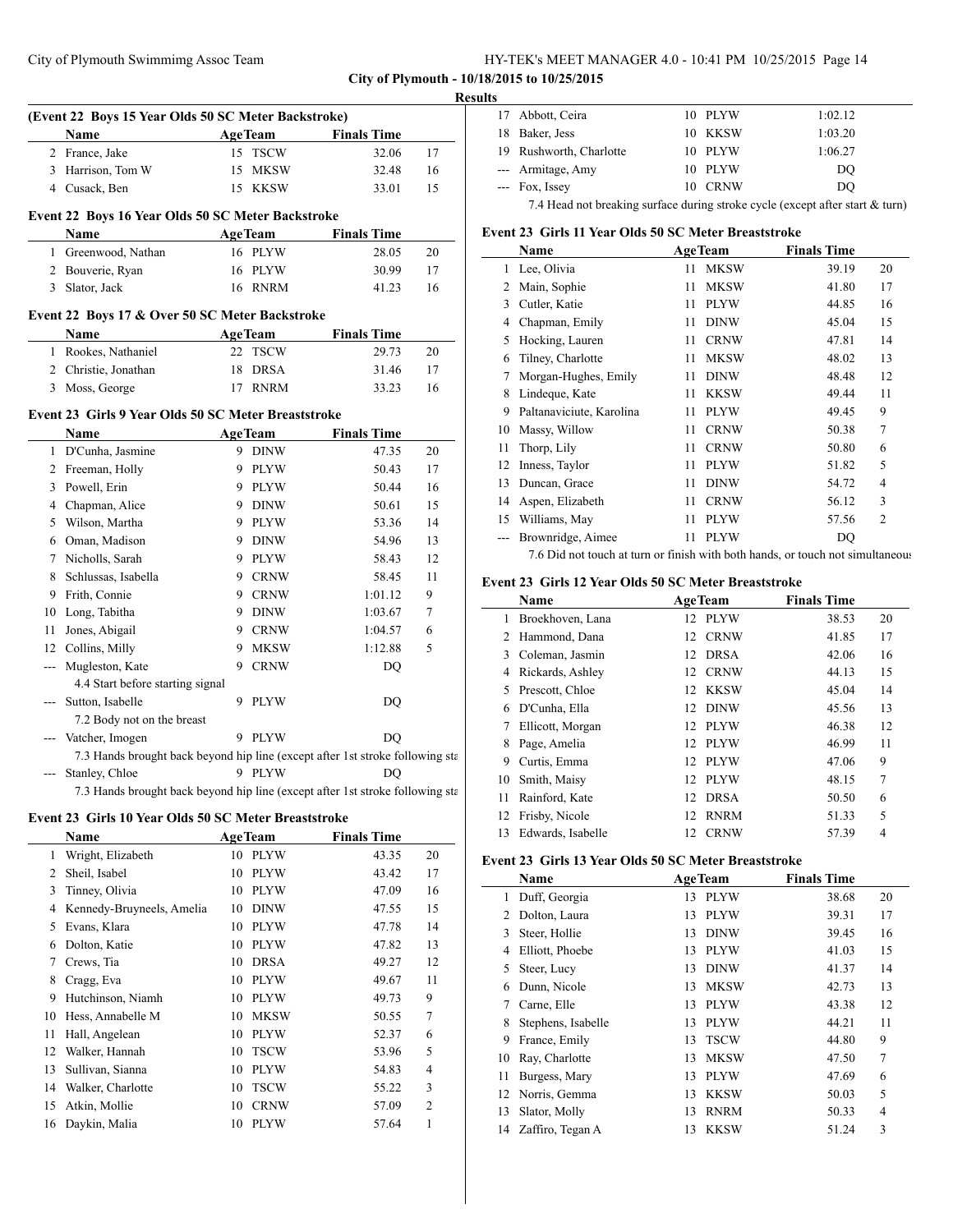| HY-TEK's MEET MANAGER 4.0 - 10:41 PM 10/25/2015 Page 15 |
|---------------------------------------------------------|
|---------------------------------------------------------|

#### **Results**

|                                                      | Name              |    | <b>AgeTeam</b> | <b>Finals Time</b> |    |  |  |
|------------------------------------------------------|-------------------|----|----------------|--------------------|----|--|--|
| 1                                                    | Wood, Sydney      | 14 | PLYW           | 36.91              | 20 |  |  |
| 2                                                    | Teague, Sarah     |    | 14 TSCW        | 37.34              | 17 |  |  |
| 3                                                    | Aspen, Isobel     | 14 | <b>CRNW</b>    | 38.07              | 16 |  |  |
| 4                                                    | Marles, Maisie    |    | 14 PLYW        | 40.42              | 15 |  |  |
| 5.                                                   | Prescott, Aimee   | 14 | KKSW           | 41.69              | 14 |  |  |
| 6                                                    | Harries, Megan    | 14 | <b>PLYW</b>    | 42.26              | 13 |  |  |
| 7                                                    | Philips, Lois V   | 14 | <b>DRSA</b>    | 44.46              | 12 |  |  |
| 8                                                    | Walker, Emily     | 14 | <b>RNRM</b>    | 44.90              | 11 |  |  |
| 9                                                    | Thompson, Kiera   | 14 | <b>DINW</b>    | 45.51              | 9  |  |  |
| 10                                                   | Smith, Hannah     | 14 | <b>DRSA</b>    | 45.87              | 7  |  |  |
| 11                                                   | Burgess, Annalise | 14 | PLYW           | 49.65              | 6  |  |  |
| Event 23 Girls 15 Year Olds 50 SC Meter Breaststroke |                   |    |                |                    |    |  |  |

|   | Name                 | <b>AgeTeam</b> | <b>Finals Time</b> |    |
|---|----------------------|----------------|--------------------|----|
|   | 1 Craigie, Charlotte | 15 DINW        | 38.77              | 20 |
|   | 2 Francis, Amber     | 15 TSCW        | 38.79              | 17 |
|   | 3 Abernethy, Isobel  | 15 DRSA        | 40.19              | 16 |
|   | 4 Chitty, Hannah     | 15 TSCW        | 40.97              | 15 |
|   | 5 Peach, Kate        | 15 KKSW        | 41.11              | 14 |
|   | 6 Banholzer, Julia   | 15 PLYW        | 41.39              | 13 |
| 7 | Burchell, Lucy A     | 15 PLYW        | 43.26              | 12 |
| 8 | Kellett, Alice       | 15 RNRM        | 46.28              | 11 |
|   | Paul, Maria          | 15 DINW        | DO                 |    |
|   |                      |                |                    |    |

7.6 Did not touch at turn or finish with both hands, or touch not simultaneous

#### **Event 23 Girls 16 Year Olds 50 SC Meter Breaststroke**

| Name                                                | <b>AgeTeam</b> | <b>Finals Time</b> |    |
|-----------------------------------------------------|----------------|--------------------|----|
| 1 Caglayan, Lara                                    | 16 PLYW        | 34.73              | 20 |
| Event 24 Boys 9 Year Olds 200 SC Meter Breaststroke |                |                    |    |

| <b>Name</b>          | <b>AgeTeam</b> | <b>Finals Time</b> |    |
|----------------------|----------------|--------------------|----|
| 1 Broekhoven, Finn   | 9 PLYW         | 4:06.90            | 20 |
| 2 Caldwell, Jack     | 9 PLYW         | 4:10.66            | 17 |
| 3 Schroeder, Quinlan | 9 MKSW         | 4:15.64            | 16 |

#### **Event 24 Boys 10 Year Olds 200 SC Meter Breaststroke**

| <b>Name</b>         |     | <b>AgeTeam</b> | <b>Finals Time</b> |    |
|---------------------|-----|----------------|--------------------|----|
| George, Scott       | 10  | PLYW           | 3:48.98            | 20 |
| 2 Tait, Finlay      | 10. | PLYW           | 3:49.88            | 17 |
| 3 Coleman, James    | 10  | <b>DRSA</b>    | 3:50.80            | 16 |
| 4 Davies, Sonny     | 10  | PLYW           | 4:04.07            | 15 |
| 5 Shrestha, Arjun   | 10  | <b>CRNW</b>    | 4:16.91            | 14 |
| 6 Suckling, Thomas  | 10  | <b>CRNW</b>    | 4:17.46            | 13 |
| --- Godwin, Anthony |     | <b>PLYW</b>    | DO                 |    |

7.6 Did not touch at turn or finish with both hands, or touch not simultaneous

## **Event 24 Boys 11 Year Olds 200 SC Meter Breaststroke**

| <b>Name</b>           | <b>AgeTeam</b> | <b>Finals Time</b> |    |
|-----------------------|----------------|--------------------|----|
| Pitt, Charlie         | 11 DINW        | 3:34.94            | 20 |
| 2 Philipson, Ethan    | 11 PLYW        | 3:47.32            | 17 |
| 3 Zaffiro, Zak A      | 11 KKSW        | 4:03.50            | 16 |
| 4 Zaffiro, Oliver J   | 11 KKSW        | 4:17.40            | 15 |
| --- Williams, Cameron | <b>PLYW</b>    | D()                |    |

7.6 Did not touch at turn or finish with both hands, or touch not simultaneous

|                     | Name                             |                 | <b>AgeTeam</b> | <b>Finals Time</b> |    |
|---------------------|----------------------------------|-----------------|----------------|--------------------|----|
|                     | Robinson, Connor                 | 12 <sup>2</sup> | PLYW           | 3:09.08            | 20 |
|                     | 2 Close, Ben                     | 12              | <b>DINW</b>    | 3:11.01            | 17 |
| 3                   | Morgan, Alfie                    |                 | 12 TSCW        | 3:24.97            | 16 |
| 4                   | Gray, Ciaran                     |                 | 12 PLYW        | 3:25.80            | 15 |
| 5.                  | Rhodes, Samuel                   | 12.             | <b>RNRM</b>    | 3:40.06            | 14 |
|                     | Gordo, Salvador                  |                 | 12 PLYW        | X2:55.51           |    |
| $---$               | Smart, Oliver                    | 12.             | PLYW           | X2:58.93           |    |
| $\qquad \qquad - -$ | Cunningham, Charlie              | 12.             | MKSW           | DO                 |    |
|                     | 4.4 Start before starting signal |                 |                |                    |    |

#### **Event 24 Boys 13 Year Olds 200 SC Meter Breaststroke**

| Name            |     | <b>AgeTeam</b> | <b>Finals Time</b> |    |
|-----------------|-----|----------------|--------------------|----|
| Jones, Reid     | 13. | <b>DINW</b>    | 2:58.20            | 20 |
| 2 Suckling, Ben | 13. | CRNW           | 3:03.79            | 17 |
| 3 Waite, Oliver |     | 13 CRNW        | 3:20.55            | 16 |
| 4 Davies, Jude  |     | 13 PLYW        | 3:22.10            | 15 |
| --- Fannon, Ben |     | <b>PLYW</b>    | X2:52.47           |    |

#### **Event 24 Boys 14 Year Olds 200 SC Meter Breaststroke**

| <b>Name</b>         | <b>AgeTeam</b> | <b>Finals Time</b> |    |
|---------------------|----------------|--------------------|----|
| 1 Mills-Shute, Sam  | 14 CRNW        | 3:10.87            | 20 |
| 2 Noakes, Ieuan     | 14 TSCW        | 3:15.92            | 17 |
| 3 Cory, Jenson      | 14 CRNW        | 3:16.63            | 16 |
| 4 Williams, Felix   | 14 DRSA        | 3:56.61            | 15 |
| --- Spencer, George | 14 PLYW        | X2:35.92           |    |

#### **Event 24 Boys 15 Year Olds 200 SC Meter Breaststroke**

| <b>Name</b>     | <b>AgeTeam</b> | <b>Finals Time</b> |    |
|-----------------|----------------|--------------------|----|
| 1 Murphy, Jamie | 15 PLYW        | 2:47.83            | 20 |
| 2 Cusack, Ben   | 15 KKSW        | 2:51.68            |    |
| 3 Jones, Quinn  | 15 DINW        | 2:59.33            | 16 |

#### **Event 24 Boys 16 Year Olds 200 SC Meter Breaststroke**

| <b>Name</b>    | <b>AgeTeam</b> | <b>Finals Time</b> |  |
|----------------|----------------|--------------------|--|
| 1 Slator, Jack | 16 RNRM        | 3:40.60            |  |

#### **Event 24 Boys 17 & Over 200 SC Meter Breaststroke**

| Name              | <b>AgeTeam</b> | <b>Finals Time</b> |    |
|-------------------|----------------|--------------------|----|
| 1 Andrews, Connor | 17 PLYW        | 2:37.58            | 20 |

#### **Event 25 Girls 11 Year Olds 200 SC Meter Butterfly**

 $\overline{a}$ 

| <b>Name</b>      | <b>AgeTeam</b> | <b>Finals Time</b> |    |
|------------------|----------------|--------------------|----|
| 1 Lee, Olivia    | 11 MKSW        | 2:46.54            | 20 |
| 2 Cornish, Emily | 11 PLYW        | 3:03.01            | 17 |
| 3 Lindeque, Kate | 11 KKSW        | 3:40.37            | 16 |
| 4 Hine, Caitlin  | 11 PLYW        | 3:48.31            |    |

## **Event 25 Girls 12 Year Olds 200 SC Meter Butterfly**

| <b>Name</b>                                        | <b>AgeTeam</b> | <b>Finals Time</b> |    |
|----------------------------------------------------|----------------|--------------------|----|
| 1 D'Cunha, Ella                                    | 12 DINW        | 3:46.83            | 20 |
| 2 McCoy, Georgia                                   | 12 DRSA        | 4:13.83            | 17 |
| Event 25 Girls 13 Year Olds 200 SC Meter Butterfly |                |                    |    |

| <b>Name</b>     | <b>AgeTeam</b> | <b>Finals Time</b> |    |
|-----------------|----------------|--------------------|----|
| 1 Steer, Hollie | 13 DINW        | 3:01.01            | 20 |
| 2 France, Emily | 13 TSCW        | 3:12.44            |    |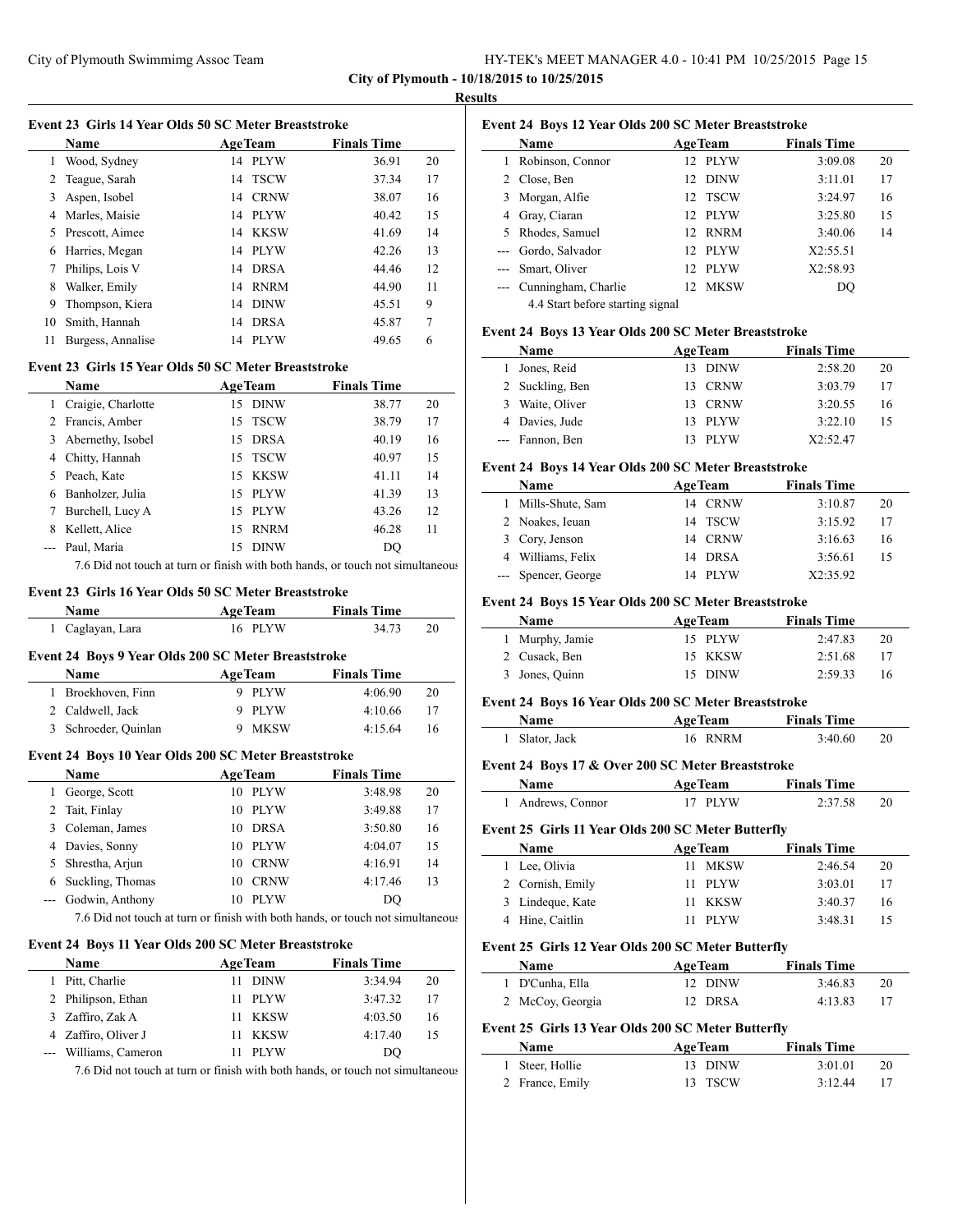|      | Event 25 Girls 14 Year Olds 200 SC Meter Butterfly                             |                           |                    |    |
|------|--------------------------------------------------------------------------------|---------------------------|--------------------|----|
|      | <b>Name</b>                                                                    | <b>Example 2</b> Age Team | <b>Finals Time</b> |    |
|      | 1 Wood, Sydney                                                                 | 14 PLYW                   | 2:45.46            | 20 |
|      | 2 Stewart, Jess                                                                | 14 CRNW                   | 2:50.76            | 17 |
|      | 3 Harries, Megan                                                               | 14 PLYW                   | 2:54.34            | 16 |
|      | 4 Smith, Hannah                                                                | 14 DRSA                   | 3:30.47            | 15 |
|      | Event 25 Girls 15 Year Olds 200 SC Meter Butterfly                             |                           |                    |    |
|      | Name                                                                           | <b>AgeTeam</b>            | <b>Finals Time</b> |    |
|      | 1 Paul, Maria                                                                  | 15 DINW                   | 3:30.25            | 20 |
|      | Event 25 Girls 16 Year Olds 200 SC Meter Butterfly                             |                           |                    |    |
|      | Name                                                                           | <b>AgeTeam</b>            | <b>Finals Time</b> |    |
|      | 1 Harris, Olivia                                                               | 16 DINW                   | 3:07.70            | 20 |
|      |                                                                                |                           |                    |    |
|      | Event 25 Girls 17 & Over 200 SC Meter Butterfly                                |                           |                    |    |
|      | Name                                                                           | <b>AgeTeam</b>            | <b>Finals Time</b> |    |
| 1    | Thomas, Becky                                                                  | 22 PLYW                   | 2:46.65            | 20 |
|      | Event 26 Boys 10 & Over 100 SC Meter Butterfly                                 |                           |                    |    |
|      | Name                                                                           | <b>AgeTeam</b>            | <b>Finals Time</b> |    |
|      | 1 Raw, Alexander                                                               | 16 PLYW                   | 1:01.63            | 20 |
|      | 2 Rayment, Ethan                                                               | 14 PLYW                   | 1:05.23            | 17 |
| 3    | Smart, Edward                                                                  | 14 PLYW                   | 1:06.29            | 16 |
|      | 4 Oliver, Scott                                                                | 14 PLYW                   | 1:08.24            | 15 |
|      | 5 France, Jake                                                                 | 15<br><b>TSCW</b>         | 1:08.43            | 14 |
|      | 6 Jones, Reid                                                                  | 13 DINW                   | 1:10.83            | 13 |
|      | 7 Edwards-Pratt, Louis                                                         | 12 PLYW                   | 1:12.16            | 12 |
| 8    | Robinson, Connor                                                               | 12 PLYW                   | 1:16.17            | 11 |
|      | Event 27 Girls 10 & Over 100 SC Meter Backstroke                               |                           |                    |    |
|      | Name                                                                           | <b>AgeTeam</b>            | <b>Finals Time</b> |    |
|      | 1 Noyce, Emma                                                                  | 17 KKSW                   | 1:08.10            | 20 |
|      | 2 Gribble, Rebecca                                                             | 16 PLYW                   | 1:08.72            | 17 |
|      |                                                                                |                           | 1:11.68            | 16 |
|      |                                                                                |                           |                    |    |
|      | 3 Peach, Kate                                                                  | 15 KKSW                   |                    |    |
|      | 4 Carne, Elle                                                                  | 13 PLYW                   | 1:11.90            | 15 |
| 5    | Aspen, Isobel                                                                  | 14 CRNW                   | 1:13.46            | 14 |
| 6    | Stephens, Isabelle                                                             | 13 PLYW                   | 1:13.74            | 13 |
| 7    | Elliott, Phoebe                                                                | 13 PLYW                   | 1:15.60            | 12 |
| 8    | Stewart, Jess                                                                  | 14 CRNW                   | 1:16.97            | 11 |
|      | Event 28 Boys 11 Year Olds 400 SC Meter IM                                     |                           |                    |    |
|      | Name                                                                           | <b>AgeTeam</b>            | <b>Finals Time</b> |    |
|      | 1 Gdaniec, Hubert                                                              | 11 PLYW                   | 5:46.46            | 20 |
|      | Event 28 Boys 12 Year Olds 400 SC Meter IM                                     |                           |                    |    |
|      | Name                                                                           | <b>AgeTeam</b>            | <b>Finals Time</b> |    |
|      | 1 Close, Ben                                                                   | 12 DINW                   | 6:07.08            | 20 |
|      | --- Edwards-Pratt, Louis                                                       | 12 PLYW                   | DQ                 |    |
|      | 8.4 Did not touch at turn or finish with both hands, or touch not simultaneous |                           |                    |    |
|      | Event 28 Boys 13 Year Olds 400 SC Meter IM                                     |                           |                    |    |
|      | Name                                                                           | <b>AgeTeam</b>            | <b>Finals Time</b> |    |
|      | 1 Ah Wan, Lenel                                                                | 13 PLYW                   | 5:21.29            | 20 |
|      | 2 Haigh, Cole                                                                  | 13 PLYW                   | 5:35.30            | 17 |
| 3    | Suckling, Ben                                                                  | 13 CRNW                   | 5:41.31            | 16 |
| $--$ | Ah Wan, Hayden                                                                 | 13 PLYW                   | XDQ                |    |

|    | Name                                                                             |   | <b>AgeTeam</b> | <b>Finals Time</b> |    |
|----|----------------------------------------------------------------------------------|---|----------------|--------------------|----|
| 1  | D'Cunha, Jasmine                                                                 | 9 | <b>DINW</b>    | 1:36.07            | 20 |
| 2  | Chapman, Alice                                                                   | 9 | <b>DINW</b>    | 1:37.82            | 17 |
| 3  | Freeman, Holly                                                                   | 9 | <b>PLYW</b>    | 1:38.05            | 16 |
| 4  | Oman, Madison                                                                    | 9 | <b>DINW</b>    | 1:44.35            | 15 |
| 5  | Schlussas, Isabella                                                              | 9 | <b>CRNW</b>    | 1:45.44            | 14 |
| 6  | Wilson, Martha                                                                   | 9 | <b>PLYW</b>    | 1:48.66            | 13 |
| 7  | Harris, Megan                                                                    | 9 | <b>DINW</b>    | 1:49.81            | 12 |
| 8  | Nicholls, Sarah                                                                  | 9 | <b>PLYW</b>    | 1:50.46            | 11 |
| 9  | Mugleston, Kate                                                                  | 9 | <b>CRNW</b>    | 1:56.66            | 9  |
| 10 | Long, Tabitha                                                                    | 9 | <b>DINW</b>    | 2:00.26            | 7  |
|    | Botley, Leila                                                                    | 9 | <b>DINW</b>    | DO                 |    |
|    | 4.4 Start before starting signal - misc                                          |   |                |                    |    |
|    | Collins, Milly                                                                   | 9 | <b>MKSW</b>    | DO                 |    |
|    | 9.3 Finish of each stroke not in accordance with rules for the particular stroke |   |                |                    |    |
|    | Powell, Erin                                                                     | 9 | <b>PLYW</b>    | DO                 |    |
|    | 6.5 Not on the back at finish - back                                             |   |                |                    |    |

## **Event 29 Girls 10 Year Olds 100 SC Meter IM**

|     | Name                                                                             |    | <b>AgeTeam</b> | <b>Finals Time</b> |                |
|-----|----------------------------------------------------------------------------------|----|----------------|--------------------|----------------|
| 1   | Wright, Elizabeth                                                                | 10 | <b>PLYW</b>    | 1:27.58            | 20             |
| 2   | Cragg, Eva                                                                       | 10 | <b>PLYW</b>    | 1:30.89            | 17             |
| 3   | Sheil, Isabel                                                                    | 10 | <b>PLYW</b>    | 1:32.93            | 16             |
| 4   | Tinney, Olivia                                                                   | 10 | <b>PLYW</b>    | 1:35.01            | 15             |
| 5   | Hall, Angelean                                                                   | 10 | <b>PLYW</b>    | 1:36.26            | 14             |
| 6   | Hutchinson, Niamh                                                                | 10 | <b>PLYW</b>    | 1:36.63            | 13             |
| 7   | Walker, Hannah                                                                   | 10 | <b>TSCW</b>    | 1:37.03            | 12             |
| 8   | Crews, Tia                                                                       | 10 | <b>DRSA</b>    | 1:37.64            | 11             |
| 9   | Hess, Annabelle M                                                                | 10 | <b>MKSW</b>    | 1:38.46            | 9              |
| 10  | Sullivan, Sianna                                                                 | 10 | <b>PLYW</b>    | 1:43.65            | 7              |
| 11  | Walker, Charlotte                                                                | 10 | <b>TSCW</b>    | 1:46.07            | 6              |
| 12  | Mitchell, Alice                                                                  | 10 | <b>PLYW</b>    | 1:46.35            | 5              |
| 13  | Atkin, Mollie                                                                    | 10 | <b>CRNW</b>    | 1:52.92            | 4              |
| 14  | Abbott, Ceira                                                                    | 10 | <b>PLYW</b>    | 1:53.86            | 3              |
| 15  | English, George                                                                  | 10 | <b>DRSA</b>    | 1:53.95            | $\overline{c}$ |
| 16  | Baker, Jess                                                                      | 10 | <b>KKSW</b>    | 1:59.15            | 1              |
| --- | Kennedy-Bruyneels, Amelia                                                        | 10 | <b>DINW</b>    | DQ                 |                |
|     | 4.4 Start before starting signal - misc                                          |    |                |                    |                |
|     | Evans, Klara                                                                     | 10 | <b>PLYW</b>    | DO                 |                |
|     | 9.3 Finish of each stroke not in accordance with rules for the particular stroko |    |                |                    |                |

## **Event 29 Girls 11 Year Olds 100 SC Meter IM**

|    | Name                     |    | <b>AgeTeam</b> | <b>Finals Time</b> |    |
|----|--------------------------|----|----------------|--------------------|----|
| 1  | Main, Sophie             | 11 | <b>MKSW</b>    | 1:20.58            | 20 |
| 2  | Cutler, Katie            | 11 | <b>PLYW</b>    | 1:21.06            | 17 |
| 3  | Cornish, Emily           | 11 | <b>PLYW</b>    | 1:21.85            | 16 |
| 4  | Brownridge, Aimee        | 11 | <b>PLYW</b>    | 1:27.91            | 15 |
| 5  | Morgan-Hughes, Emily     | 11 | <b>DINW</b>    | 1:31.11            | 14 |
| 6  | Massy, Willow            | 11 | <b>CRNW</b>    | 1:34.09            | 13 |
| 7  | Thorp, Lily              | 11 | <b>CRNW</b>    | 1:34.15            | 12 |
| 8  | Paltanaviciute, Karolina | 11 | <b>PLYW</b>    | 1:37.09            | 11 |
| 9  | Hocking, Lauren          | 11 | <b>CRNW</b>    | 1:39.79            | 9  |
| 10 | Lindeque, Kate           | 11 | <b>KKSW</b>    | 1:41.48            | 7  |
| 11 | Plumb, Millie            | 11 | <b>DINW</b>    | 1:43.38            | 6  |
| 12 | Williams, May            | 11 | <b>PLYW</b>    | 1:49.03            | 5  |
| 13 | Duncan, Grace            | 11 | <b>DINW</b>    | 1:50.11            | 4  |
| 14 | Aspen, Elizabeth         | 11 | <b>CRNW</b>    | 1:52.22            | 3  |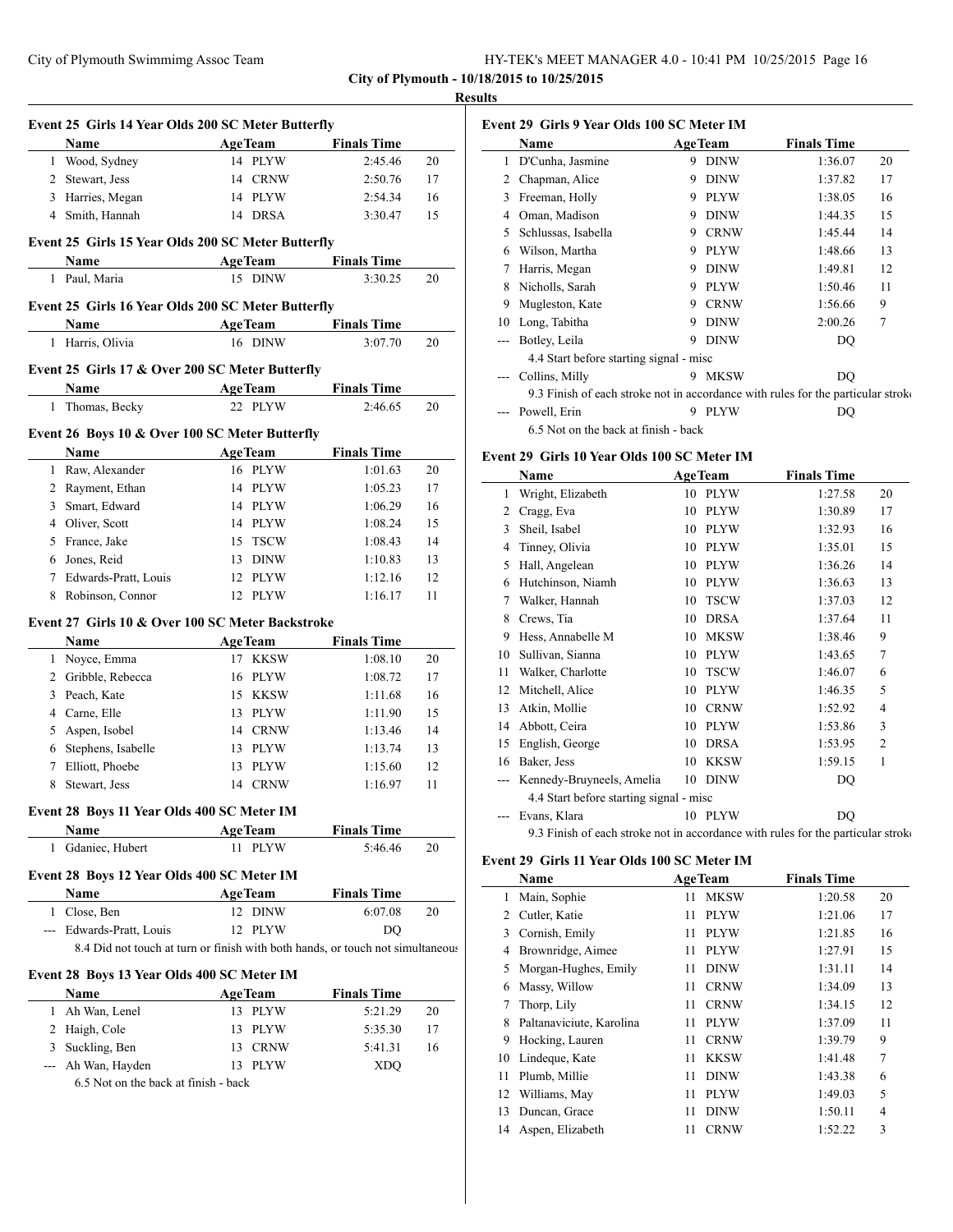**(Event 29 Girls 11 Year Olds 100 SC Meter IM)**

| HY-TEK's MEET MANAGER 4.0 - 10:41 PM 10/25/2015 Page 17 |  |  |
|---------------------------------------------------------|--|--|
|---------------------------------------------------------|--|--|

**City of Plymouth - 10/18/2015 to 10/25/2015**

 $\overline{a}$ 

 $\overline{\phantom{a}}$ 

 $\overline{\phantom{a}}$ 

 $\frac{1}{2}$ 

#### **Results**

|              | Name                                        | <b>AgeTeam</b> |                | <b>Finals Time</b> |                |
|--------------|---------------------------------------------|----------------|----------------|--------------------|----------------|
|              | Chapman, Emily                              | 11             | <b>DINW</b>    | X1:23.82           |                |
|              | Event 29 Girls 12 Year Olds 100 SC Meter IM |                |                |                    |                |
|              | Name                                        |                | <b>AgeTeam</b> | <b>Finals Time</b> |                |
| $\mathbf{1}$ | Cragg, Megan                                |                | 12 PLYW        | 1:19.11            | 20             |
| 2            | Cremers, Charlotte                          | 12             | <b>PLYW</b>    | 1:22.29            | 17             |
| 3            | Hammond, Dana                               | 12             | <b>CRNW</b>    | 1:22.49            | 16             |
| 4            | Coleman, Jasmin                             | 12             | <b>DRSA</b>    | 1:23.01            | 15             |
| 5            | Ellicott, Morgan                            | 12             | <b>PLYW</b>    | 1:24.94            | 14             |
| 6            | Page, Amelia                                | 12             | <b>PLYW</b>    | 1:25.81            | 13             |
| 7            | Prescott, Chloe                             | 12             | KKSW           | 1:26.76            | 12             |
| 8            | Rickards, Ashley                            | 12             | <b>CRNW</b>    | 1:28.98            | 11             |
| 9            | Spry, Hannah                                | 12             | <b>CRNW</b>    | 1:29.75            | 9              |
| 10           | Murray, Philippa                            | 12             | <b>DINW</b>    | 1:30.27            | $\tau$         |
| 11           | D'Cunha, Ella                               | 12             | <b>DINW</b>    | 1:30.39            | 6              |
| 12           | Godfrey, Olivia M                           | 12             | <b>MKSW</b>    | 1:31.67            | 5              |
| 13           | Smith, Maisy                                | 12             | <b>PLYW</b>    | 1:32.58            | $\overline{4}$ |
| 14           | Dawe, Khira                                 | 12             | <b>PLYW</b>    | 1:35.29            | 3              |
| 15           | Wright, Annaliese                           | 12             | <b>TSCW</b>    | 1:35.51            | $\overline{2}$ |
| 16           | Stanyer, Ellie                              | 12             | <b>MKSW</b>    | 1:36.60            | 1              |
| 17           | Rainford, Kate                              | 12             | <b>DRSA</b>    | 1:38.10            |                |
| 18           | Bowles, Jessica                             | 12             | <b>TSCW</b>    | 1:38.37            |                |
| 19           | Frisby, Nicole                              | 12             | <b>RNRM</b>    | 1:38.85            |                |
| 20           | Fox, Millie                                 | 12             | <b>DINW</b>    | 1:43.84            |                |
| 21           | Knight, Adrienne                            | 12             | <b>KKSW</b>    | 1:45.99            |                |
| ---          | McCoy, Georgia                              |                | 12 DRSA        | <b>DO</b>          |                |

#### **Event 29 Girls 13 Year Olds 100 SC Meter IM**

|     | Name                                    |    | <b>AgeTeam</b> | <b>Finals Time</b> |                |  |  |
|-----|-----------------------------------------|----|----------------|--------------------|----------------|--|--|
| 1   | Steer, Hollie                           | 13 | <b>DINW</b>    | 1:17.07            | 20             |  |  |
| 2   | Botley, Tia                             | 13 | <b>DINW</b>    | 1:18.26            | 17             |  |  |
| 3   | Stephens, Isabelle                      | 13 | <b>PLYW</b>    | 1:19.10            | 16             |  |  |
| 4   | Fatti, Cecilia                          | 13 | <b>PLYW</b>    | 1:19.24            | 15             |  |  |
| 5   | Elliott, Phoebe                         | 13 | <b>PLYW</b>    | 1:19.95            | 14             |  |  |
| 6   | Steer, Lucy                             | 13 | <b>DINW</b>    | 1:20.09            | 13             |  |  |
| 7   | Pears, India                            | 13 | <b>PLYW</b>    | 1:21.37            | 12             |  |  |
| 8   | Steele, Mia                             | 13 | <b>DRSA</b>    | 1:21.74            | 11             |  |  |
| 9   | Lawrence, Rosie                         | 13 | <b>KKSW</b>    | 1:22.10            | 9              |  |  |
| 10  | France, Emily                           | 13 | <b>TSCW</b>    | 1:22.96            | 7              |  |  |
| 11  | Pitt, Lucy                              | 13 | <b>DINW</b>    | 1:23.35            | 6              |  |  |
| 12  | Dunn, Nicole                            | 13 | <b>MKSW</b>    | 1:25.32            | 5              |  |  |
| 13  | Ray, Charlotte                          | 13 | <b>MKSW</b>    | 1:26.09            | 4              |  |  |
| 14  | Garland-Tsirka, Thanae                  | 13 | <b>TSCW</b>    | 1:27.57            | 3              |  |  |
| 15  | Zaffiro, Tegan A                        | 13 | <b>KKSW</b>    | 1:28.02            | $\overline{2}$ |  |  |
| 16  | Norris, Gemma                           | 13 | <b>KKSW</b>    | 1:31.87            | 1              |  |  |
| 17  | Burgess, Mary                           | 13 | <b>PLYW</b>    | 1:38.22            |                |  |  |
| --- | Slator, Molly                           | 13 | <b>RNRM</b>    | DQ                 |                |  |  |
|     | 4.4 Start before starting signal - misc |    |                |                    |                |  |  |

#### **Event 29 Girls 14 Year Olds 100 SC Meter IM**

| Name              | <b>AgeTeam</b> | <b>Finals Time</b> |
|-------------------|----------------|--------------------|
| Teague, Sarah     | 14 TSCW        | 1:15.29<br>20      |
| 2 Aspen, Isobel   | 14 CRNW        | 1:16.49<br>17      |
| 3 Stewart, Jess   | 14 CRNW        | 1:16.83<br>16      |
| 4 Philips, Lois V | 14 DRSA        | 1:22.33<br>15      |
| Prescott, Aimee   | 14 KKSW        | 1:24.09<br>14      |

| 6  | Thompson, Kiera                             | 14 | DINW           | 1:27.75            | 13 |
|----|---------------------------------------------|----|----------------|--------------------|----|
| 7  | Walker, Emily                               | 14 | <b>RNRM</b>    | 1:27.88            | 12 |
|    | Event 29 Girls 15 Year Olds 100 SC Meter IM |    |                |                    |    |
|    | Name                                        |    | <b>AgeTeam</b> | <b>Finals Time</b> |    |
| 1  | Blake, Charlotte                            |    | 15 KKSW        | 1:12.24            | 20 |
| 2  | Peach, Kate                                 |    | 15 KKSW        | 1:15.71            | 17 |
| 3  | Craigie, Charlotte                          |    | 15 DINW        | 1:15.81            | 16 |
| 4  | Burchell, Lucy A                            | 15 | PLYW           | 1:17.19            | 15 |
| 5  | Chitty, Hannah                              | 15 | <b>TSCW</b>    | 1:17.98            | 14 |
| 6  | Francis, Amber                              | 15 | <b>TSCW</b>    | 1:18.41            | 13 |
| 7  | Abernethy, Isobel                           | 15 | <b>DRSA</b>    | 1:18.65            | 12 |
| 8  | Lecointe, Louise                            | 15 | <b>DRSA</b>    | 1:19.97            | 11 |
| 9  | Paul, Maria                                 | 15 | DINW           | 1:27.74            | 9  |
| 10 | Kellett, Alice                              | 15 | <b>RNRM</b>    | 1:34.28            | 7  |
|    | Long, Emilia                                | 15 | <b>DINW</b>    | DQ                 |    |
|    | 4.4 Start before starting signal - misc     |    |                |                    |    |

# **Event 29 Girls 16 Year Olds 100 SC Meter IM**

| <b>Name</b>      | <b>AgeTeam</b> | <b>Finals Time</b> |    |
|------------------|----------------|--------------------|----|
| 1 Caglayan, Lara | 16 PLYW        | 1:12.52            | 20 |
| 2 Edmonds, Amy   | 16 KKSW        | 1:15.33            | 17 |
| 3 Shaw, Laura    | 16 PLYW        | 1:21.75            | 16 |

## **Event 29 Girls 17 & Over 100 SC Meter IM**

| Name               | <b>AgeTeam</b> | <b>Finals Time</b> |    |
|--------------------|----------------|--------------------|----|
| 1 Noyce, Emma      | 17 KKSW        | 1:13.58            | 20 |
| 2 Morris, Hannah   | 17 TSCW        | 1:17.77            |    |
| 3 Beriot, Galarina | 19 DRSA        | 1:22.04            | 16 |

# **Event 30 Boys 10 Year Olds 100 SC Meter Breaststroke**

| <b>Name</b>      | <b>AgeTeam</b> | <b>Finals Time</b> |    |
|------------------|----------------|--------------------|----|
| 1 Washburn, Finn | 10 PLYW        | 1:36.73            | 20 |
| 2 George, Scott  | 10 PLYW        | 1:47.11            |    |

# **Event 30 Boys 11 Year Olds 100 SC Meter Breaststroke**

|   | <b>Name</b>           | <b>AgeTeam</b> |             | <b>Finals Time</b> |    |
|---|-----------------------|----------------|-------------|--------------------|----|
|   | Gdaniec, Hubert       | 11             | <b>PLYW</b> | 1:30.94            | 20 |
|   | 2 Symons-Brown, Aiden | 11             | <b>DRSA</b> | 1:41.80            | 17 |
| 3 | Pitt, Charlie         | 11             | <b>DINW</b> | 1:41.92            | 16 |
| 4 | Williams, Cameron     | 11             | <b>PLYW</b> | 1:43.29            | 15 |
|   | 5 Zaffiro, Zak A      | 11             | KKSW        | 1:58.60            | 14 |
| 6 | Ord, Evan             | 11             | <b>TSCW</b> | 1:58.81            | 13 |
|   | Collins, George G     | 11             | <b>MKSW</b> | 2:00.69            | 12 |
|   | Zaffiro, Oliver J     |                | <b>KKSW</b> | 2:04.48            | 11 |

# **Event 30 Boys 12 Year Olds 100 SC Meter Breaststroke**

| Name                                                                                                                                                                                                                                                                                                                                                                                 | <b>AgeTeam</b> | <b>Finals Time</b> |    |  |
|--------------------------------------------------------------------------------------------------------------------------------------------------------------------------------------------------------------------------------------------------------------------------------------------------------------------------------------------------------------------------------------|----------------|--------------------|----|--|
| Davies, Blake                                                                                                                                                                                                                                                                                                                                                                        | 12 PLYW        | 1:35.48            | 20 |  |
| 2 Morgan, Alfie                                                                                                                                                                                                                                                                                                                                                                      | 12 TSCW        | 1:37.70            | 17 |  |
| 3 Darlington-Eyre, Rimae                                                                                                                                                                                                                                                                                                                                                             | 12 PLYW        | 1:41.73            | 16 |  |
| 4 Williams, Matthew                                                                                                                                                                                                                                                                                                                                                                  | 12 PLYW        | 1:43.56            | 15 |  |
| 5 Fox, Eddie                                                                                                                                                                                                                                                                                                                                                                         | 12 CRNW        | 1:52.16            | 14 |  |
| --- Gordo, Salvador                                                                                                                                                                                                                                                                                                                                                                  | 12 PLYW        | X1:20.96           |    |  |
| --- Smart, Oliver                                                                                                                                                                                                                                                                                                                                                                    | 12 PLYW        | X1:25.50           |    |  |
| --- Robinson, Connor                                                                                                                                                                                                                                                                                                                                                                 | 12 PLYW        | X1:29.16           |    |  |
| --- Cunningham, Charlie                                                                                                                                                                                                                                                                                                                                                              | 12 MKSW        | DO                 |    |  |
| $\overline{1}$ $\overline{1}$ $\overline{1}$ $\overline{1}$ $\overline{1}$ $\overline{1}$ $\overline{1}$ $\overline{1}$ $\overline{1}$ $\overline{1}$ $\overline{1}$ $\overline{1}$ $\overline{1}$ $\overline{1}$ $\overline{1}$ $\overline{1}$ $\overline{1}$ $\overline{1}$ $\overline{1}$ $\overline{1}$ $\overline{1}$ $\overline{1}$ $\overline{1}$ $\overline{1}$ $\overline{$ |                |                    |    |  |

4.4 Start before starting signal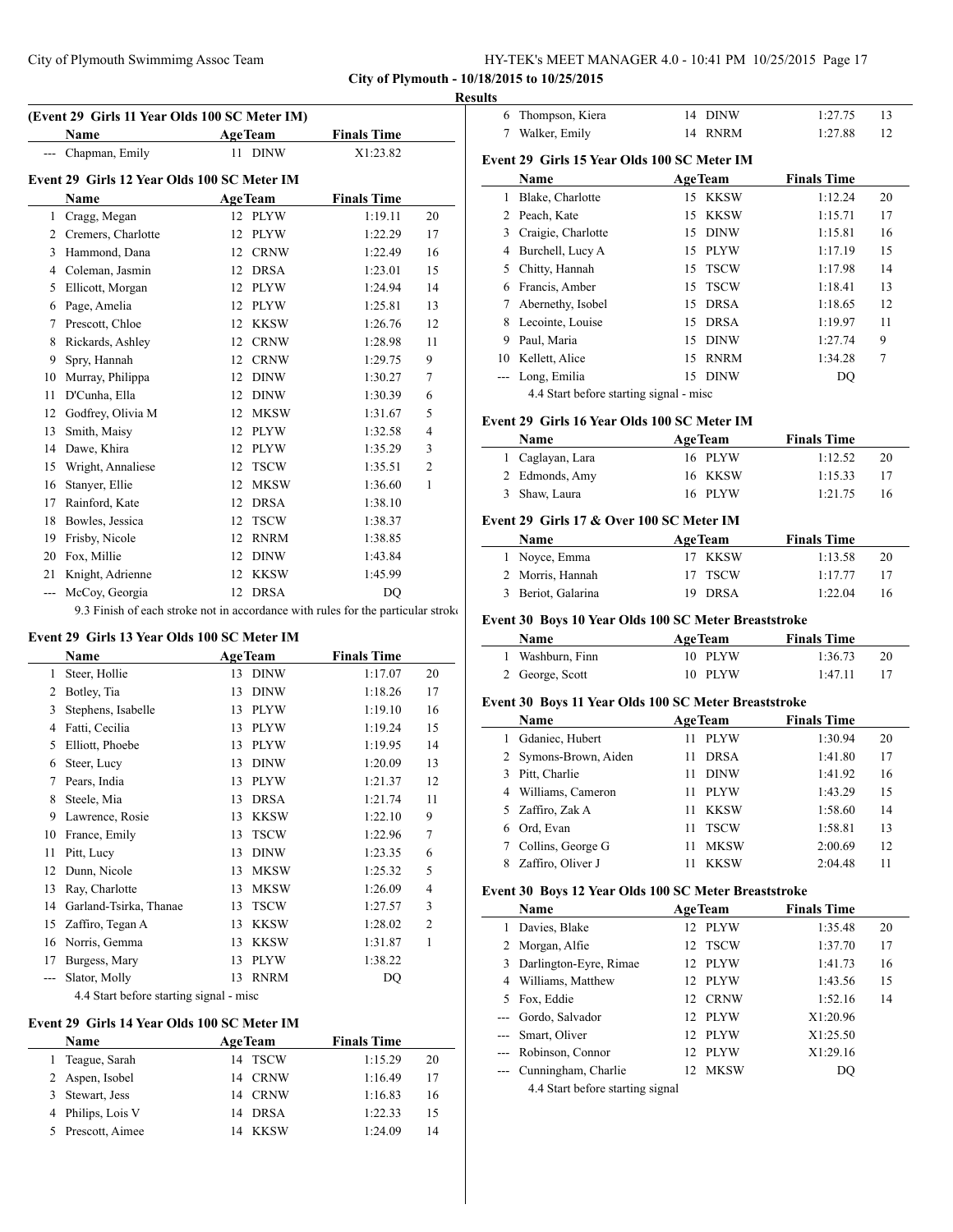**City of Plymouth - 10/18/2015 to 10/25/2015**

# **Results**

 $\overline{\phantom{a}}$ 

|              | Event 30 Boys 13 Year Olds 100 SC Meter Breaststroke             |                                                                                |                    |    |
|--------------|------------------------------------------------------------------|--------------------------------------------------------------------------------|--------------------|----|
|              | Name                                                             | <b>AgeTeam</b>                                                                 | <b>Finals Time</b> |    |
| $\mathbf{1}$ | Suckling, Ben                                                    | 13 CRNW                                                                        | 1:25.24            | 20 |
|              | 2 Jones, Reid                                                    | 13 DINW                                                                        | 1:25.65            | 17 |
|              | 3 Waite, Oliver                                                  | 13 CRNW                                                                        | 1:31.93            | 16 |
|              | --- Fannon, Ben                                                  | 13 PLYW                                                                        | X1:18.10           |    |
|              | Event 30 Boys 14 Year Olds 100 SC Meter Breaststroke             |                                                                                |                    |    |
|              | Name                                                             | <b>AgeTeam</b>                                                                 | <b>Finals Time</b> |    |
|              | 1 Underwood, Lloyd                                               | 14 TSCW                                                                        | 1:27.29            | 20 |
|              | 2 Mills-Shute, Sam                                               | 14 CRNW                                                                        | 1:29.27            | 17 |
|              | 3 Schmidt, Jacek                                                 | 14 PLYW                                                                        | 1:29.51            | 16 |
|              | 4 Noakes, Ieuan                                                  | 14 TSCW                                                                        | 1:30.06            | 15 |
|              | 5 Cory, Jenson                                                   | 14 CRNW                                                                        | 1:31.89            | 14 |
|              | --- Spencer, George                                              | 14 PLYW                                                                        | X1:12.32           |    |
|              | --- Williams, Felix                                              | 14 DRSA                                                                        | DO                 |    |
|              |                                                                  | 7.6 Did not touch at turn or finish with both hands, or touch not simultaneous |                    |    |
|              | Event 30 Boys 15 Year Olds 100 SC Meter Breaststroke             |                                                                                |                    |    |
|              | Name                                                             | <b>AgeTeam</b>                                                                 | <b>Finals Time</b> |    |
|              | 1 Murphy, Jamie                                                  | 15 PLYW                                                                        | 1:16.22            | 20 |
|              | 2 Jones, Quinn                                                   | 15 DINW                                                                        | 1:20.89            | 17 |
|              | 3 Cusack, Ben                                                    | 15 KKSW                                                                        | 1:20.93            | 16 |
|              | 4 France, Jake                                                   | 15 TSCW                                                                        | 1:22.09            | 15 |
|              | 5 Harrison, Tom W                                                | 15 MKSW                                                                        | 1:26.47            | 14 |
|              | 6 Marr, Joshua                                                   | 15 RNRM                                                                        | 1:31.55            | 13 |
|              | 7 Clowes, Matt                                                   | 15 CRNW                                                                        | 2:01.34            | 12 |
|              | Event 30 Boys 16 Year Olds 100 SC Meter Breaststroke             |                                                                                |                    |    |
|              | Name                                                             | <b>AgeTeam</b>                                                                 | <b>Finals Time</b> |    |
|              | 1 Bouverie, Ryan                                                 | 16 PLYW                                                                        | 1:16.20            | 20 |
|              | 2 Slator, Jack                                                   | 16 RNRM                                                                        | 1:37.23            | 17 |
|              | Event 30 Boys 17 & Over 100 SC Meter Breaststroke                |                                                                                |                    |    |
|              | Name                                                             | <b>AgeTeam</b>                                                                 | <b>Finals Time</b> |    |
|              | 1 Rookes, Kieran                                                 | TSCW<br>18                                                                     | 1:08.17            | 20 |
|              | 2 Andrews, Connor                                                | 17<br><b>PLYW</b>                                                              | 1:12.46            | 17 |
|              | Event 31 Girls 9 Year Olds 50 SC Meter Freestyle                 |                                                                                |                    |    |
|              | Name                                                             | <b>AgeTeam</b>                                                                 | <b>Finals Time</b> |    |
| 1            | Freeman, Holly                                                   | 9<br>PLYW                                                                      | 37.89              | 20 |
| 2            | Chapman, Alice                                                   | DINW<br>9.                                                                     | 38.14              | 17 |
| 3            | Schlussas, Isabella                                              | 9.<br><b>CRNW</b>                                                              | 39.05              | 16 |
|              | 4 D'Cunha, Jasmine                                               | 9.<br><b>DINW</b>                                                              | 39.48              | 15 |
|              | 5 Oman, Madison                                                  | 9.<br><b>DINW</b>                                                              | 40.89              | 14 |
|              | 6 Nicholls, Sarah                                                | 9<br>PLYW                                                                      | 43.88              | 13 |
| 7            | Wilson, Martha                                                   | <b>PLYW</b><br>9                                                               | 46.72              | 12 |
| 8            | Mugleston, Kate                                                  | 9<br><b>CRNW</b>                                                               | 47.43              | 11 |
| 9            | Stanley, Chloe                                                   | $\rm PLYW$<br>9                                                                | 49.67              | 9  |
| 10           | Jones, Abigail                                                   | <b>CRNW</b><br>9.                                                              | 50.17              | 7  |
| 11           | Sutton, Isabelle                                                 | 9.<br>PLYW                                                                     | 50.23              | 6  |
| 12           | Long, Tabitha                                                    | <b>DINW</b><br>9                                                               | 51.66              | 5  |
| 13           | Frith, Connie                                                    | <b>CRNW</b><br>9                                                               | 52.18              | 4  |
| 14           | Collins, Milly                                                   | 9<br>MKSW                                                                      | 56.01              | 3  |
| 15           | Vatcher, Imogen                                                  | 9<br><b>PLYW</b>                                                               | 58.44              | 2  |
|              |                                                                  |                                                                                |                    |    |
|              | Event 31 Girls 10 Year Olds 50 SC Meter Freestyle<br><b>Name</b> | <b>AgeTeam</b>                                                                 | <b>Finals Time</b> |    |
|              |                                                                  |                                                                                |                    |    |

| rvame        | <b>Age ream</b> | <b>Finals Time</b> |  |
|--------------|-----------------|--------------------|--|
| 1 Crews, Tia | 10 DRSA         | 38.49              |  |
|              |                 |                    |  |

| 2   | Hall, Angelean            | 10 | <b>PLYW</b> | 38.60  | 17             |
|-----|---------------------------|----|-------------|--------|----------------|
| 3   | Kennedy-Bruyneels, Amelia | 10 | <b>DINW</b> | 38.85  | 16             |
| 4   | Hutchinson, Niamh         | 10 | <b>PLYW</b> | 38.89  | 15             |
| 5   | Evans, Klara              | 10 | <b>PLYW</b> | 38.90  | 14             |
| 6   | Hess, Annabelle M         | 10 | <b>MKSW</b> | 39.19  | 13             |
| 7   | Dolton, Katie             | 10 | <b>PLYW</b> | 39.32  | 12             |
| 8   | Tinney, Olivia            | 10 | <b>PLYW</b> | 39.82  | 11             |
| 9   | Daykin, Malia             | 10 | <b>PLYW</b> | 41.26  | 9              |
| 10  | Abbott, Ceira             | 10 | <b>PLYW</b> | 41.50  | 7              |
| 11  | Walker, Charlotte         | 10 | <b>TSCW</b> | 43.35  | 6              |
| 12  | Sullivan, Sianna          | 10 | <b>PLYW</b> | 43.51  | 5              |
| 13  | Armitage, Amy             | 10 | <b>PLYW</b> | 44.11  | $\overline{4}$ |
| 14  | Mitchell, Alice           | 10 | <b>PLYW</b> | 44.47  | 3              |
| 15  | Baker, Jess               | 10 | <b>KKSW</b> | 44.78  | $\overline{2}$ |
| 16  | Fox, Issey                | 10 | <b>CRNW</b> | 45.70  | 1              |
| 17  | Atkin, Mollie             | 10 | <b>CRNW</b> | 48.04  |                |
| 18  | Rushworth, Charlotte      | 10 | <b>PLYW</b> | 54.60  |                |
| --- | Cragg, Eva                | 10 | <b>PLYW</b> | X34.87 |                |
|     | Wright, Elizabeth         | 10 | <b>PLYW</b> | X36.74 |                |
|     | Walker, Hannah            | 10 | <b>TSCW</b> | X36.74 |                |
|     |                           |    |             |        |                |

## **Event 31 Girls 11 Year Olds 50 SC Meter Freestyle**

|       | Name                     |    | <b>AgeTeam</b> | <b>Finals Time</b> |    |  |
|-------|--------------------------|----|----------------|--------------------|----|--|
| 1     | Massy, Willow            | 11 | <b>CRNW</b>    | 36.26              | 20 |  |
| 2     | Paltanaviciute, Karolina | 11 | <b>PLYW</b>    | 36.37              | 17 |  |
| 3     | Morgan-Hughes, Emily     | 11 | <b>DINW</b>    | 37.02              | 16 |  |
| 4     | Tilney, Charlotte        | 11 | <b>MKSW</b>    | 38.76              | 15 |  |
| 5     | Hocking, Lauren          | 11 | <b>CRNW</b>    | 41.35              | 14 |  |
| 6     | Inness, Taylor           | 11 | <b>PLYW</b>    | 41.74              | 13 |  |
| 7     | Williams, May            | 11 | <b>PLYW</b>    | 44.55              | 12 |  |
| 8     | Duncan, Grace            | 11 | <b>DINW</b>    | 46.71              | 11 |  |
| 9     | Aspen, Elizabeth         | 11 | <b>CRNW</b>    | 47.68              | 9  |  |
| $---$ | Cutler, Katie            | 11 | <b>PLYW</b>    | X31.64             |    |  |
| $---$ | Chapman, Emily           | 11 | <b>DINW</b>    | X33.21             |    |  |
|       | Brownridge, Aimee        | 11 | <b>PLYW</b>    | X34.66             |    |  |

## **Event 31 Girls 12 Year Olds 50 SC Meter Freestyle**

|    | Name               |    | <b>AgeTeam</b> | <b>Finals Time</b> |                |
|----|--------------------|----|----------------|--------------------|----------------|
| 1  | Cremers, Charlotte | 12 | <b>PLYW</b>    | 32.54              | 20             |
| 2  | Coleman, Jasmin    | 12 | <b>DRSA</b>    | 33.24              | 17             |
| 3  | Godfrey, Olivia M  | 12 | <b>MKSW</b>    | 33.73              | 16             |
| 4  | Dawe, Khira        | 12 | <b>PLYW</b>    | 33.96              | 15             |
| 5  | Rickards, Ashley   | 12 | <b>CRNW</b>    | 34.26              | 14             |
| 6  | Smith, Maisy       | 12 | <b>PLYW</b>    | 37.44              | 13             |
| 7  | Stanyer, Ellie     | 12 | <b>MKSW</b>    | 37.45              | 12             |
| 8  | Rainford, Kate     | 12 | <b>DRSA</b>    | 37.77              | 11             |
| 9  | Frisby, Nicole     | 12 | <b>RNRM</b>    | 38.64              | 9              |
| 10 | Bowles, Jessica    | 12 | <b>TSCW</b>    | 40.39              | 7              |
| 11 | Knight, Adrienne   | 12 | <b>KKSW</b>    | 41.44              | 6              |
| 12 | Fox, Millie        | 12 | <b>DINW</b>    | 42.09              | 5              |
| 13 | Edwards, Isabelle  | 12 | <b>CRNW</b>    | 56.48              | $\overline{4}$ |
|    | Ellicott, Morgan   | 12 | <b>PLYW</b>    | X33.48             |                |
|    | Page, Amelia       | 12 | <b>PLYW</b>    | X33.63             |                |
|    | Prescott, Chloe    | 12 | <b>KKSW</b>    | X33.82             |                |
|    | Curtis, Emma       | 12 | <b>PLYW</b>    | X34.22             |                |

# **Event 31 Girls 13 Year Olds 50 SC Meter Freestyle**

| <b>Name</b>     | <b>AgeTeam</b> | <b>Finals Time</b> |    |  |
|-----------------|----------------|--------------------|----|--|
| 1 Steer, Hollie | 13 DINW        | 30.20              | 20 |  |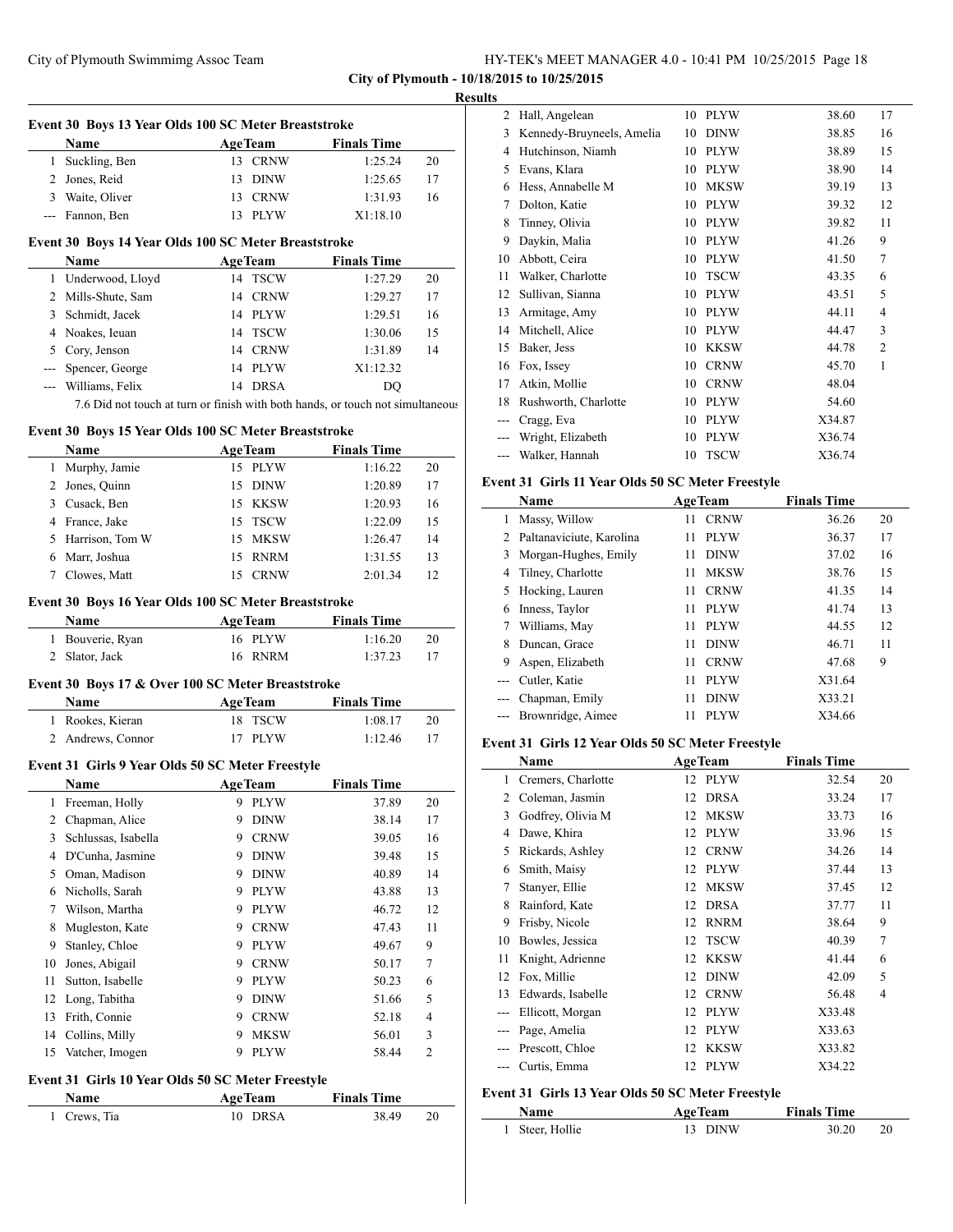| HY-TEK's MEET MANAGER 4.0 - 10:41 PM 10/25/2015 Page 19 |  |  |
|---------------------------------------------------------|--|--|
|---------------------------------------------------------|--|--|

 $\overline{a}$ 

# **Results**

| (Event 31 Girls 13 Year Olds 50 SC Meter Freestyle) |                  |    |                |                    |    |  |
|-----------------------------------------------------|------------------|----|----------------|--------------------|----|--|
|                                                     | Name             |    | <b>AgeTeam</b> | <b>Finals Time</b> |    |  |
| 2                                                   | Ray, Charlotte   | 13 | <b>MKSW</b>    | 31.93              | 17 |  |
| 3                                                   | Pears, India     | 13 | <b>PLYW</b>    | 33.18              | 16 |  |
| 4                                                   | Dunn, Nicole     | 13 | <b>MKSW</b>    | 33.20              | 15 |  |
| 5                                                   | Murray, Nola     | 13 | <b>DINW</b>    | 33.44              | 14 |  |
| 6                                                   | Lawrence, Rosie  | 13 | <b>KKSW</b>    | 34.09              | 13 |  |
| 7                                                   | Zaffiro, Tegan A | 13 | <b>KKSW</b>    | 35.45              | 12 |  |
| 8                                                   | Norris, Gemma    | 13 | <b>KKSW</b>    | 36.09              | 11 |  |
| 9                                                   | Burgess, Mary    | 13 | <b>PLYW</b>    | 40.72              | 9  |  |
| 10                                                  | Slator, Molly    | 13 | <b>RNRM</b>    | 41.48              | 7  |  |
| 11                                                  | Maby, Megan      | 13 | <b>CRNW</b>    | 45.96              | 6  |  |
| $---$                                               | Carne, Elle      | 13 | <b>PLYW</b>    | X30.56             |    |  |
| $---$                                               | Dolton, Laura    | 13 | <b>PLYW</b>    | X30.97             |    |  |
|                                                     | France, Emily    | 13 | <b>TSCW</b>    | X31.81             |    |  |
|                                                     | Steele, Mia      | 13 | <b>DRSA</b>    | X32.83             |    |  |
| ---                                                 | Steer, Lucy      | 13 | <b>DINW</b>    | X32.88             |    |  |

#### **Event 31 Girls 14 Year Olds 50 SC Meter Freestyle**

|   | <b>Name</b>       | <b>AgeTeam</b> |             | <b>Finals Time</b> |    |
|---|-------------------|----------------|-------------|--------------------|----|
|   | Teague, Sarah     |                | 14 TSCW     | 30.90              | 20 |
|   | 2 Aspen, Isobel   | 14             | CRNW        | 31.97              | 17 |
| 3 | Marles, Maisie    | 14             | <b>PLYW</b> | 32.74              | 16 |
|   | 4 Prescott, Aimee |                | 14 KKSW     | 32.86              | 15 |
|   | Walker, Emily     |                | 14 RNRM     | 34.84              | 14 |
|   | 6 Thompson, Kiera | 14             | <b>DINW</b> | 35.52              | 13 |
|   | Burgess, Annalise | 14             | <b>PLYW</b> | 37.53              | 12 |

# **Event 31 Girls 15 Year Olds 50 SC Meter Freestyle**

|    | Name              | <b>AgeTeam</b> |             | <b>Finals Time</b> |    |
|----|-------------------|----------------|-------------|--------------------|----|
| 1  | De Jager, Emma    | 15             | <b>PLYW</b> | 29.63              | 20 |
| 2  | Abernethy, Isobel | 15             | <b>DRSA</b> | 31.04              | 17 |
| 3  | Chitty, Hannah    | 15             | <b>TSCW</b> | 31.44              | 16 |
| 4  | Lecointe, Louise  | 15             | <b>DRSA</b> | 31.52              | 15 |
| 5  | Francis, Amber    |                | 15 TSCW     | 31.78              | 14 |
| 6  | Catnach, Hollie   | 15             | <b>CRNW</b> | 32.35              | 13 |
|    | Paul, Maria       | 15             | <b>DINW</b> | 33.23              | 12 |
| 8  | Long, Emilia      | 15             | <b>DINW</b> | 33.92              | 11 |
| 9  | Banholzer, Julia  | 15             | <b>PLYW</b> | 35.37              | 9  |
| 10 | Kellett, Alice    | 15             | <b>RNRM</b> | 36.25              | 7  |
|    | Blake, Charlotte  | 15             | KKSW        | X27.92             |    |
|    | Peach, Kate       | 15             | <b>KKSW</b> | X30.21             |    |
|    | Burchell, Lucy A  | 15             | <b>PLYW</b> | X31.68             |    |

## **Event 31 Girls 16 Year Olds 50 SC Meter Freestyle**

| <b>Name</b>          | <b>AgeTeam</b> | <b>Finals Time</b> |    |
|----------------------|----------------|--------------------|----|
| 1 Caglayan, Lara     | 16 PLYW        | 30.05              | 20 |
| 2 Losasso, Flo       | 16 CRNW        | 33.25              |    |
| --- Gribble, Rebecca | 16 PLYW        | X28.58             |    |
| --- Edmonds, Amy     | 16 KKSW        | X29.93             |    |

## **Event 31 Girls 17 & Over 50 SC Meter Freestyle**

| <b>Name</b>        | <b>AgeTeam</b> |         | <b>Finals Time</b> |    |
|--------------------|----------------|---------|--------------------|----|
| 1 Marles, Tait     |                | 18 PLYW | 28.75              | 20 |
| 2 Thomas, Becky    |                | 22 PLYW | 29.72              | 17 |
| 3 Noyce, Emma      |                | 17 KKSW | 31.51              | 16 |
| 4 Beriot, Galarina |                | 19 DRSA | 32.75              |    |

|  |  | <b>Event 32 Boys 9 Year Olds 50 SC Meter Butterfly</b> |  |  |
|--|--|--------------------------------------------------------|--|--|
|--|--|--------------------------------------------------------|--|--|

| <b>Name</b>            | <b>AgeTeam</b>   | <b>Finals Time</b> |    |
|------------------------|------------------|--------------------|----|
| Broekhoven, Finn       | <b>PLYW</b>      | 45.85              | 20 |
| 2 Caldwell, Jack       | <b>PLYW</b><br>9 | 48.89              | 17 |
| Woodhouse, Kieran<br>3 | <b>PLYW</b><br>9 | 50.35              | 16 |
| Williams, Joshua       | <b>PLYW</b><br>9 | 52.36              | 15 |
| 5 Morgan-Hughes, Harry | <b>DINW</b><br>9 | 55.62              | 14 |
| Fewtrell, Alexander    | <b>PLYW</b>      | 58.98              | 13 |
|                        |                  |                    |    |

# **Event 32 Boys 10 Year Olds 50 SC Meter Butterfly**

| Name              | <b>AgeTeam</b>    | <b>Finals Time</b> |    |
|-------------------|-------------------|--------------------|----|
| Washburn, Finn    | <b>PLYW</b><br>10 | 40.14              | 20 |
| 2 Greet, Thomas   | PLYW<br>10        | 45.48              | 17 |
| 3 Tait, Finlay    | PLYW<br>10        | 46.81              | 16 |
| 4 Shrestha, Arjun | <b>CRNW</b><br>10 | 47.22              | 15 |
| 5 Godwin, Anthony | <b>PLYW</b><br>10 | 50.10              | 14 |
| 6 Davies, Sonny   | <b>PLYW</b><br>10 | 55.01              | 13 |
| Suckling, Thomas  | <b>CRNW</b>       | 56.93              | 12 |

# **Event 32 Boys 11 Year Olds 50 SC Meter Butterfly**

|    | Name                  |    | <b>AgeTeam</b> | <b>Finals Time</b> |    |
|----|-----------------------|----|----------------|--------------------|----|
|    | Williams, Cameron     | 11 | <b>PLYW</b>    | 39.19              | 20 |
|    | 2 Ray, Peter          | 11 | <b>TSCW</b>    | 39.49              | 17 |
| 3  | Browne, Henry         | 11 | <b>PLYW</b>    | 39.52              | 16 |
| 4  | Philipson, Ethan      | 11 | <b>PLYW</b>    | 39.61              | 15 |
|    | 5 Symons-Brown, Aiden | 11 | <b>DRSA</b>    | 43.88              | 14 |
| 6  | Stone, Lloyd          | 11 | <b>DINW</b>    | 46.57              | 13 |
|    | Davis, Carter         | 11 | <b>TSCW</b>    | 49.15              | 12 |
| 8  | Collins, George G     | 11 | <b>MKSW</b>    | 52.94              | 11 |
| 9  | Zaffiro, Zak A        |    | <b>KKSW</b>    | 1:04.74            | 9  |
| 10 | Zaffiro, Oliver J     |    | <b>KKSW</b>    | 1:09.55            | 7  |

#### **Event 32 Boys 12 Year Olds 50 SC Meter Butterfly**

|    | Name                   |                 | <b>AgeTeam</b> | <b>Finals Time</b> |    |
|----|------------------------|-----------------|----------------|--------------------|----|
|    | Gordo, Salvador        | 12.             | PLYW           | 30.96              | 20 |
|    | 2 Edwards-Pratt, Louis |                 | 12 PLYW        | 31.85              | 17 |
| 3  | Miller, Ben            | 12.             | PLYW           | 32.80              | 16 |
| 4  | Robinson, Connor       |                 | 12 PLYW        | 32.90              | 15 |
|    | 5 Smart, Oliver        |                 | 12 PLYW        | 33.52              | 14 |
| 6  | Darlington-Eyre, Rimae |                 | 12 PLYW        | 36.57              | 13 |
|    | Davies, Blake          | 12 <sub>1</sub> | <b>PLYW</b>    | 37.48              | 12 |
| 8  | Morgan, Alfie          | 12              | TSCW           | 38.10              | 11 |
| 9  | Fox, Eddie             | 12              | <b>CRNW</b>    | 47.54              | 9  |
| 10 | Williams, Matthew      | 12.             | <b>PLYW</b>    | 50.69              | 7  |

# **Event 32 Boys 13 Year Olds 50 SC Meter Butterfly**

|   | Name                 |    | <b>AgeTeam</b> | <b>Finals Time</b> |    |
|---|----------------------|----|----------------|--------------------|----|
| 1 | Jones, Reid          | 13 | <b>DINW</b>    | 31.67              | 20 |
|   | 2 Fannon, Ben        | 13 | PLYW           | 32.02              | 17 |
|   | 3 Plumb, Matt        | 13 | <b>DINW</b>    | 32.93              | 16 |
|   | 4 Suckling, Ben      | 13 | <b>CRNW</b>    | 35.82              | 15 |
|   | 5 Waite, Oliver      | 13 | <b>CRNW</b>    | 37.80              | 14 |
| 6 | Davies, Jude         | 13 | <b>PLYW</b>    | 38.36              | 13 |
| 7 | Bowles, Benjamin     | 13 | <b>TSCW</b>    | 39.21              | 12 |
|   | --- Ah Wan, Lenel    | 13 | <b>PLYW</b>    | X29.75             |    |
|   | --- Thompson, Joseph | 13 | <b>PLYW</b>    | X30.04             |    |
|   | --- Ah Wan, Hayden   | 13 | <b>PLYW</b>    | X30.72             |    |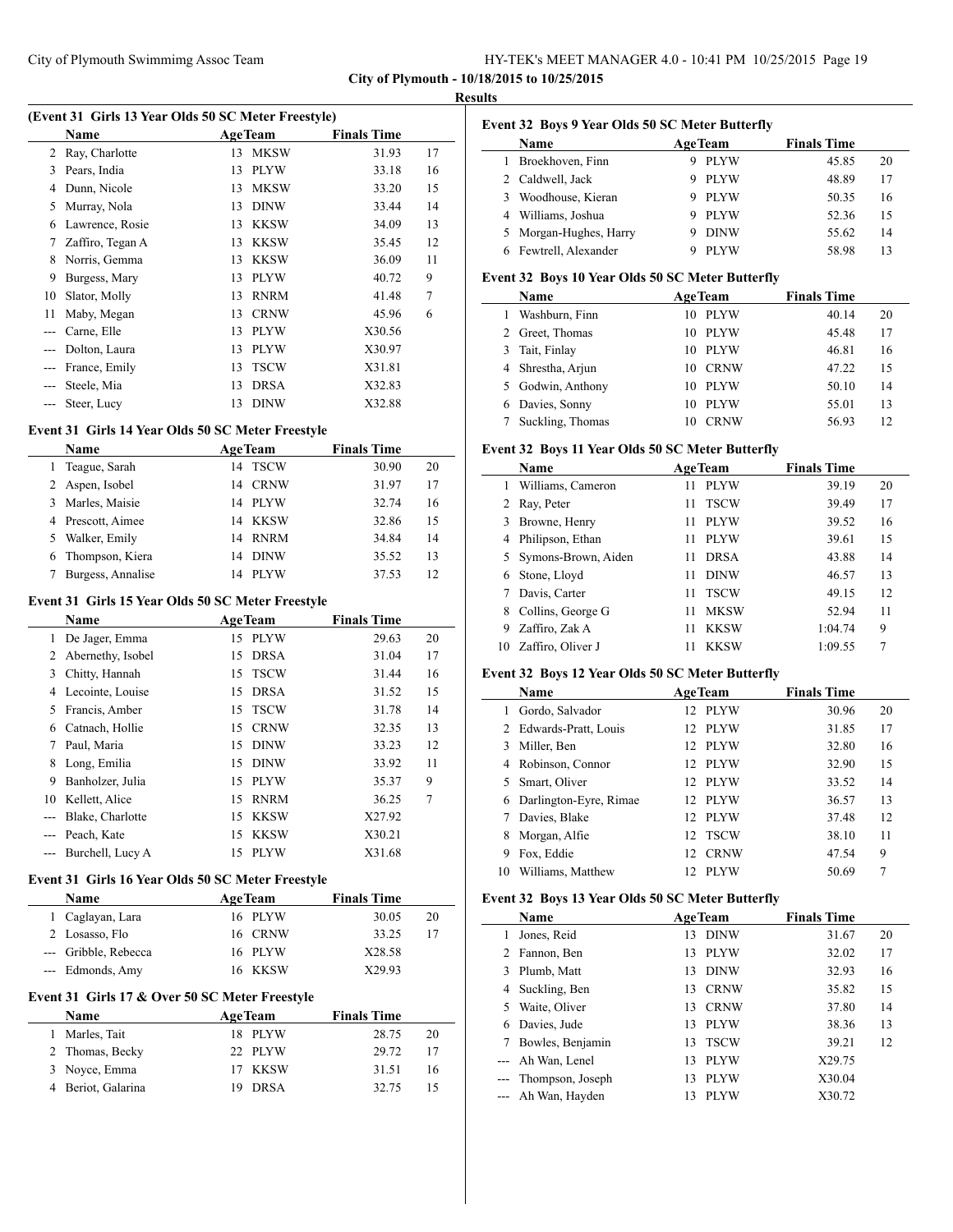| HY-TEK's MEET MANAGER 4.0 - 10:41 PM 10/25/2015 Page 20 |  |  |  |  |  |  |  |
|---------------------------------------------------------|--|--|--|--|--|--|--|
|---------------------------------------------------------|--|--|--|--|--|--|--|

|                | Event 32 Boys 14 Year Olds 50 SC Meter Butterfly                                 |    |                |                    |    |
|----------------|----------------------------------------------------------------------------------|----|----------------|--------------------|----|
|                | Name                                                                             |    | <b>AgeTeam</b> | <b>Finals Time</b> |    |
|                | 1 Rayment, Ethan                                                                 |    | 14 PLYW        | 30.09              | 20 |
|                | 2 Smart, Edward                                                                  |    | 14 PLYW        | 30.14              | 17 |
|                | 3 Oliver, Scott                                                                  |    | 14 PLYW        | 30.37              | 16 |
|                | 4 Noble, Harry                                                                   |    | 14 DRSA        | 30.48              | 15 |
|                | 5 Green, William                                                                 |    | 14 DINW        | 31.50              | 14 |
| 6              | Spry, Jackson                                                                    |    | 14 CRNW        | 33.38              | 13 |
| $7^{\circ}$    | Underwood, Lloyd                                                                 | 14 | <b>TSCW</b>    | 33.98              | 12 |
| 8              | Cory, Jenson                                                                     |    | 14 CRNW        | 36.38              | 11 |
|                | 9 Christie, Alex                                                                 |    | 14 DRSA        | 36.64              | 9  |
| 10             | Mills-Shute, Sam                                                                 |    | 14 CRNW        | 44.16              | 7  |
|                | Event 32 Boys 15 Year Olds 50 SC Meter Butterfly                                 |    |                |                    |    |
|                | Name                                                                             |    | <b>AgeTeam</b> | <b>Finals Time</b> |    |
| $\mathbf{1}$   | Gray, Sean                                                                       |    | 15 PLYW        | 27.79              | 20 |
|                | 2 France, Jake                                                                   |    | 15 TSCW        | 30.17              | 17 |
|                | 3 Brady, Joseph                                                                  |    | 15 DRSA        | 31.67              | 16 |
|                | 4 Marr, Joshua                                                                   |    | 15 RNRM        | 37.47              | 15 |
|                | 5 Clowes, Matt                                                                   |    | 15 CRNW        | 48.77              | 14 |
|                | Event 32 Boys 16 Year Olds 50 SC Meter Butterfly                                 |    |                |                    |    |
|                | Name                                                                             |    | <b>AgeTeam</b> | <b>Finals Time</b> |    |
| $\mathbf{1}$   | Greenwood, Nathan                                                                |    | 16 PLYW        | 27.28              | 20 |
|                | 2 Rayment, Callum                                                                |    | 16 PLYW        | 27.36              | 17 |
|                | 3 Bouverie, Ryan                                                                 |    | 16 PLYW        | 29.11              | 16 |
| $\overline{4}$ | Turner, Sam                                                                      | 16 | <b>TSCW</b>    | 31.91              | 15 |
| 5              | Slator, Jack                                                                     |    | 16 RNRM        | 40.04              | 14 |
|                |                                                                                  |    |                |                    |    |
|                | Event 33 Girls 9 Year Olds 200 SC Meter Backstroke                               |    |                |                    |    |
|                | Name                                                                             |    | <b>AgeTeam</b> | <b>Finals Time</b> |    |
|                | 1 Powell, Erin                                                                   |    | 9 PLYW         | 3:23.67            | 20 |
|                | 2 Chapman, Alice                                                                 |    | 9 DINW         | 3:27.88            | 17 |
|                | 3 Botley, Leila                                                                  |    | 9 DINW         | 3:31.86            | 16 |
|                | 4 Oman, Madison                                                                  |    | 9 DINW         | 3:32.53            | 15 |
| 5              | D'Cunha, Jasmine                                                                 |    | 9 DINW         | 3:36.85            | 14 |
|                | 6 Harris, Megan                                                                  | 9  | <b>DINW</b>    | 3:45.76            | 13 |
| $7^{\circ}$    | Schlussas, Isabella                                                              |    | 9 CRNW         | 3:53.25            | 12 |
| 8              | Long, Tabitha                                                                    | 9  | DINW           | 3:57.71            | 11 |
|                | Event 33 Girls 10 Year Olds 200 SC Meter Backstroke                              |    |                |                    |    |
|                | Name                                                                             |    | <b>AgeTeam</b> | <b>Finals Time</b> |    |
| 1              | Cragg, Eva                                                                       |    | 10 PLYW        | 2:59.63            | 20 |
|                | 2 Wright, Elizabeth                                                              | 10 | <b>PLYW</b>    | 3:05.81            | 17 |
|                | 3 Kennedy-Bruyneels, Amelia                                                      | 10 | DINW           | 3:12.42            | 16 |
|                | 4 Dolton, Katie                                                                  |    | 10 PLYW        | 3:16.13            | 15 |
|                | 5 Tinney, Olivia                                                                 |    | 10 PLYW        | 3:17.49            | 14 |
|                | 6 Hutchinson, Niamh                                                              |    | 10 PLYW        | 3:25.76            | 13 |
| 7              | Hall, Angelean                                                                   |    | 10 PLYW        | 3:38.57            | 12 |
| 8              | English, George                                                                  |    | 10 DRSA        | 3:48.34            | 11 |
| 9.             | Rushworth, Charlotte                                                             |    | 10 PLYW        | 4:25.91            | 9  |
| ---            | Roberts, Amy                                                                     | 10 | <b>TSCW</b>    | DQ                 |    |
|                | 6.3 Totally submerged, (except for first 15m following the start or turn or at t |    |                |                    |    |
| ---            | Baker, Jess                                                                      |    | 10 KKSW        | DQ                 |    |
|                | 6.3 Totally submerged, (except for first 15m following the start or turn or at t |    |                |                    |    |
|                |                                                                                  |    | 10 PLYW        | DQ                 |    |

4.4 Start before starting signal

| Event 33 Girls 11 Year Olds 200 SC Meter Backstroke |                        |    |                |                    |    |  |
|-----------------------------------------------------|------------------------|----|----------------|--------------------|----|--|
|                                                     | Name                   |    | <b>AgeTeam</b> | <b>Finals Time</b> |    |  |
|                                                     | Davenport, Angel-Skye  | 11 | <b>PLYW</b>    | 2:48.36            | 20 |  |
|                                                     | 2 Morgan-Hughes, Emily | 11 | <b>DINW</b>    | 3:08.47            | 17 |  |
| 3                                                   | Massy, Willow          | 11 | <b>CRNW</b>    | 3:12.92            | 16 |  |
| 4                                                   | Hine, Caitlin          | 11 | <b>PLYW</b>    | 3:13.33            | 15 |  |
| 5                                                   | Tilney, Charlotte      | 11 | <b>MKSW</b>    | 3:26.09            | 14 |  |
| 6                                                   | Lindeque, Kate         | 11 | KKSW           | 3:27.51            | 13 |  |
|                                                     | Inness, Taylor         | 11 | <b>PLYW</b>    | 3:29.92            | 12 |  |
| 8                                                   | Aspen, Elizabeth       | 11 | <b>CRNW</b>    | 3:46.37            | 11 |  |
| $---$                                               | Cornish, Emily         | 11 | <b>PLYW</b>    | X2:49.38           |    |  |
|                                                     | Chapman, Emily         | 11 | <b>DINW</b>    | X2:53.09           |    |  |
|                                                     | Botley, Yana           | 11 | <b>DINW</b>    | X2:54.13           |    |  |

## **Event 33 Girls 12 Year Olds 200 SC Meter Backstroke**

|   | <b>Name</b>        | <b>AgeTeam</b>                  | <b>Finals Time</b> |    |
|---|--------------------|---------------------------------|--------------------|----|
|   | Cragg, Megan       | 12 PLYW                         | 2:41.36            | 20 |
|   | 2 Murray, Philippa | 12 DINW                         | 3:01.37            | 17 |
| 3 | Cusack, Charlotte  | 12 KKSW                         | 3:01.80            | 16 |
|   | Stanyer, Ellie     | 12 MKSW                         | 3:03.81            | 15 |
|   | 5 Spry, Hannah     | 12 CRNW                         | 3:08.64            | 14 |
|   | D'Cunha, Ella      | 12 DINW                         | 3:12.25            | 13 |
|   | Rainford, Kate     | 12 DRSA                         | 3:24.47            | 12 |
|   | Fox, Millie        | <b>DINW</b><br>12 <sup>12</sup> | 3:26.19            | 11 |
| 9 | Dawe, Khira        | 12 PLYW                         | 3:43.55            | 9  |
|   | Broekhoven, Lana   | <b>PLYW</b><br>12.              | X2:42.04           |    |

## **Event 33 Girls 13 Year Olds 200 SC Meter Backstroke**

|    | Name             | <b>AgeTeam</b>     | <b>Finals Time</b> |    |
|----|------------------|--------------------|--------------------|----|
|    | Dolton, Laura    | PLYW<br>13.        | 2:38.42            | 20 |
|    | 2 Botley, Tia    | <b>DINW</b><br>13. | 2:43.95            | 17 |
|    | Pears, India     | <b>PLYW</b><br>13. | 2:44.98            | 16 |
|    | 4 Fatti, Cecilia | PLYW<br>13.        | 2:47.64            | 15 |
| 5. | Steele, Mia      | <b>DRSA</b><br>13. | 2:48.26            | 14 |
|    | 6 Ray, Charlotte | <b>MKSW</b><br>13  | 2:57.33            | 13 |
|    | Zaffiro, Tegan A | <b>KKSW</b><br>13  | 3:02.20            | 12 |

## **Event 33 Girls 14 Year Olds 200 SC Meter Backstroke**

|   | Name                          | <b>AgeTeam</b> |             | <b>Finals Time</b> |    |
|---|-------------------------------|----------------|-------------|--------------------|----|
| 1 | Wood, Sydney                  |                | 14 PLYW     | 2:29.89            | 20 |
|   | 2 Aspen, Isobel               |                | 14 CRNW     | 2:44.40            | 17 |
|   | 3 Philips, Lois V             |                | 14 DRSA     | 2:53.06            | 16 |
|   | 4 Walker, Emily               |                | 14 RNRM     | 3:06.64            | 15 |
|   | Burgess, Annalise             | 14             | <b>PLYW</b> | DO                 |    |
|   | 6.5 Not on the back at finish |                |             |                    |    |

## **Event 33 Girls 15 Year Olds 200 SC Meter Backstroke**

| <b>Name</b>    | <b>AgeTeam</b> | <b>Finals Time</b> |    |
|----------------|----------------|--------------------|----|
| 1 Long, Emilia | 15 DINW        | 2:56.79            | 20 |

# **Event 33 Girls 16 Year Olds 200 SC Meter Backstroke**

| <b>Name</b>    | <b>AgeTeam</b> | <b>Finals Time</b> |    |
|----------------|----------------|--------------------|----|
| 1 Losasso, Flo | 16 CRNW        | 2:42.54            | 20 |
| 2 Shaw, Laura  | 16 PLYW        | 2:44.48            | 17 |

# **Event 33 Girls 17 & Over 200 SC Meter Backstroke**

| Name          | <b>AgeTeam</b> | <b>Finals Time</b> |    |
|---------------|----------------|--------------------|----|
| 1 Noyce, Emma | 17 KKSW        | 2:38.03            | 20 |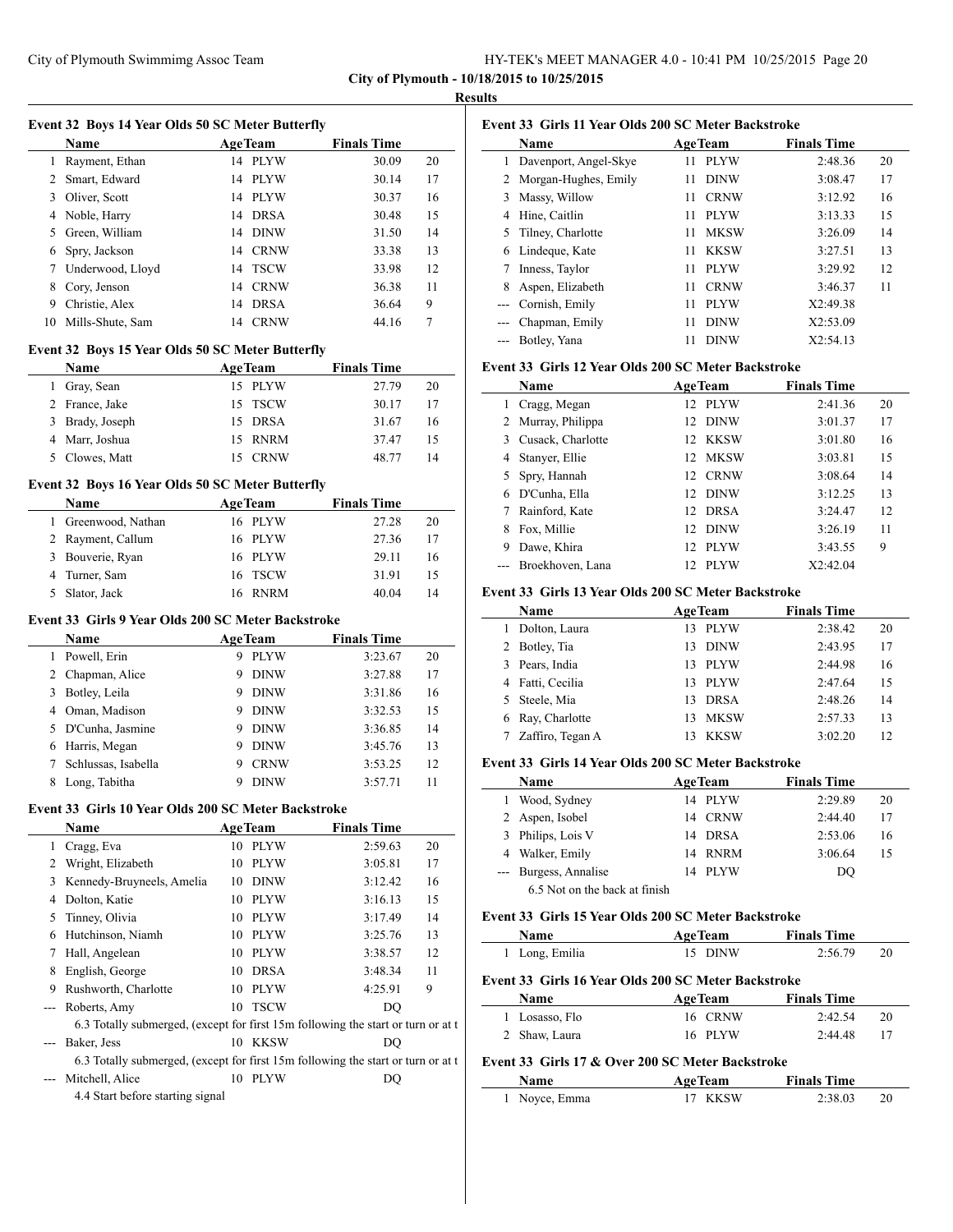| HY-TEK's MEET MANAGER 4.0 - 10:41 PM 10/25/2015 Page 21 |  |  |
|---------------------------------------------------------|--|--|
|                                                         |  |  |

|                                     | Event 34 Boys 9 Year Olds 200 SC Meter Freestyle<br>Name         | <b>AgeTeam</b>    | <b>Finals Time</b> |    |
|-------------------------------------|------------------------------------------------------------------|-------------------|--------------------|----|
| 1                                   | Broekhoven, Finn                                                 | 9 PLYW            | 3:02.10            | 20 |
|                                     | 2 Morgan-Hughes, Harry                                           | 9 DINW            | 3:17.90            | 17 |
|                                     | 3 Williams, Joshua                                               | 9 PLYW            | 3:25.29            | 16 |
|                                     | 4 Caldwell, Jack                                                 | 9 PLYW            | 3:25.33            | 15 |
|                                     | 5 Fewtrell, Alexander                                            | 9 PLYW            | 3:43.79            | 14 |
|                                     | 6 Stone, Haydn                                                   | <b>DINW</b><br>9  | 4:32.64            | 13 |
|                                     | Event 34 Boys 10 Year Olds 200 SC Meter Freestyle                |                   |                    |    |
|                                     | Name                                                             | <b>AgeTeam</b>    | <b>Finals Time</b> |    |
|                                     | 1 Washburn, Finn                                                 | 10 PLYW           | 2:42.21            | 20 |
|                                     | 2 George, Scott                                                  | 10 PLYW           | 3:07.90            | 17 |
|                                     | 3 Godwin, Anthony                                                | 10 PLYW           | 3:08.93            | 16 |
|                                     | 4 Coleman, James                                                 | 10 DRSA           | 3:13.29            | 15 |
| 5                                   | Shrestha, Arjun                                                  | 10 CRNW           | 3:13.54            | 14 |
|                                     | 6 Tait, Finlay                                                   | 10 PLYW           | 3:15.97            | 13 |
| $\tau$                              | Davies, Sonny                                                    | 10 PLYW           | 3:25.95            | 12 |
| 8                                   | Suckling, Thomas                                                 | 10 CRNW           | 3:31.19            | 11 |
|                                     | 9 Hobbs, Alex                                                    | 10<br><b>TSCW</b> | 4:52.90            | 9  |
|                                     | Event 34 Boys 11 Year Olds 200 SC Meter Freestyle<br><b>Name</b> | <b>AgeTeam</b>    | <b>Finals Time</b> |    |
|                                     | 1 Philipson, Ethan                                               | 11 PLYW           | 2:43.45            | 20 |
|                                     | 2 Browne, Henry                                                  | 11<br><b>PLYW</b> | 2:45.29            | 17 |
| 3                                   | Stone, Lloyd                                                     | 11 DINW           | 2:52.08            | 16 |
|                                     | 4 Zaffiro, Zak A                                                 | 11 KKSW           | 3:24.84            | 15 |
|                                     | 5 Collins, George G                                              | 11 MKSW           | 3:25.11            | 14 |
|                                     | 6 Zaffiro, Oliver J                                              | 11<br>KKSW        | 3:40.00            | 13 |
| $\tau$                              | Ord, Evan                                                        | <b>TSCW</b><br>11 | 3:43.74            | 12 |
|                                     |                                                                  |                   |                    |    |
|                                     |                                                                  |                   |                    |    |
|                                     | Event 34 Boys 12 Year Olds 200 SC Meter Freestyle<br>Name        | <b>AgeTeam</b>    | <b>Finals Time</b> |    |
|                                     | Edwards-Pratt, Louis                                             | 12 PLYW           | 2:11.85            | 20 |
|                                     | 2 Gordo, Salvador                                                | 12 PLYW           | 2:20.04            | 17 |
|                                     | 3 O'Hara, Odhran                                                 | 12 PLYW           | 2:20.21            | 16 |
| $\mathbf{1}$                        | 4 Smart, Oliver                                                  | 12 PLYW           | 2:20.82            | 15 |
|                                     | Gray, Ciaran                                                     | PLYW<br>12        | 2:29.70            | 14 |
| 5<br>6                              | Miller, Ben                                                      | PLYW<br>12        | 2:30.80            | 13 |
|                                     | 7 Morgan, Alfie                                                  | 12 TSCW           | 2:32.63            | 12 |
| 8                                   | Darlington-Eyre, Rimae                                           | <b>PLYW</b><br>12 | 2:32.90            | 11 |
|                                     | 9 Close, Ben                                                     | 12<br>DINW        | 2:40.07            | 9  |
|                                     | Stewart, Sammy                                                   | 12 KKSW           | 2:51.76            | 7  |
|                                     | Cunningham, Charlie                                              | 12 MKSW           | 2:58.86            | 6  |
|                                     | Fox, Eddie                                                       | <b>CRNW</b><br>12 |                    | 5  |
| 10<br>11<br>12<br>13                | Rhodes, Samuel                                                   | 12 RNRM           | 3:08.32<br>3:28.19 | 4  |
|                                     | Event 34 Boys 13 Year Olds 200 SC Meter Freestyle                |                   |                    |    |
|                                     | Name                                                             | <b>AgeTeam</b>    | <b>Finals Time</b> |    |
| 1                                   | Thompson, Joseph                                                 | 13 PLYW           | 2:10.90            | 20 |
|                                     | Ah Wan, Lenel                                                    | PLYW<br>13        | 2:10.99            | 17 |
|                                     | Haigh, Cole                                                      | PLYW<br>13        | 2:17.43            | 16 |
| 3                                   | Suckling, Ben                                                    | <b>CRNW</b><br>13 | 2:19.92            | 15 |
|                                     | Jones, Reid                                                      | <b>DINW</b><br>13 | 2:23.99            | 14 |
| 5                                   | 6 Plumb, Matt                                                    | 13 DINW           | 2:24.76            | 13 |
| $\mathbf{2}$<br>$\overline{4}$<br>7 | Davies, Jude                                                     | 13<br>PLYW        | 2:31.29            | 12 |

| Event 34 Boys 14 Year Olds 200 SC Meter Freestyle |                  |    |                |                    |    |  |  |
|---------------------------------------------------|------------------|----|----------------|--------------------|----|--|--|
|                                                   | <b>Name</b>      |    | <b>AgeTeam</b> | <b>Finals Time</b> |    |  |  |
|                                                   | Rayment, Ethan   | 14 | <b>PLYW</b>    | 2:07.25            | 20 |  |  |
|                                                   | 2 Noble, Harry   | 14 | <b>DRSA</b>    | 2:10.99            | 17 |  |  |
| 3                                                 | Smart, Edward    | 14 | <b>PLYW</b>    | 2:12.06            | 16 |  |  |
|                                                   | 4 Green, William | 14 | <b>DINW</b>    | 2:17.68            | 15 |  |  |
|                                                   | 5 Spry, Jackson  | 14 | <b>CRNW</b>    | 2:18.78            | 14 |  |  |
| 6                                                 | Underwood, Lloyd | 14 | <b>TSCW</b>    | 2:23.15            | 13 |  |  |
|                                                   | Mills-Shute, Sam | 14 | <b>CRNW</b>    | 2:29.64            | 12 |  |  |
|                                                   | Schmidt, Jacek   | 14 | <b>PLYW</b>    | 2:32.44            | 11 |  |  |

# **Event 34 Boys 15 Year Olds 200 SC Meter Freestyle**

| Name              | <b>AgeTeam</b> | <b>Finals Time</b> |    |
|-------------------|----------------|--------------------|----|
| 1 Murphy, Jamie   | 15 PLYW        | 2:07.68            | 20 |
| 2 Jones, Quinn    | 15 DINW        | 2:13.57            |    |
| 3 Harrison, Tom W | 15 MKSW        | 2:15.82            | 16 |
| 4 Cusack, Ben     | 15 KKSW        | 2:17.42            | 15 |
| 5 Clowes, Matt    | <b>CRNW</b>    | 2:46.25            | 14 |

# **Event 34 Boys 17 & Over 200 SC Meter Freestyle**

| Name              | <b>AgeTeam</b> | <b>Finals Time</b> |  |
|-------------------|----------------|--------------------|--|
| 1 Andrews, Connor | 17 PLYW        | 2:00.76            |  |

# **Event 35 Girls 10 & Over 100 SC Meter IM**

| Name |                      | <b>AgeTeam</b>     | <b>Finals Time</b> |    |  |
|------|----------------------|--------------------|--------------------|----|--|
| 1    | Caglayan, Lara       | 16 PLYW            | 1:11.37            | 20 |  |
|      | 2 Novce, Emma        | KKSW<br>17         | 1:11.55            | 17 |  |
|      | 3 Blake, Charlotte   | 15 KKSW            | 1:12.15            | 16 |  |
|      | 4 Craigie, Charlotte | <b>DINW</b><br>15. | 1:14.27            | 15 |  |
|      | 5 Teague, Sarah      | <b>TSCW</b><br>14  | 1:15.02            | 14 |  |
|      | 6 Peach, Kate        | 15 KKSW            | 1:15.39            | 13 |  |
|      | Edmonds, Amy         | 16 KKSW            | 1:15.84            | 12 |  |
|      | Aspen, Isobel        | <b>CRNW</b><br>14  | 1:17.85            | 11 |  |

# **Event 36 Boys 10 & Over 100 SC Meter Breaststroke**

| <b>Name</b>      |     | <b>AgeTeam</b> | <b>Finals Time</b> |    |
|------------------|-----|----------------|--------------------|----|
| Rookes, Kieran   | 18  | <b>TSCW</b>    | 1:08.09            | 20 |
| 2 Bouverie, Ryan |     | 16 PLYW        | 1:14.80            | 17 |
| Andrews, Connor  | 17  | <b>PLYW</b>    | 1:16.28            | 16 |
| Jones, Quinn     |     | 15 DINW        | 1:17.41            | 15 |
| 5 Murphy, Jamie  |     | 15 PLYW        | 1:19.53            | 14 |
| Cusack, Ben      |     | 15 KKSW        | 1:21.40            | 13 |
| France, Jake     | 15. | <b>TSCW</b>    | 1:23.81            | 12 |
| Suckling, Ben    | 13  | <b>CRNW</b>    | 1:27.08            | 11 |

# **Event 37 Boys 14 Year Olds 200 SC Meter Freestyle Relay**

|   | $\frac{1}{2}$           |                    |                         |    |  |
|---|-------------------------|--------------------|-------------------------|----|--|
|   | Team                    | Relav              | <b>Finals Time</b>      |    |  |
| 1 | <b>PLYW</b>             | А                  | 1:39.31                 | 40 |  |
|   | 1) Lee, Christopher 21  |                    | 2) Andrews, Connor 17   |    |  |
|   | 3) Greenwood, Nathan 16 |                    | 4) Raw, Alexander 16    |    |  |
|   | 2 TSCW                  | А                  | 1:43.24                 | 34 |  |
|   | 1) Rookes, Kieran 18    |                    | 2) Rookes, Nathaniel 22 |    |  |
|   | 3) McGurk, Cameron 18   | 4) France, Jake 15 |                         |    |  |
| 3 | <b>DINW</b>             | A                  | 1:49.05                 | 32 |  |
|   | 1) Jones, Reid 13       |                    | 2) Green, William 14    |    |  |
|   | 3) Plumb, Matt 13       | 4) Jones, Quinn 15 |                         |    |  |
| 4 | <b>PLYW</b>             | B                  | 1:50.82                 | 30 |  |
|   | 1) Thompson, Joseph 13  |                    | 2) Robinson, Connor 12  |    |  |
|   | 3) Fannon, Ben 13       |                    | 4) O'Hara, Odhran 12    |    |  |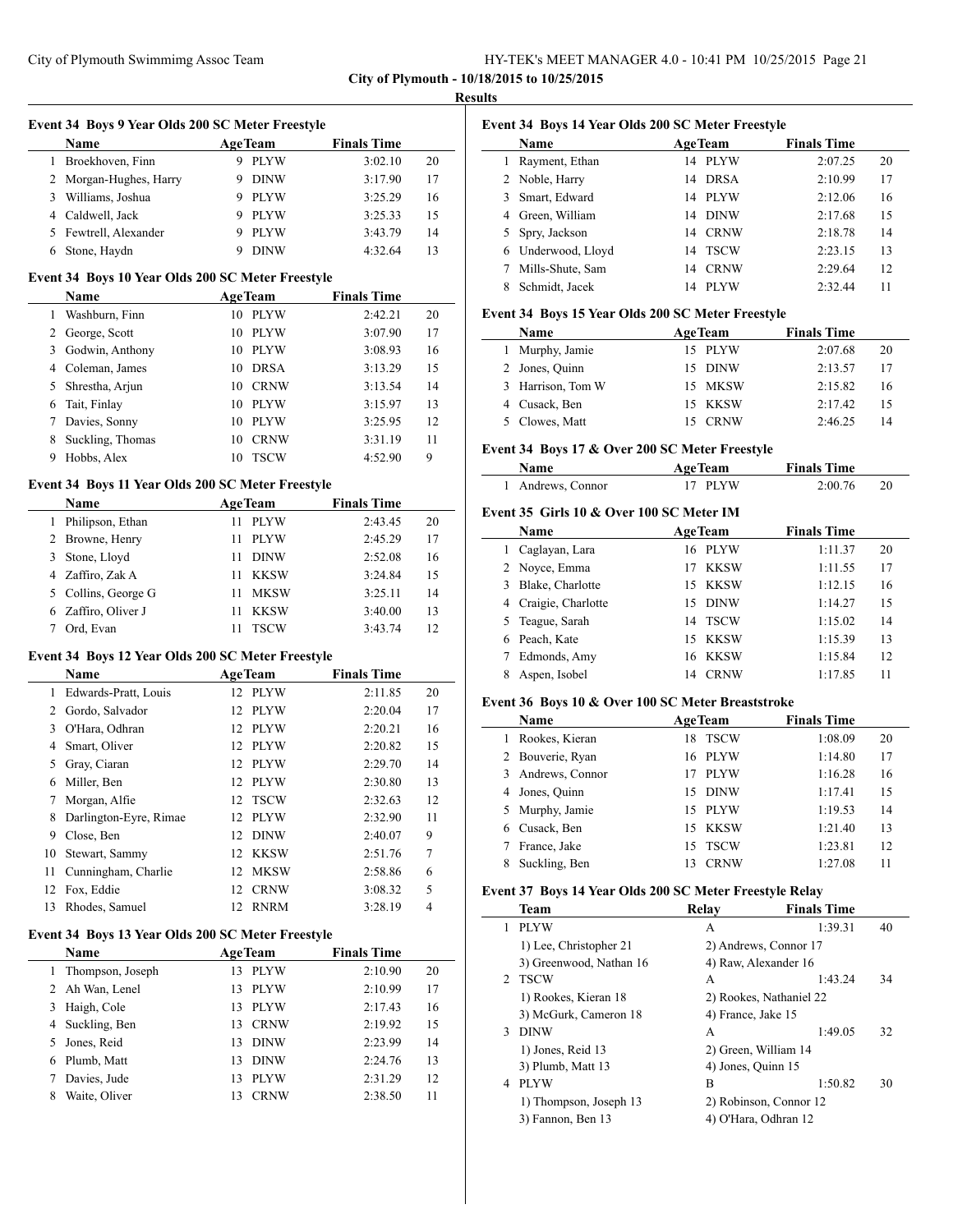| HY-TEK's MEET MANAGER 4.0 - 10:41 PM 10/25/2015 Page 22 |  |  |  |  |
|---------------------------------------------------------|--|--|--|--|
|---------------------------------------------------------|--|--|--|--|

 $\frac{1}{1-\frac{1}{2}}\left( \frac{1}{2}\right) ^{2}+\frac{1}{2}\left( \frac{1}{2}\right) ^{2}+\frac{1}{2}\left( \frac{1}{2}\right) ^{2}+\frac{1}{2}\left( \frac{1}{2}\right) ^{2}+\frac{1}{2}\left( \frac{1}{2}\right) ^{2}+\frac{1}{2}\left( \frac{1}{2}\right) ^{2}+\frac{1}{2}\left( \frac{1}{2}\right) ^{2}+\frac{1}{2}\left( \frac{1}{2}\right) ^{2}+\frac{1}{2}\left( \frac{1}{2}\right) ^{2}+\frac{1}{2}\left( \frac{1}{2$ 

#### **Results**

| (Event 37 Boys 14 Year Olds 200 SC Meter Freestyle Relay) |                        |                       |                        |    |
|-----------------------------------------------------------|------------------------|-----------------------|------------------------|----|
|                                                           | <b>Team</b>            | Relay                 | <b>Finals Time</b>     |    |
|                                                           | 5 TSCW                 | в                     | 1:56.38                | 28 |
|                                                           | 1) Underwood, Lloyd 14 | $2)$ Turner, Sam $16$ |                        |    |
|                                                           | 3) Noakes, Ieuan 14    |                       | 4) Morgan, George 16   |    |
| 6                                                         | <b>CRNW</b>            | А                     | 1:59.40                | 26 |
|                                                           | 1) Suckling, Ben 13    | 2) Spry, Jackson 14   |                        |    |
|                                                           | 3) Cory, Jenson 14     |                       | 4) Mills-Shute, Sam 14 |    |

# **Event 38 Girls 14 Year Olds 200 SC Meter Freestyle Relay**

|                | Team                     | Relav                 | <b>Finals Time</b>       |    |
|----------------|--------------------------|-----------------------|--------------------------|----|
| 1              | <b>PLYW</b>              | A                     | 1:54.36                  | 40 |
|                | 1) Gribble, Rebecca 16   | 2) Thomas, Becky 22   |                          |    |
|                | 3) Wood, Sydney 14       | 4) Marles, Tait 18    |                          |    |
| $\mathfrak{D}$ | <b>PLYW</b>              | В                     | 2:00.87                  | 34 |
|                | 1) Stephens, Isabelle 13 | 2) Carne, Elle 13     |                          |    |
|                | 3) Broekhoven, Lana 12   | 4) Dolton, Laura 13   |                          |    |
| 3              | <b>DINW</b>              | А                     | 2:01.38                  | 32 |
|                | 1) Steer, Hollie 13      | 2) Harris, Olivia 16  |                          |    |
|                | 3) Steer, Lucy 13        |                       | 4) Craigie, Charlotte 15 |    |
| 4              | <b>TSCW</b>              | A                     | 2:02.46                  | 30 |
|                | 1) Francis, Amber 15     | 2) Chitty, Hannah 15  |                          |    |
|                | 3) Teague, Sarah 14      | 4) France, Emily 13   |                          |    |
| 5.             | <b>CRNW</b>              | A                     | 2:03.29                  | 28 |
|                | 1) Stewart, Jess 14      |                       | 2) Hammond, Dana 12      |    |
|                | 3) Aspen, Isobel 14      | 4) Catnach, Hollie 15 |                          |    |
| 6              | <b>TSCW</b>              | B                     | 2:14.45                  | 26 |
|                | 1) Morgan, Daisy 14      | 2) Marks, Chloe J 18  |                          |    |
|                | 3) Morris, Hannah 17     |                       | 4) Wright, Annaliese 12  |    |

# **Event 39 Boys 10 Year Olds 100 SC Meter Freestyle**

| Name             | <b>AgeTeam</b> | <b>Finals Time</b> |    |
|------------------|----------------|--------------------|----|
| 1 Washburn, Finn | 10 PLYW        | 1:11.97            | 20 |
| 2 George, Scott  | 10 PLYW        | 1:25.10            |    |

# **Event 39 Boys 11 Year Olds 100 SC Meter Freestyle**

|    | <b>Name</b>          | <b>AgeTeam</b>    | <b>Finals Time</b> |    |
|----|----------------------|-------------------|--------------------|----|
|    | Gdaniec, Hubert      | <b>PLYW</b><br>11 | 1:09.77            | 20 |
|    | Philipson, Ethan     | <b>PLYW</b><br>11 | 1:15.80            | 17 |
|    | Browne, Henry        | <b>PLYW</b><br>11 | 1:16.65            | 16 |
| 4  | Stone, Lloyd         | <b>DINW</b><br>11 | 1:17.15            | 15 |
| 5. | Symons-Brown, Aiden  | <b>DRSA</b><br>11 | 1:17.50            | 14 |
|    | Anderson, Tane       | <b>PLYW</b><br>11 | 1:22.83            | 13 |
|    | Davis, Carter        | <b>TSCW</b><br>11 | 1:24.51            | 12 |
| 8  | Zaffiro, Zak A       | KKSW<br>11        | 1:35.40            | 11 |
| 9  | Zaffiro, Oliver J    | <b>KKSW</b><br>11 | 1:36.15            | 9  |
| 10 | Peffers, Clayton-Jay | <b>PLYW</b><br>11 | 1:39.93            | 7  |

#### **Event 39 Boys 12 Year Olds 100 SC Meter Freestyle**

|   | <b>Name</b>              |                 | <b>AgeTeam</b> | <b>Finals Time</b> |    |
|---|--------------------------|-----------------|----------------|--------------------|----|
| 1 | Edwards-Pratt, Louis     | 12.             | PLYW           | 1:01.36            | 20 |
|   | 2 Gordo, Salvador        | 12.             | <b>PLYW</b>    | 1:03.11            | 17 |
| 3 | Smart, Oliver            | 12 <sup>2</sup> | PLYW           | 1:06.33            | 16 |
| 4 | Miller, Ben              |                 | 12 PLYW        | 1:08.40            | 15 |
|   | 5 Darlington-Eyre, Rimae | 12.             | PLYW           | 1:10.06            | 14 |
| 6 | Fox. Eddie               |                 | <b>CRNW</b>    | 1:26.02            | 13 |

## **Event 39 Boys 13 Year Olds 100 SC Meter Freestyle**

| Name           | <b>AgeTeam</b> | <b>Finals Time</b> |    |
|----------------|----------------|--------------------|----|
| 1 Davies, Jude | 13 PLYW        | 1:09.22            | 20 |

| $---$                | Fannon, Ben                                        |    | 13 PLYW        | X1:01.59           |    |  |
|----------------------|----------------------------------------------------|----|----------------|--------------------|----|--|
|                      | Jones, Reid                                        | 13 | <b>DINW</b>    | X1:02.90           |    |  |
|                      |                                                    |    |                |                    |    |  |
|                      | Event 39 Boys 14 Year Olds 100 SC Meter Freestyle  |    |                |                    |    |  |
|                      | Name                                               |    | <b>AgeTeam</b> | <b>Finals Time</b> |    |  |
|                      | 1 Noble, Harry                                     |    | 14 DRSA        | 58.43              | 20 |  |
|                      | 2 Smart, Edward                                    |    | 14 PLYW        | 1:00.31            | 17 |  |
|                      | 3 Spry, Jackson                                    |    | 14 CRNW        | 1:03.88            | 16 |  |
|                      | 4 Mills-Shute, Sam                                 |    | 14 CRNW        | 1:06.63            | 15 |  |
|                      | 5 Cory, Jenson                                     |    | 14 CRNW        | 1:07.11            | 14 |  |
| 6                    | Schmidt, Jacek                                     |    | 14 PLYW        | 1:08.68            | 13 |  |
| 7                    | Christie, Alex                                     |    | 14 DRSA        | 1:10.02            | 12 |  |
|                      | 8 Brennan, Denver                                  |    | 14 RNRM        | 1:15.95            | 11 |  |
|                      | --- Green, William                                 | 14 | <b>DINW</b>    | X1:00.97           |    |  |
|                      | --- Underwood, Lloyd                               | 14 | <b>TSCW</b>    | X1:02.18           |    |  |
|                      |                                                    |    |                |                    |    |  |
|                      | Event 39 Boys 15 Year Olds 100 SC Meter Freestyle  |    |                |                    |    |  |
|                      | Name                                               |    | <b>AgeTeam</b> | <b>Finals Time</b> |    |  |
|                      | 1 Gray, Sean                                       |    | 15 PLYW        | 57.25              | 20 |  |
|                      | 2 France, Jake                                     |    | 15 TSCW        | 58.63              | 17 |  |
|                      | 3 Cusack, Ben                                      |    | 15 KKSW        | 1:00.69            | 16 |  |
|                      | 4 Brady, Joseph                                    |    | 15 DRSA        | 1:06.04            | 15 |  |
|                      | 5 Clowes, Matt                                     |    | 15 CRNW        | 1:17.27            | 14 |  |
|                      | --- Murphy, Jamie                                  |    | 15 PLYW        | X58.90             |    |  |
| $\scriptstyle\cdots$ | Jones, Quinn                                       |    | 15 DINW        | X59.41             |    |  |
|                      | Event 39 Boys 16 Year Olds 100 SC Meter Freestyle  |    |                |                    |    |  |
|                      | Name                                               |    | <b>AgeTeam</b> | <b>Finals Time</b> |    |  |
|                      | 1 Morgan, George                                   |    | 16 TSCW        | 59.26              | 20 |  |
|                      | 2 Slator, Jack                                     |    | 16 RNRM        | 1:09.96            | 17 |  |
|                      | --- Raw, Alexander                                 |    | 16 PLYW        | X54.47             |    |  |
|                      | --- Greenwood, Nathan                              |    | 16 PLYW        | X57.95             |    |  |
|                      |                                                    |    |                |                    |    |  |
|                      | Event 39 Boys 17 & Over 100 SC Meter Freestyle     |    |                |                    |    |  |
|                      | Name                                               |    | <b>AgeTeam</b> | <b>Finals Time</b> |    |  |
|                      | 1 McGurk, Cameron                                  | 18 | <b>TSCW</b>    | 56.79              | 20 |  |
|                      | 2 Christie, Jonathan                               |    | 18 DRSA        | 58.41              | 17 |  |
|                      | 3 Moss, George                                     |    | 17 RNRM        | 1:02.59            | 16 |  |
|                      | --- Andrews, Connor                                |    | 17 PLYW        | X54.08             |    |  |
|                      | Event 40 Girls 10 Year Olds 100 SC Meter Freestyle |    |                |                    |    |  |
|                      | Name                                               |    | <b>AgeTeam</b> | <b>Finals Time</b> |    |  |
| 1                    | Cragg, Eva                                         |    | 10 PLYW        | 1:16.49            | 20 |  |
| 2                    | Wright, Elizabeth                                  | 10 | PLYW           | 1:17.24            | 17 |  |
| 3                    | Walker, Hannah                                     | 10 | <b>TSCW</b>    | 1:18.82            | 16 |  |
| 4                    | Tinney, Olivia                                     | 10 | PLYW           | 1:21.60            | 15 |  |
| 5                    | Evans, Klara                                       | 10 | PLYW           | 1:23.58            | 14 |  |
| 6                    | Hutchinson, Niamh                                  | 10 | PLYW           | 1:23.69            | 13 |  |
| 7                    | Dolton, Katie                                      | 10 | <b>PLYW</b>    | 1:25.21            | 12 |  |
| 8                    | Hall, Angelean                                     | 10 | <b>PLYW</b>    | 1:25.30            | 11 |  |
| 9                    | Mitchell, Alice                                    |    | 10 PLYW        | 1:35.33            | 9  |  |
| 10                   | Daykin, Malia                                      |    | 10 PLYW        | 1:35.85            | 7  |  |
| 11                   | Walker, Charlotte                                  | 10 | <b>TSCW</b>    | 1:38.68            | 6  |  |
| 12                   | Armitage, Amy                                      | 10 | <b>PLYW</b>    | 1:41.38            | 5  |  |
|                      |                                                    |    |                |                    |    |  |
|                      | Event 40 Girls 11 Year Olds 100 SC Meter Freestyle |    |                |                    |    |  |

| <b>Name</b>      | <b>AgeTeam</b> | <b>Finals Time</b> |    |
|------------------|----------------|--------------------|----|
| 1 Cornish, Emily | 11 PLYW        | 1:07.53            | 20 |
| 2 Lee, Olivia    | 11 MKSW        | 1:07.65            |    |
| 3 Cutler, Katie  | 11 PLYW        | 1:10.56            | 16 |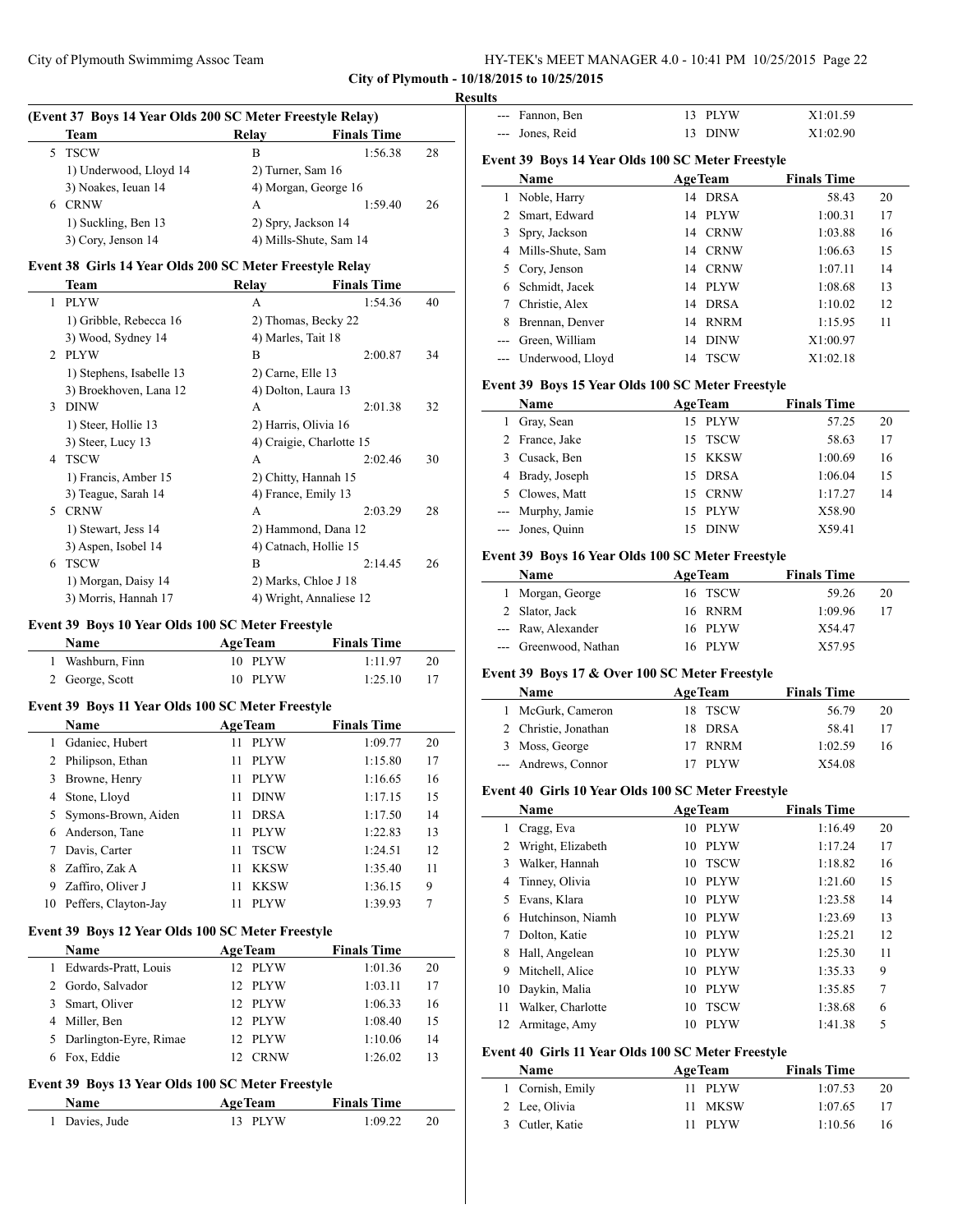|  | HY-TEK's MEET MANAGER 4.0 - 10:41 PM 10/25/2015 Page 23 |  |
|--|---------------------------------------------------------|--|
|--|---------------------------------------------------------|--|

**City of Plymouth - 10/18/2015 to 10/25/2015 Results**

| (Event 40 Girls 11 Year Olds 100 SC Meter Freestyle) |                           |     |                |                    |    |
|------------------------------------------------------|---------------------------|-----|----------------|--------------------|----|
|                                                      | <b>Name</b>               |     | <b>AgeTeam</b> | <b>Finals Time</b> |    |
| 4                                                    | Chapman, Emily            | 11. | <b>DINW</b>    | 1:11.56            | 15 |
| 5                                                    | Massy, Willow             | 11. | <b>CRNW</b>    | 1:16.88            | 14 |
| 6                                                    | Brownridge, Aimee         | 11. | <b>PLYW</b>    | 1:17.71            | 13 |
|                                                      | Morgan-Hughes, Emily      | 11  | <b>DINW</b>    | 1:18.65            | 12 |
| 8                                                    | Paltanaviciute, Karolina  | 11. | <b>PLYW</b>    | 1:25.47            | 11 |
| 9                                                    | Tilney, Charlotte         | 11  | <b>MKSW</b>    | 1:28.13            | 9  |
| 10                                                   | Hocking, Lauren           | 11  | <b>CRNW</b>    | 1:31.21            | 7  |
| 11                                                   | Aspen, Elizabeth          | 11  | <b>CRNW</b>    | 1:42.95            | 6  |
|                                                      | --- Nichol-Garcia, Isabel | 11  | <b>MKSW</b>    | DO                 |    |
|                                                      |                           |     |                |                    |    |

4.4 Start before starting signal

## **Event 40 Girls 12 Year Olds 100 SC Meter Freestyle**

|    | Name                  |    | <b>AgeTeam</b> | <b>Finals Time</b> |                |  |
|----|-----------------------|----|----------------|--------------------|----------------|--|
| 1  | Cragg, Megan          | 12 | <b>PLYW</b>    | 1:07.07            | 20             |  |
| 2  | Broekhoven, Lana      | 12 | <b>PLYW</b>    | 1:07.91            | 17             |  |
| 3  | Ellicott, Morgan      | 12 | <b>PLYW</b>    | 1:10.14            | 16             |  |
| 4  | Hammond, Dana         | 12 | <b>CRNW</b>    | 1:10.18            | 15             |  |
| 5  | Cremers, Charlotte    | 12 | <b>PLYW</b>    | 1:12.16            | 14             |  |
| 6  | Page, Amelia          | 12 | <b>PLYW</b>    | 1:13.69            | 13             |  |
| 7  | Godfrey, Olivia M     | 12 | <b>MKSW</b>    | 1:15.60            | 12             |  |
| 8  | D'Cunha, Ella         | 12 | <b>DINW</b>    | 1:16.32            | 11             |  |
| 9  | Curtis, Emma          | 12 | <b>PLYW</b>    | 1:16.41            | 9              |  |
| 10 | Kurihara-Allen, Leona | 12 | <b>PLYW</b>    | 1:16.52            | 7              |  |
| 11 | Spry, Hannah          | 12 | <b>CRNW</b>    | 1:17.11            | 6              |  |
| 12 | Rickards, Ashley      | 12 | <b>CRNW</b>    | 1:17.69            | 5              |  |
| 13 | Smith, Maisy          | 12 | <b>PLYW</b>    | 1:20.63            | 4              |  |
| 14 | Dawe, Khira           | 12 | <b>PLYW</b>    | 1:20.65            | 3              |  |
| 15 | Rainford, Kate        | 12 | <b>DRSA</b>    | 1:24.33            | $\overline{2}$ |  |
| 16 | Fox, Millie           | 12 | <b>DINW</b>    | 1:27.93            | 1              |  |
| 17 | Wright, Annaliese     | 12 | <b>TSCW</b>    | 1:28.95            |                |  |

## **Event 40 Girls 13 Year Olds 100 SC Meter Freestyle**

|    | Name               |    | <b>AgeTeam</b> | <b>Finals Time</b> |    |
|----|--------------------|----|----------------|--------------------|----|
| 1  | Carne, Elle        | 13 | <b>PLYW</b>    | 1:05.72            | 20 |
| 2  | Dolton, Laura      | 13 | <b>PLYW</b>    | 1:06.75            | 17 |
| 3  | Steer, Hollie      | 13 | <b>DINW</b>    | 1:06.99            | 16 |
| 4  | Stephens, Isabelle | 13 | <b>PLYW</b>    | 1:07.00            | 15 |
| 5  | Steer, Lucy        | 13 | <b>DINW</b>    | 1:07.95            | 14 |
| 6  | France, Emily      | 13 | <b>TSCW</b>    | 1:09.90            | 13 |
| 7  | Pitt, Lucy         | 13 | <b>DINW</b>    | 1:11.67            | 12 |
| 8  | Pears, India       | 13 | <b>PLYW</b>    | 1:11.68            | 11 |
| 9  | Dunn, Nicole       | 13 | <b>MKSW</b>    | 1:13.26            | 9  |
| 10 | Murray, Nola       | 13 | <b>DINW</b>    | 1:13.58            | 7  |
| 11 | Zaffiro, Tegan A   | 13 | <b>KKSW</b>    | 1:17.60            | 6  |
| 12 | Burgess, Mary      | 13 | <b>PLYW</b>    | 1:26.54            | 5  |
| 13 | Maby, Megan        | 13 | <b>CRNW</b>    | 1:35.81            | 4  |

## **Event 40 Girls 14 Year Olds 100 SC Meter Freestyle**

| <b>Name</b>       |    | <b>AgeTeam</b> | <b>Finals Time</b> |    |
|-------------------|----|----------------|--------------------|----|
| 1 Wood, Sydney    |    | 14 PLYW        | 1:02.59            | 20 |
| 2 Teague, Sarah   |    | 14 TSCW        | 1:07.31            | 17 |
| 3 Stewart, Jess   |    | 14 CRNW        | 1:07.57            | 16 |
| 4 Marles, Maisie  |    | 14 PLYW        | 1:09.20            | 15 |
| 5 Thompson, Kiera | 14 | <b>DINW</b>    | 1:16.97            | 14 |

|    | Event 40 Girls 15 Year Olds 100 SC Meter Freestyle |    |                |                    |    |
|----|----------------------------------------------------|----|----------------|--------------------|----|
|    | Name                                               |    | <b>AgeTeam</b> | <b>Finals Time</b> |    |
| 1  | Blake, Charlotte                                   | 15 | KKSW           | 1:01.43            | 20 |
| 2  | Noyce, Becky                                       | 15 | KKSW           | 1:01.89            | 17 |
| 3  | Craigie, Charlotte                                 | 15 | <b>DINW</b>    | 1:04.00            | 16 |
| 4  | De Jager, Emma                                     | 15 | <b>PLYW</b>    | 1:06.06            | 15 |
| 5  | Burchell, Lucy A                                   |    | 15 PLYW        | 1:06.80            | 14 |
| 6  | Abernethy, Isobel                                  | 15 | <b>DRSA</b>    | 1:06.85            | 13 |
| 7  | Francis, Amber                                     | 15 | <b>TSCW</b>    | 1:07.99            | 12 |
| 8  | Lecointe, Louise                                   | 15 | <b>DRSA</b>    | 1:08.62            | 11 |
| 9  | Chitty, Hannah                                     | 15 | <b>TSCW</b>    | 1:09.44            | 9  |
| 10 | Catnach, Hollie                                    | 15 | <b>CRNW</b>    | 1:09.88            | 7  |
| 11 | Long, Emilia                                       | 15 | <b>DINW</b>    | 1:14.92            | 6  |

# **Event 40 Girls 16 Year Olds 100 SC Meter Freestyle**

| Name               | <b>AgeTeam</b> | <b>Finals Time</b> |    |
|--------------------|----------------|--------------------|----|
| 1 Gribble, Rebecca | 16 PLYW        | 1:01.50            | 20 |
| 2 Shaw, Laura      | 16 PLYW        | 1:11.78            | 17 |
| 3 Harris, Olivia   | 16 DINW        | 1:13.33            | 16 |

#### **Event 40 Girls 17 & Over 100 SC Meter Freestyle**

| Name             | <b>AgeTeam</b> | <b>Finals Time</b> |    |
|------------------|----------------|--------------------|----|
| 1 Marles, Tait   | 18 PLYW        | 1:01.75            | 20 |
| 2 Thomas, Becky  | 22 PLYW        | 1:04.12            | 17 |
| 3 Noyce, Emma    | 17 KKSW        | 1:06.11            | 16 |
| 4 Marks, Chloe J | 18 TSCW        | 1:16.07            |    |

## **Event 41 Boys 9 Year Olds 200 SC Meter IM**

| Name                   | <b>AgeTeam</b> | <b>Finals Time</b> |    |
|------------------------|----------------|--------------------|----|
| 1 Broekhoven, Finn     | <b>PLYW</b>    | 3:26.24            | 20 |
| 2 Williams, Joshua     | <b>PLYW</b>    | 3:43.68            | 17 |
| 3 Caldwell, Jack       | <b>PLYW</b>    | 3:52.47            | 16 |
| 4 Morgan-Hughes, Harry | <b>DINW</b>    | 3:59.75            | 15 |
| 5 Fewtrell, Alexander  | <b>PLYW</b>    | 4:12.41            |    |

# **Event 41 Boys 10 Year Olds 200 SC Meter IM**

|   | Name                                                                 |    | <b>AgeTeam</b> | <b>Finals Time</b> |    |
|---|----------------------------------------------------------------------|----|----------------|--------------------|----|
| L | Washburn, Finn                                                       |    | 10 PLYW        | 3:01.65            | 20 |
|   | 2 George, Scott                                                      |    | 10 PLYW        | 3:20.11            | 17 |
|   | 3 Godwin, Anthony                                                    |    | 10 PLYW        | 3:33.40            | 16 |
|   | 4 Shrestha, Arjun                                                    |    | 10 CRNW        | 3:39.07            | 15 |
|   | --- Suckling, Thomas                                                 | 10 | CRNW           | DO                 |    |
|   | 6.2 Left nosition on the back (other than to initiate a turn) - back |    |                |                    |    |

6.2 Left position on the back (other than to initiate a turn) - back

# **Event 41 Boys 11 Year Olds 200 SC Meter IM**

| <b>Name</b>         | <b>AgeTeam</b> | <b>Finals Time</b> |    |
|---------------------|----------------|--------------------|----|
| 1 Philipson, Ethan  | 11 PLYW        | 3:10.11            | 20 |
| 2 Pitt, Charlie     | - DINW         | 3:15.39            | 17 |
| --- Gdaniec, Hubert | 11 PLYW        | X2:43.18           |    |
|                     |                |                    |    |

## **Event 41 Boys 12 Year Olds 200 SC Meter IM**

 $\overline{a}$ 

|   | Name                   | <b>AgeTeam</b>          | <b>Finals Time</b> |    |
|---|------------------------|-------------------------|--------------------|----|
|   | Gordo, Salvador        | PLYW                    | 2:33.02            | 20 |
|   | 2 O'Hara, Odhran       | PLYW<br>12.             | 2:34.33            | 17 |
| 3 | Robinson, Connor       | PLYW<br>12.             | 2:36.87            | 16 |
|   | 4 Smart, Oliver        | 12 PLYW                 | 2:37.05            | 15 |
|   | 5 Edwards-Pratt, Louis | PLYW<br>12 <sup>7</sup> | 2:37.44            | 14 |
|   | Close, Ben             | <b>DINW</b>             | 2:50.00            | 13 |
|   | Davies, Blake          | PLYW                    | 2:52.60            | 12 |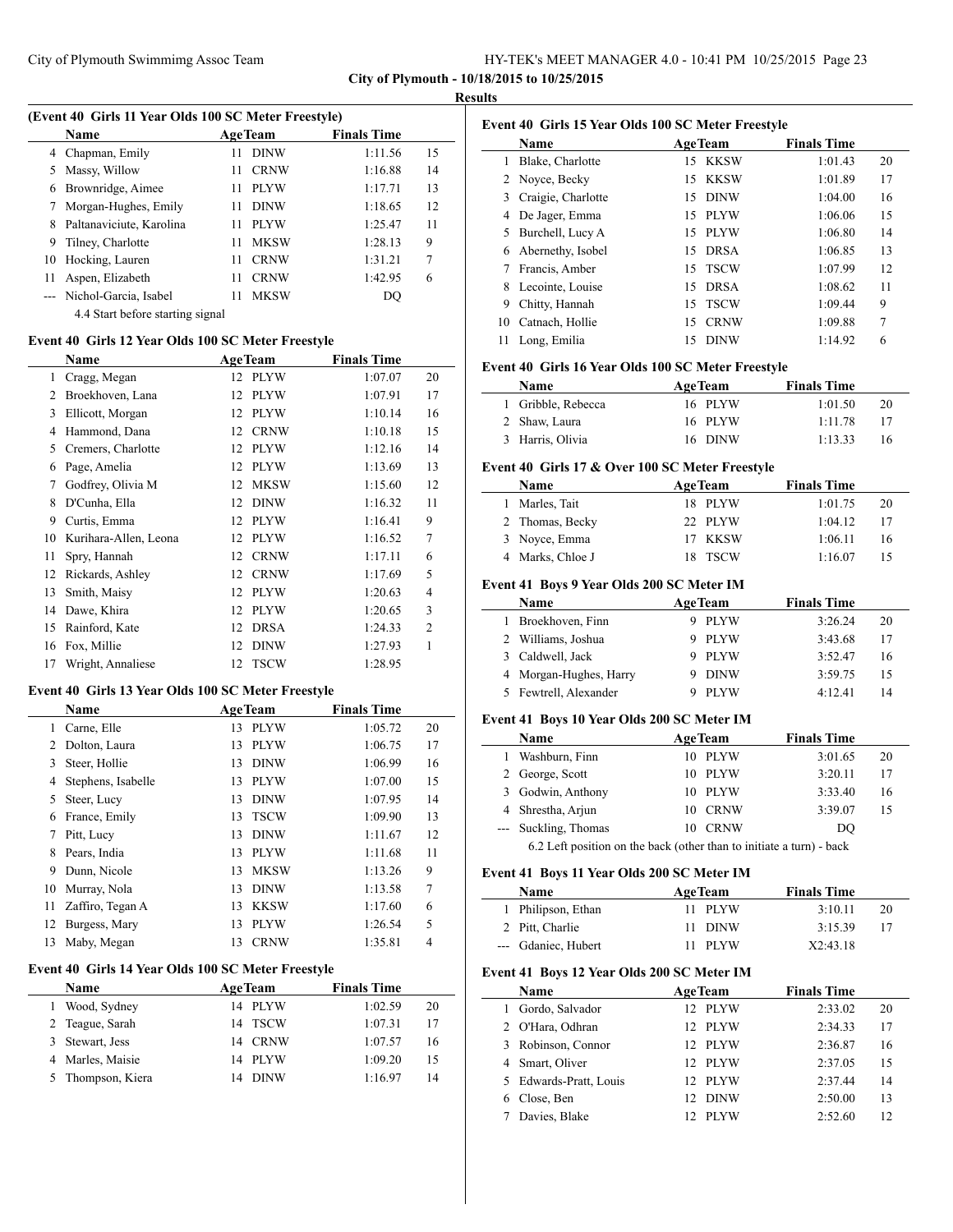| HY-TEK's MEET MANAGER 4.0 - 10:41 PM 10/25/2015 Page 24 |  |  |
|---------------------------------------------------------|--|--|
|---------------------------------------------------------|--|--|

#### **Results**

 $\overline{a}$ 

 $\overline{a}$ 

|              | (Event 41 Boys 12 Year Olds 200 SC Meter IM)                         |                   |                    |      |
|--------------|----------------------------------------------------------------------|-------------------|--------------------|------|
|              | Name                                                                 | <b>AgeTeam</b>    | <b>Finals Time</b> |      |
|              | --- Fox, Eddie                                                       | 12 CRNW           | DO                 |      |
|              | 6.2 Left position on the back (other than to initiate a turn) - back |                   |                    |      |
|              | Event 41 Boys 13 Year Olds 200 SC Meter IM                           |                   |                    |      |
|              | Name                                                                 | <b>AgeTeam</b>    | <b>Finals Time</b> |      |
|              | 1 Thompson, Joseph                                                   | 13 PLYW           | 2:29.95            | 20   |
|              | 2 Jones, Reid                                                        | 13 DINW           | 2:36.19            | 17   |
|              | 3 Suckling, Ben                                                      | 13 CRNW           | 2:36.81            | 16   |
|              | 4 Plumb, Matt                                                        | 13 DINW           | 2:47.24            | 15   |
|              | Event 41 Boys 14 Year Olds 200 SC Meter IM                           |                   |                    |      |
|              | Name                                                                 | <b>AgeTeam</b>    | <b>Finals Time</b> |      |
| $\mathbf{1}$ | Smart, Edward                                                        | 14 PLYW           | 2:29.70            | 20   |
|              | 2 Oliver, Scott                                                      | 14 PLYW           | 2:31.75            | 17   |
|              | 3 Spry, Jackson                                                      | 14 CRNW           | 2:42.60            | 16   |
|              | Event 41 Boys 15 Year Olds 200 SC Meter IM                           |                   |                    |      |
|              | Name                                                                 | <b>AgeTeam</b>    | <b>Finals Time</b> |      |
|              | *1 Gray, Sean                                                        | 15 PLYW           | 2:27.86            | 18.5 |
|              | *1 Murphy, Jamie                                                     | 15 PLYW           | 2:27.86            | 18.5 |
|              | 3 Jones, Quinn                                                       | 15 DINW           | 2:29.25            | 16   |
|              | 4 Cusack, Ben                                                        | 15 KKSW           | 2:30.84            | 15   |
|              | 5 Harrison, Tom W                                                    | 15 MKSW           | 2:31.15            | 14   |
|              | 6 France, Jake                                                       | 15 TSCW           | 2:31.75            | 13   |
|              | 7 Clowes, Matt                                                       | 15 CRNW           | 3:27.48            | 12   |
|              | Event 41 Boys 16 Year Olds 200 SC Meter IM                           |                   |                    |      |
|              | Name                                                                 | <b>AgeTeam</b>    | <b>Finals Time</b> |      |
|              | 1 Slator, Jack                                                       | 16 RNRM           | 3:10.85            | 20   |
|              | --- Greenwood, Nathan                                                | 16 PLYW           | DQ                 |      |
|              | 4.4 Start before starting signal - misc                              |                   |                    |      |
|              | Event 42 Girls 9 Year Olds 200 SC Meter IM                           |                   |                    |      |
|              | Name                                                                 | AgeTeam           | <b>Finals Time</b> |      |
|              | 1 Chapman, Alice                                                     | 9 DINW            | 3:25.20            | 20   |
|              | 2 D'Cunha, Jasmine                                                   | 9 DINW            | 3:25.54            | 17   |
|              | 3 Freeman, Holly                                                     | 9 PLYW            | 3:31.62            | 16   |
|              | 4 Oman, Madison                                                      | 9 DINW            | 3:35.83            | 15   |
|              | Event 42 Girls 10 Year Olds 200 SC Meter IM                          |                   |                    |      |
|              | Name                                                                 | <b>AgeTeam</b>    | <b>Finals Time</b> |      |
| 1            | Wright, Elizabeth                                                    | 10 PLYW           | 3:04.60            | 20   |
|              | 2 Cragg, Eva                                                         | 10<br><b>PLYW</b> | 3:05.41            | 17   |
|              | 3 Hutchinson, Niamh                                                  | 10<br><b>PLYW</b> | 3:16.22            | 16   |
|              | 4 Walker, Hannah                                                     | 10<br><b>TSCW</b> | 3:22.69            | 15   |
| 5            | Tinney, Olivia                                                       | 10<br>PLYW        | 3:22.97            | 14   |
| 6            | Kennedy-Bruyneels, Amelia                                            | DINW<br>10        | 3:28.23            | 13   |
| 7            | Evans, Klara                                                         | 10 PLYW           | 3:30.29            | 12   |
| 8            | Dolton, Katie                                                        | 10<br>PLYW        | 3:30.76            | 11   |
| 9.           | Crews, Tia                                                           | DRSA<br>10        | 3:31.99            | 9    |
| 10           | Roberts, Amy                                                         | <b>TSCW</b><br>10 | 3:36.64            | 7    |
| 11           | Walker, Charlotte                                                    | 10<br><b>TSCW</b> | 3:44.48            | 6    |
| 12           | Hall, Angelean                                                       | <b>PLYW</b><br>10 | 3:45.79            | 5    |
| 13           | Tout, Millie                                                         | <b>DINW</b><br>10 | 3:52.82            | 4    |
|              | Event 42 Girls 11 Year Olds 200 SC Meter IM                          |                   |                    |      |
|              | Name                                                                 | <b>AgeTeam</b>    | <b>Finals Time</b> |      |
| 1            | Davenport, Angel-Skye                                                | <b>PLYW</b><br>11 | 2:55.08            | 20   |

| ື  |                          |    |             |         |    |
|----|--------------------------|----|-------------|---------|----|
|    | 2 Cornish, Emily         | 11 | <b>PLYW</b> | 2:55.31 | 17 |
| 3  | Cutler, Katie            | 11 | <b>PLYW</b> | 2:57.89 | 16 |
| 4  | Chapman, Emily           | 11 | <b>DINW</b> | 3:00.12 | 15 |
| 5. | Morgan-Hughes, Emily     | 11 | <b>DINW</b> | 3:12.82 | 14 |
| 6  | Hine, Caitlin            | 11 | <b>PLYW</b> | 3:16.80 | 13 |
|    | Massy, Willow            | 11 | <b>CRNW</b> | 3:21.58 | 12 |
| 8  | Hocking, Lauren          | 11 | <b>CRNW</b> | 3:33.89 | 11 |
| 9  | Paltanaviciute, Karolina | 11 | <b>PLYW</b> | 3:40.29 | 9  |
| 10 | Tilney, Charlotte        | 11 | <b>MKSW</b> | 3:41.90 | 7  |
| 11 | Inness, Taylor           | 11 | <b>PLYW</b> | 3:42.18 | 6  |
| 12 | Plumb, Millie            | 11 | <b>DINW</b> | 3:44.08 | 5  |
| 13 | Nichol-Garcia, Isabel    | 11 | <b>MKSW</b> | 3:52.77 | 4  |

## **Event 42 Girls 12 Year Olds 200 SC Meter IM**

|    | Name                  |                 | <b>AgeTeam</b> | <b>Finals Time</b> |    |  |
|----|-----------------------|-----------------|----------------|--------------------|----|--|
|    | Cragg, Megan          |                 | 12 PLYW        | 2:49.73            | 20 |  |
|    | 2 Ellicott, Morgan    |                 | 12 PLYW        | 2:56.64            | 17 |  |
| 3  | Page, Amelia          |                 | 12 PLYW        | 3:03.53            | 16 |  |
| 4  | Cusack, Charlotte     |                 | 12 KKSW        | 3:06.54            | 15 |  |
| 5. | D'Cunha, Ella         |                 | 12 DINW        | 3:07.12            | 14 |  |
| 6  | Kurihara-Allen, Leona |                 | 12 PLYW        | 3:11.70            | 13 |  |
|    | Smith, Maisy          |                 | 12 PLYW        | 3:17.39            | 12 |  |
| 8  | Dawe, Khira           |                 | 12 PLYW        | 3:22.20            | 11 |  |
| 9  | Godfrey, Olivia M     | 12 <sub>1</sub> | <b>MKSW</b>    | 3:22.54            | 9  |  |
| 10 | Rainford, Kate        | 12.             | <b>DRSA</b>    | 3:29.65            | 7  |  |

## **Event 42 Girls 13 Year Olds 200 SC Meter IM**

|    | Name               |     | <b>AgeTeam</b> | <b>Finals Time</b> |    |
|----|--------------------|-----|----------------|--------------------|----|
|    | Dolton, Laura      | 13  | PLYW           | 2:43.68            | 20 |
|    | Steer, Hollie      | 13  | <b>DINW</b>    | 2:43.75            | 17 |
| 3  | Carne, Elle        | 13  | <b>PLYW</b>    | 2:44.32            | 16 |
|    | 4 Lawrence, Rosie  | 13. | KKSW           | 2:49.38            | 15 |
| 5. | Elliott, Phoebe    | 13  | <b>PLYW</b>    | 2:53.53            | 14 |
| 6  | Stephens, Isabelle | 13. | <b>PLYW</b>    | 2:54.07            | 13 |
|    | Pears, India       | 13  | PLYW           | 2:58.85            | 12 |
| 8  | France, Emily      | 13. | <b>TSCW</b>    | 3:01.86            | 11 |
| 9  | Dunn, Nicole       | 13  | <b>MKSW</b>    | 3:02.26            | 9  |
| 10 | Zaffiro, Tegan A   | 13  | <b>KKSW</b>    | 3:09.92            | 7  |
| 11 | Burgess, Mary      | 13  | <b>PLYW</b>    | 3:22.55            | 6  |

#### **Event 42 Girls 14 Year Olds 200 SC Meter IM**

| <b>Name</b>         | <b>AgeTeam</b> | <b>Finals Time</b> |    |
|---------------------|----------------|--------------------|----|
| 1 Teague, Sarah     | 14 TSCW        | 2:43.49            | 20 |
| 2 Aspen, Isobel     | 14 CRNW        | 2:45.42            |    |
| 3 Morgan, Daisy     | 14 TSCW        | 3:06.98            | 16 |
| 4 Burgess, Annalise | 14 PLYW        | 3:26.10            |    |

## **Event 42 Girls 15 Year Olds 200 SC Meter IM**

| <b>Name</b>         | <b>AgeTeam</b> | <b>Finals Time</b> |    |
|---------------------|----------------|--------------------|----|
| Blake, Charlotte    | 15 KKSW        | 2:35.83            | 20 |
| 2 Burchell, Lucy A  | 15 PLYW        | 2:37.08            | 17 |
| 3 Francis, Amber    | 15 TSCW        | 2:52.07            | 16 |
| 4 Chitty, Hannah    | 15 TSCW        | 2:53.58            | 15 |
| 5 Abernethy, Isobel | 15 DRSA        | 2:54.54            | 14 |
|                     |                |                    |    |

# **Event 42 Girls 16 Year Olds 200 SC Meter IM**

| <b>Name</b>     | <b>AgeTeam</b> | <b>Finals Time</b> |
|-----------------|----------------|--------------------|
| --- Shaw, Laura | 16 PLYW        | DO                 |

9.3 Finish of each stroke not in accordance with rules for the particular stroke